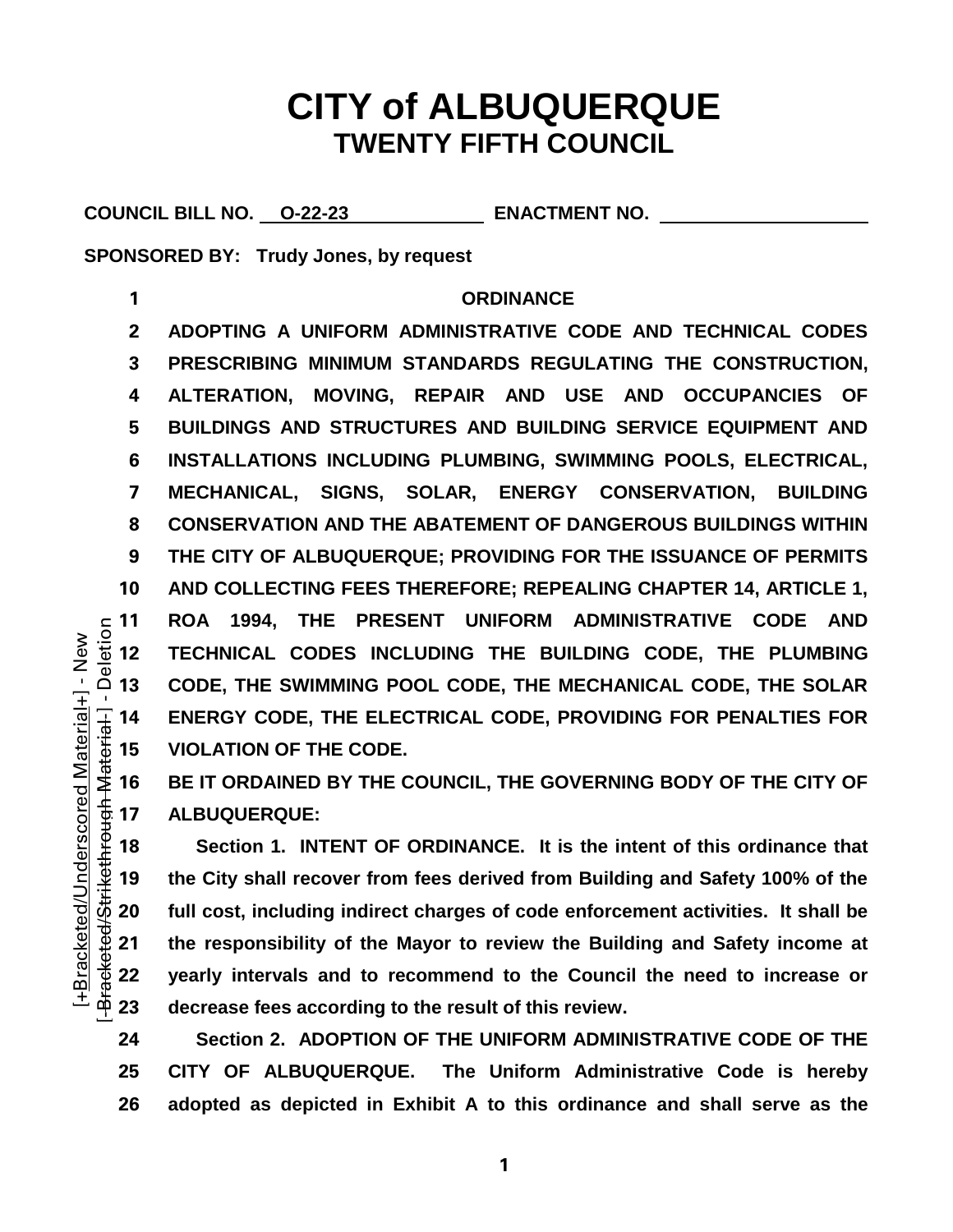**administrative, organizational and enforcement rules and regulations for the adopted technical codes within the City of Albuquerque, New Mexico.**

 **Section 3. ADOPTION OF THE TECHNICAL CODES OF THE CITY OF ALBUQUERQUE. For the purpose of prescribing minimum standards regulating construction and maintenance of buildings and structures, including all building service equipment, and installations within the City of Albuquerque, New Mexico, the following codes are hereby adopted:**

 **(A) The New Mexico Building Code as adopted by the Construction Industries Division of the State of New Mexico with an effective date of May 1, 2017;**

 **(B) The 2015 New Mexico Commercial Building Code including Appendix Chapters E and I, but not including Appendix Chapters A, B, C, D, F, G, H, J, and K; with an effective date of May 1, 2017;**

 **(C) The 2015 New Mexico Residential Building Code including Appendix Chapters H, J, K, M, R, and S, but not including Appendix Chapters A, B, C, D, E, F, G, I, L, N, O, P, and Q; with an effective date of May 1, 2017;**

**17 (D)** The 2015 New Mexico Earthen Building Materials Code as adopted by the Construction Industries Division of the State of New Mexico with an  $\frac{10}{\text{C}}$  19 effective date of May 1, 2017; **the Construction Industries Division of the State of New Mexico with an effective date of May 1, 2017;**

**20 (E)** The 2015 New Mexico Historic Earthen Building Code as adopted by the  $\frac{1}{3}$  21 Construction Industries Division of the State of New Mexico with an effective date of May 1, 2017;<br>22 date of May 1, 2017;<br>22 da **Construction Industries Division of the State of New Mexico with an effective date of May 1, 2017;**

 **(F) The 2015 New Mexico Existing Building Code as adopted by the Construction Industries Division of the State of New Mexico with an effective** 

 **date of May 1, 2017;**<br>  $\frac{4}{3}$  **26 (G)** The 2015 Int<br>  $\frac{4}{3}$  **27** and Facilities, incl<br>  $\frac{4}{3}$  **28** International Code; **(G) The 2015 International Code Council Performance Code for Building and Facilities, including all Appendix Chapters, as published by the International Code;**

 **(H) [2015][2021] New Mexico Mechanical Code as adopted by the Construction Industries Division of the State of New Mexico including Appendixes A, B, C, and D with an effective date of [November 1, 2018][September 1, 2022];**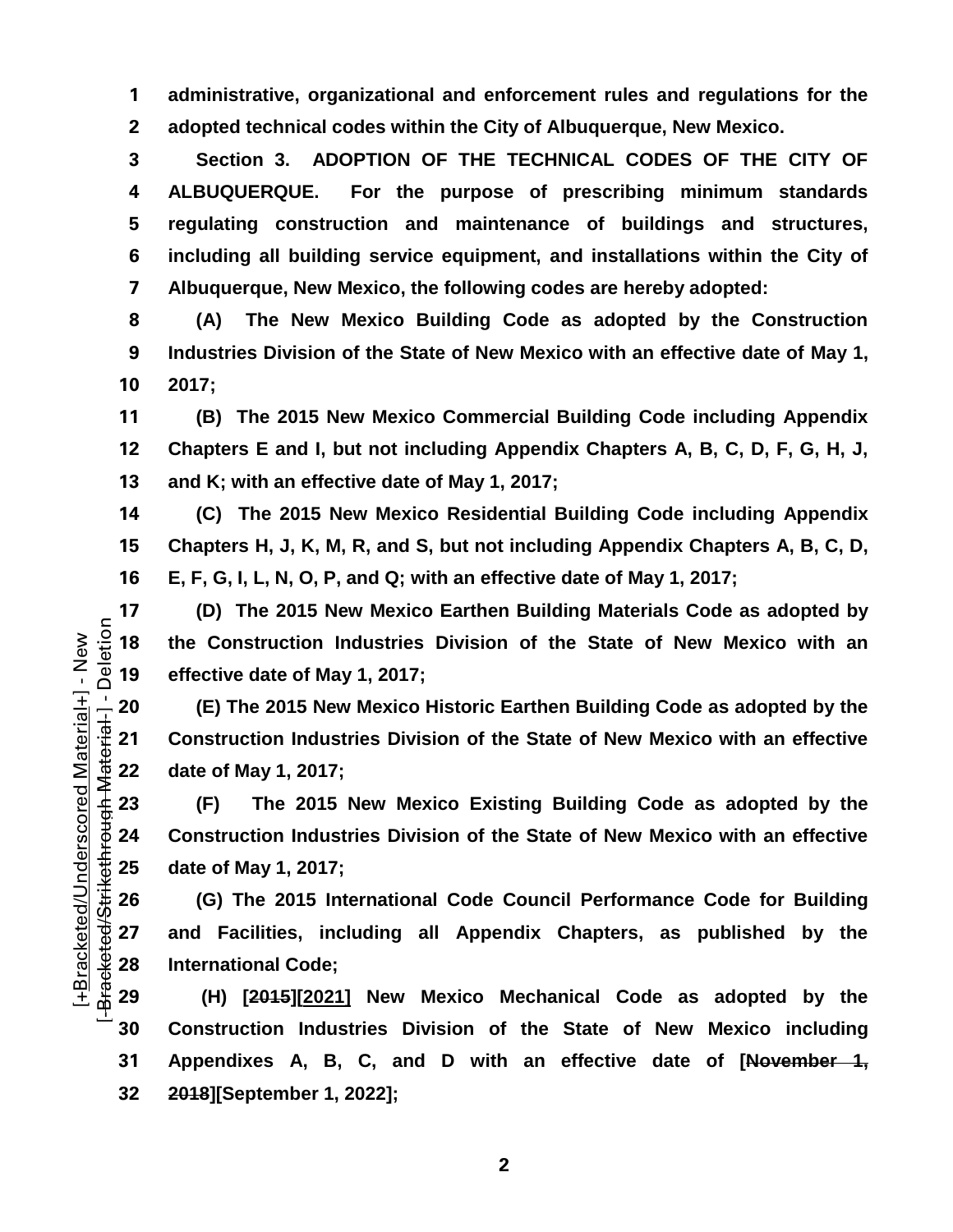**(I) The [2015][2021] New Mexico Plumbing Code as adopted by the Construction Industries Division of the State of New Mexico including Appendix Chapters A, B, [C] D, E, F, I, [K], and L with an effective date of [November 1, 2018][September 1, 2022];**

 **(J) The 2012 New Mexico Swimming Pool, Spa and Hot Tub Code as adopted by the Construction Industries Division of the State of New Mexico with an effective date of November 1, 2018;**

 **(K) The 2012 New Mexico Solar Energy Code as adopted by the Construction Industries Division of the State of New Mexico with an effective date of November 1, 2015;**

**(L) The 2018 International Energy Conservation Code;**

 **(M) The 2017 New Mexico Electrical Code as adopted by the Construction Industries Division of the State of New Mexico with an effective date of August 1, 2018;**

 **(N) The 2012 New Mexico Electrical Safety Code as adopted by the Construction Industries Division of the State of New Mexico with an effective** 

**17 date of August 1, 2014;<br>**  $\frac{5}{40}$  **<b>18 (O)** Errata sheets<br>  $\frac{1}{40}$  **19 the International Code (O) Errata sheets to the adopted portions of the Codes promulgated by the International Code Council, International Association of Plumbing and** 

 Mechanical Officials and National Electrical Code;<br> **21** (P) The City of Albuquerque amendments<br> **22** referred to herein are available at the City Cle **(P) The City of Albuquerque amendments to the New Mexico Codes referred to herein are available at the City Clerk's office and are hereby**  adopted and together with the Codes in divisions (A) through (Q) of this  $\frac{1}{2}$  24 section that shall be known as the Uniform Construction Codes of the City of **section that shall be known as the Uniform Construction Codes of the City of**  Albuquerque. From the date on which this ordinance takes effect they shall be<br>  $\frac{1}{2}$  26 controlling within the municipal boundaries of the City of Albuquerque, New<br>  $\frac{1}{2}$  27 Mexico.<br>
Section 4. AMENDMENTS TO T **controlling within the municipal boundaries of the City of Albuquerque, New Mexico.**

 **Section 4. AMENDMENTS TO THE UNIFORM CODES OF THE CITY OF ALBUQUERQUE. The Uniform Codes of the City of Albuquerque hereby adopted may be amended or repealed in the same manner as ordinances are amended or repealed.**

 **Section 5. AVAILABILITY OF THE UNIFORM CONSTRUCTION CODES OF THE CITY OF ALBUQUERQUE. A copy of the Uniform Administrative Code**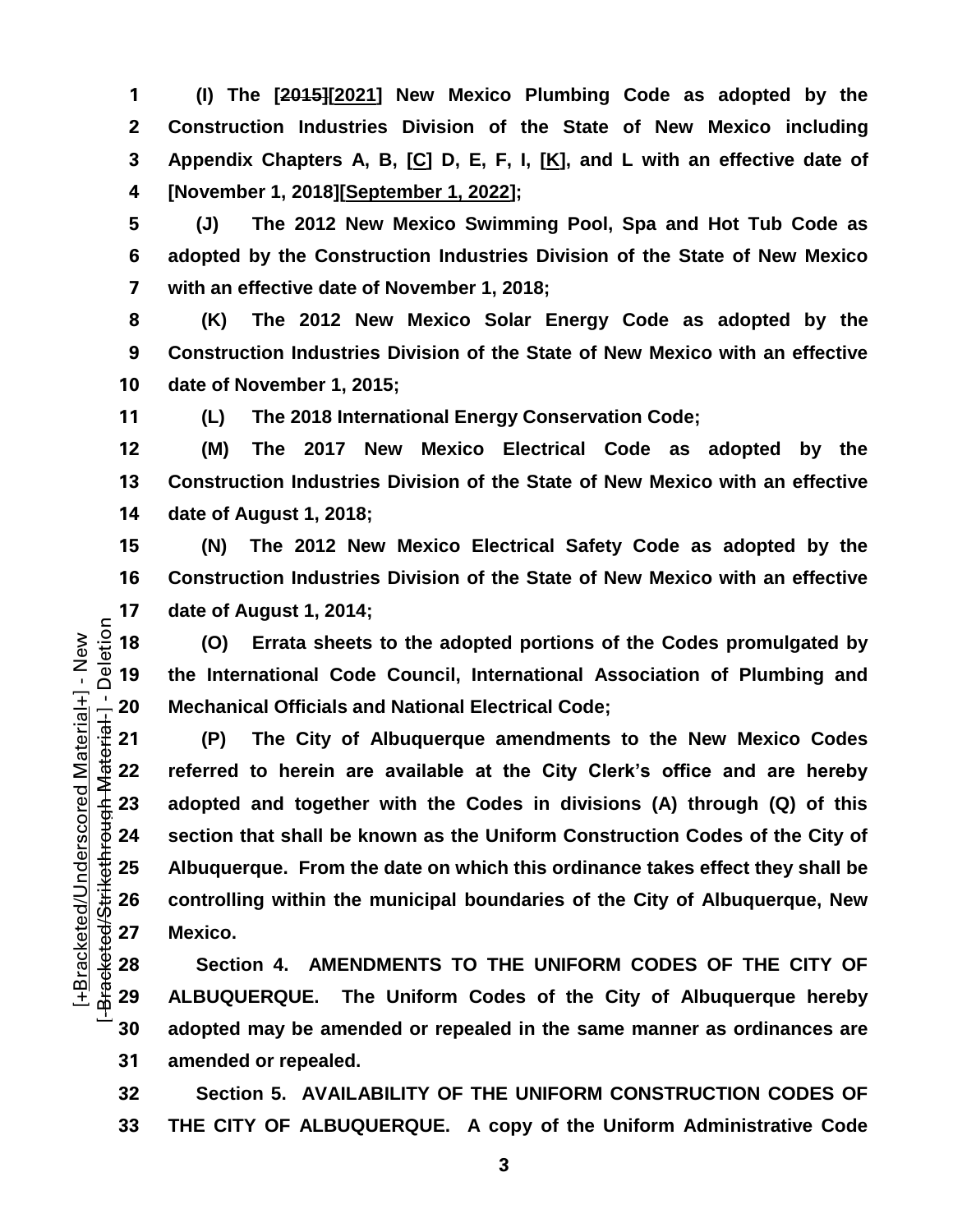**and a copy of the Uniform Construction Codes of the City of Albuquerque as adopted by this ordinance are on file in the Office of the City Clerk of the City of Albuquerque, and are available for inspection by the public during regular business hours. A copy of said codes shall be available to any individual upon request and the payment of a reasonable charge as set by the Chief Administrative Officer, to be not less than the actual cost per copy.**

 **Section 6. BUILDING SAFETY DIVISION - JURISDICTION. The Building Safety Division of the Planning Department shall have jurisdiction to administer the Uniform Construction Codes of the City of Albuquerque for construction, alteration, moving, demolition, repair, use and occupancy of buildings, structures and building service equipment.**

**Section 7. FIRE MARSHAL - JURISDICTION; APPLICATION OF FIRE CODE.**

 **(A) The Fire Marshal shall have jurisdiction under the Fire Code of the City of Albuquerque to test and inspect fire alarm systems and fire suppression systems, including fire hydrants, fire extinguishers and sprinkler systems installed in construction, alteration, moving, repair, demolition, use and occupancy of buildings, structures and building service equipment. The Fire Marshal shall have jurisdiction under the Fire Code as adopted by the Fire Department of the City of Albuquerque as applicable to construction, structures and building service equipment.**

 alteration, moving, demolition, repair, use and occupancy of buildings,<br>  $\frac{1}{3}$  21 structures and building service equipment.<br> **22** (B) Existing Buildings. The Fire Marshal shall have jurisdiction to<br>  $\frac{4}{3}$  23 **(B) Existing Buildings. The Fire Marshal shall have jurisdiction to administer the Fire Code of the City of Albuquerque as applicable to all existing structures.**

Section 8. CONFLICT OF CODES. When a conflict exists in specific code<br>
26 requirements between applicable sections of the Uniform Construction Codes<br>
27 of the City of Albuquerque and the Fire Code of the City of Albuquerq **requirements between applicable sections of the Uniform Construction Codes of the City of Albuquerque and the Fire Code of the City of Albuquerque, the Uniform Construction Codes shall prevail.**

 **Section 9. PENALTIES. Any person violating any of the provisions of this code or failing or neglecting to comply with any orders issued pursuant to any section thereof shall be deemed guilty of a misdemeanor and such person shall be guilty of a separate offense for each and every day or portion thereof during which any such violation is continued or permitted. Upon conviction of**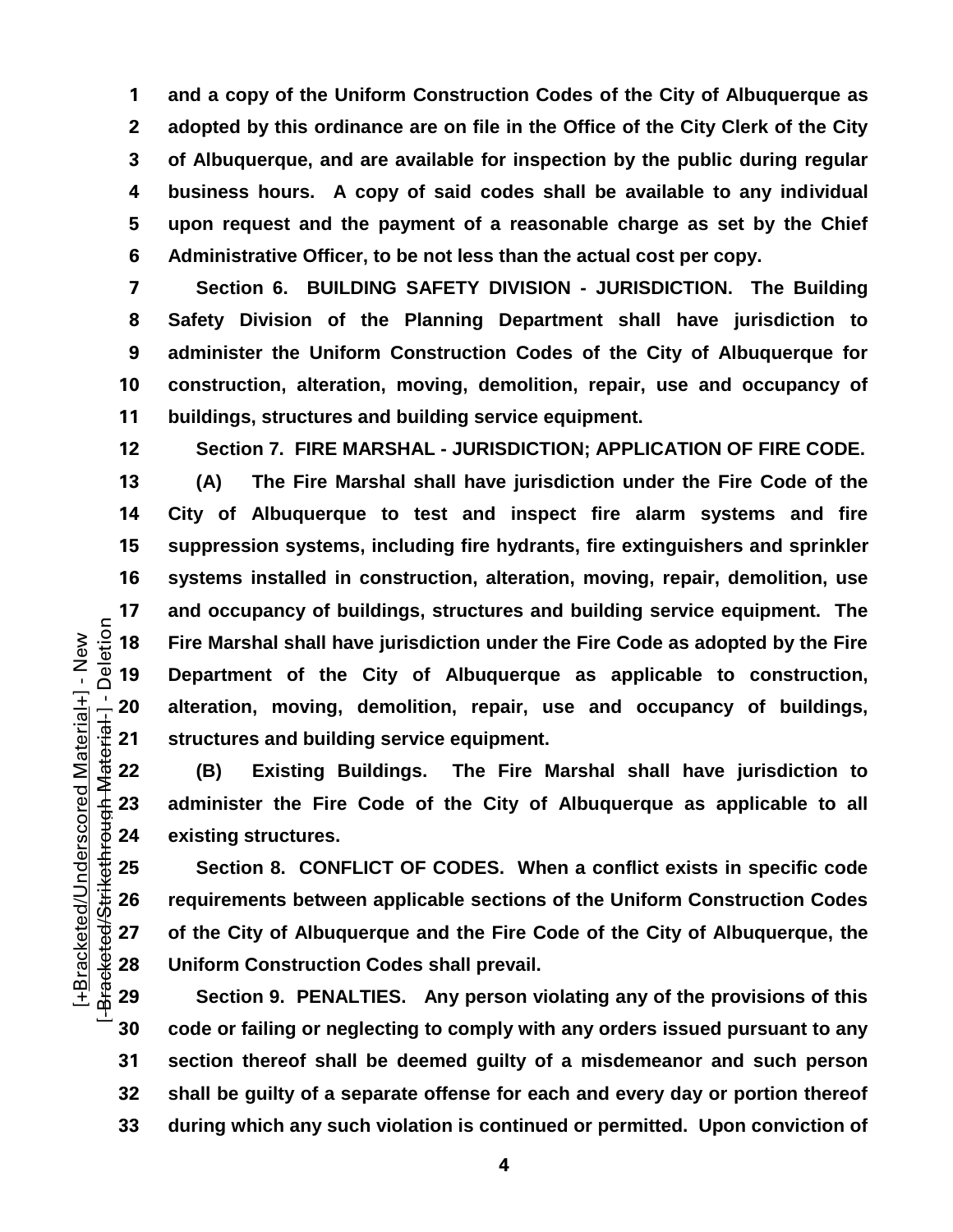**any such violation, such person shall be punished by fine of not more than \$500 or by imprisonment for not more than 90 days, or by both such fine and imprisonment.** 

 **Section 10. REPEALER. Ordinance No. 2012-020 adopting the Uniform Administrative Code, the Building Code, the Mechanical Code, the Plumbing Code, the Swimming Pool Code, the Solar Energy Code, the Electrical Code, and all amendments thereto, which is compiled as Chapter 14, Article 1 of the Revised Ordinances of Albuquerque, New Mexico, 1994, is hereby repealed; provided, however, that nothing contained in this ordinance shall, in any manner, affect pending actions for violations of Ordinance No. 2012-020 or the Codes incorporated therein as such actions shall be governed by Ordinance No. 2012-020 and the Uniform Administrative and Construction Codes incorporated therein.**

 **Section 11. SEVERABILITY CLAUSE. If any section, subsection, sentence, clause, word or phrase of this ordinance is for any reason held to be unconstitutional or otherwise invalid by any court of competent jurisdiction, such decision shall not affect the validity of the remaining portions of this ordinance. The City Council, the Governing Body of the City of Albuquerque, hereby declares that it would have passed this ordinance and each section, subsection, sentence, clause, word, or phrase thereof irrespective of any one or more sections, subsections, sentences, clauses, words, or phrases being declared unconstitutional or otherwise invalid.**

 **Section 12. COMPILATION. This ordinance shall be incorporated in and made part of the Revised Ordinances of Albuquerque, New Mexico, 1994.**

 **Section 13. EFFECTIVE DATE. This ordinance shall take effect five days after publication by title and general summary.**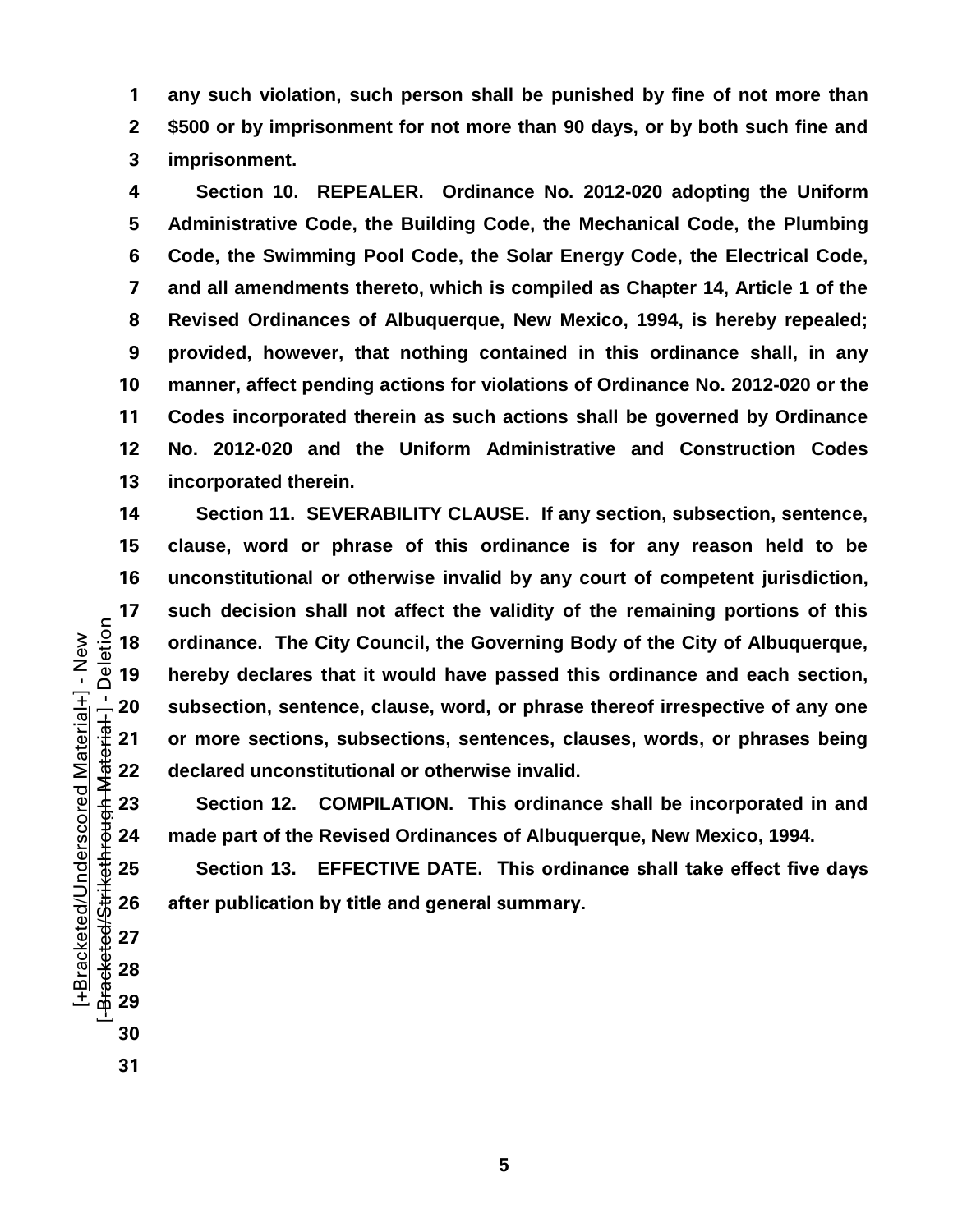

### **CITY OF ALBUQUERQUE** Albuquerque, New Mexico Office of the Mayor



Timothy M. Keller, Mayor

### **INTER-OFFICE MEMORANDUM**

29 March 2021

| TO:          | Isaac Benton, President City Council |
|--------------|--------------------------------------|
| <b>FROM:</b> | Timothy M. Keller, Mayor             |

**SUBJECT:** Adopting Uniform Administrative Code of the City of Albuquerque

This is intended to adopt a Uniform Administrative Code and Technical Codes prescribing minimum standards regulating the construction, alteration, moving, repair and use and occupancies of buildings and structures and building service equipment and installations. The proposed changes will adopt the 2021 New Mexico Plumbing and the 2021 New Mexico Mechanical code. The changes will also clarify the construction code requirements throughout the Uniform Administrative Code by updating inaccurate and superfluous language.

I am forwarding it to the City Council for approval.

Title/ Subject of Legislation: Adopting Uniform Administrative Code of the City of Albuquerque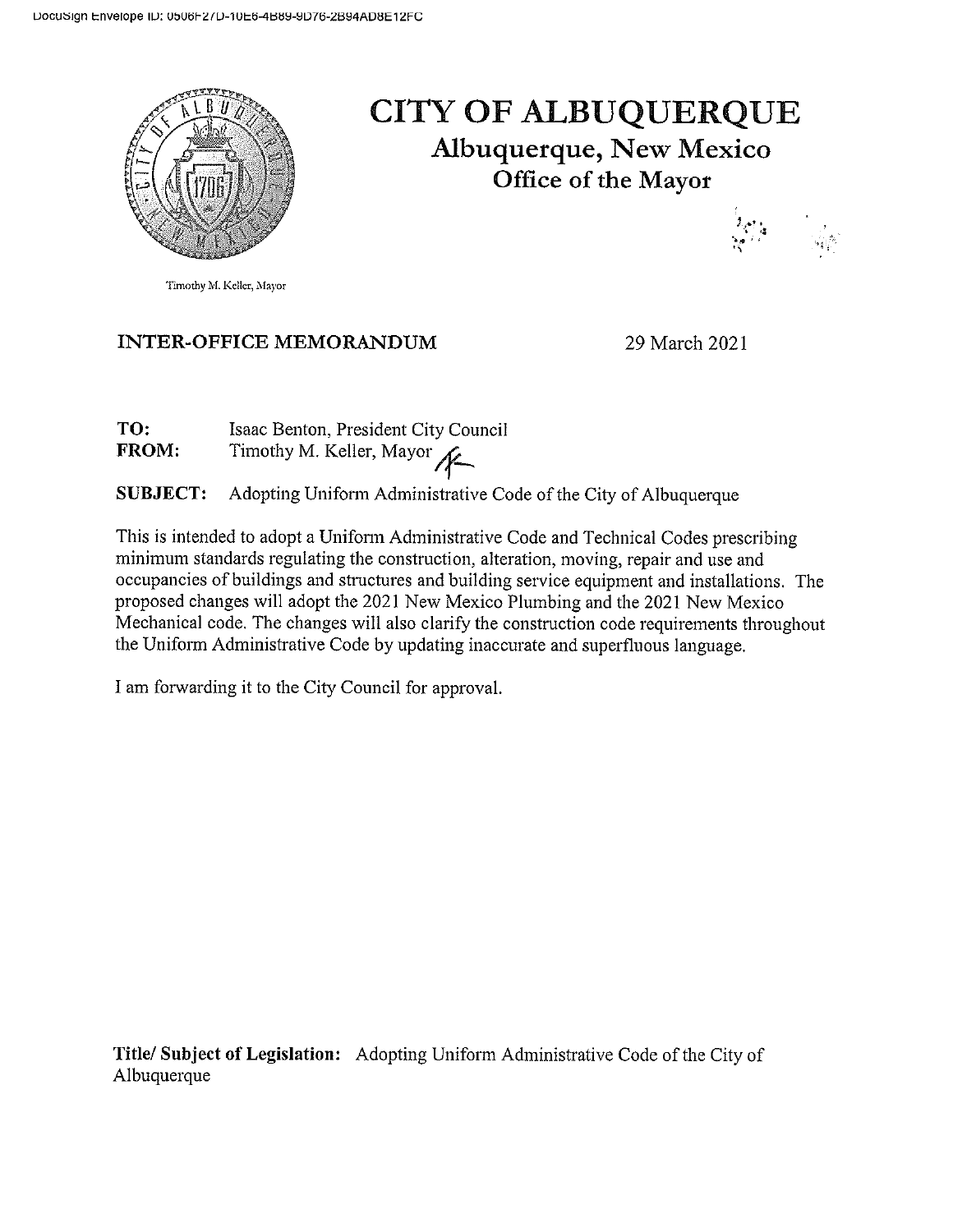#### Approved: Approved as to Legal Form:

DocuSigned by: 4/14/2022 | 2:36 PM MDT Morrow

Sarita Nair Date **Chief Administrative Officer** 

Esteban A. Aguilar Jr. **Date City Attorney** 

Recommended: -DS  $\mathcal{N}_{\mathcal{S}}$ NS — Docusigned by:<br>4/6/2022 | 3:58 PM MDT *Clan vaula* 947D8BB6EF4C443...

> Alan M. Varela Date **Planning Department Director**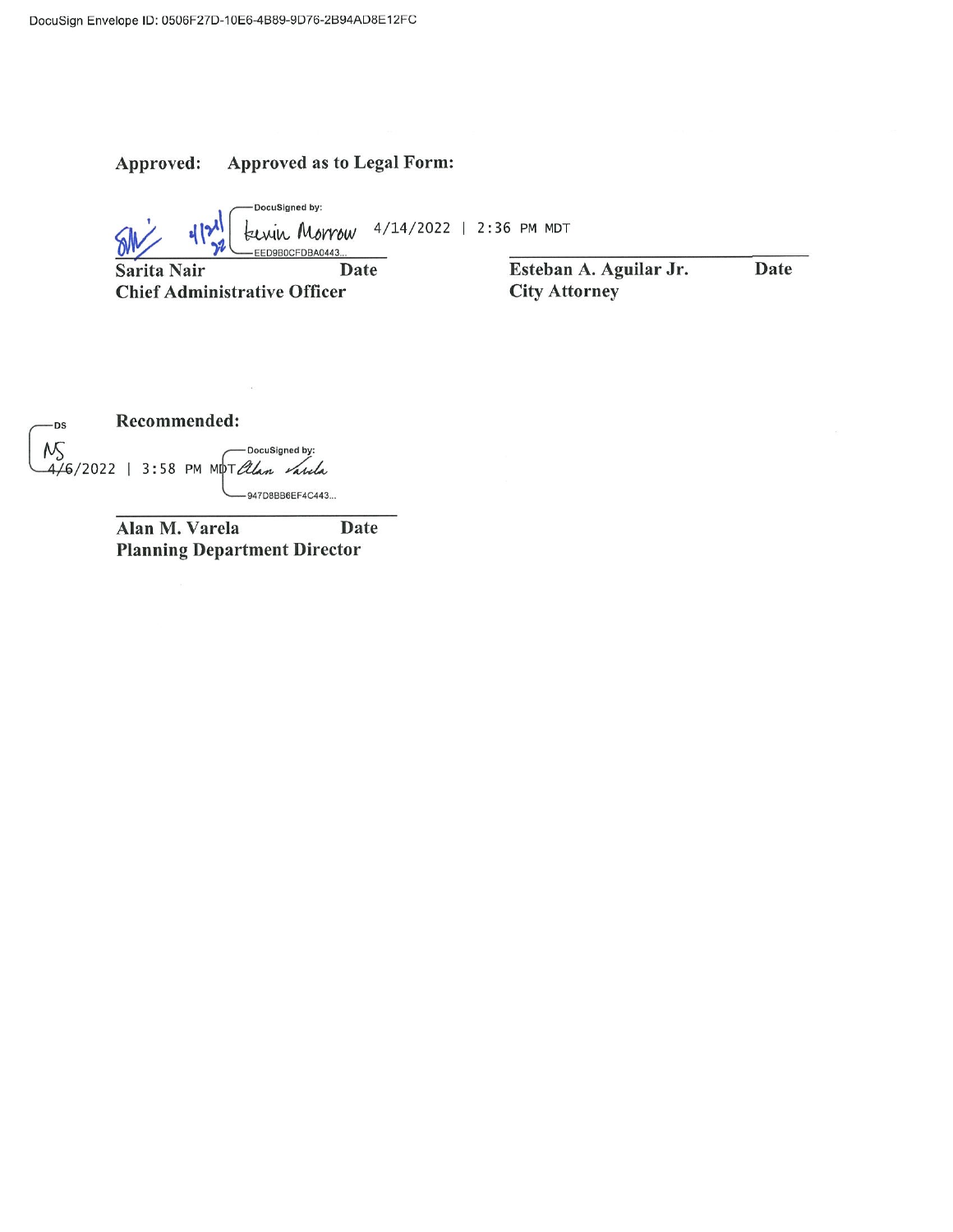### **Cover Analysis Adopting the Uniform Administrative Code**

#### **1. What is it?**

Adopting the Uniform Administrative Code (Exhibit A) and Ordinance to update and revise language for clarity and adopt the: 2021 New Mexico Plumbing and Mechanical Codes.

#### **2. What will this piece of legislation do?**

Clarify code requirements and align the City's building codes to newly adopted State of New Mexico's Plumbing and Mechanical Codes.

#### **3. Why is this project needed?**

The adoption of the New Mexico Plumbing and Mechanical codes will avoid preemption to State law and provide continued code uniformity with other jurisdictions and unincorporated areas throughout New Mexico.

#### **4. How much will it cost and what is the funding source?**

No known cost.

#### **5. Is there a revenue source associated with this contract? If so, what level of income is projected?**

No change**.**

#### **6. What will happen if the project is not approved?**

Inaccurate information would remain in the Uniform Administrative Code and the City would not be current with adopted State plumbing and mechanical codes.

#### **7. Is this service already provided by another entity?**

No.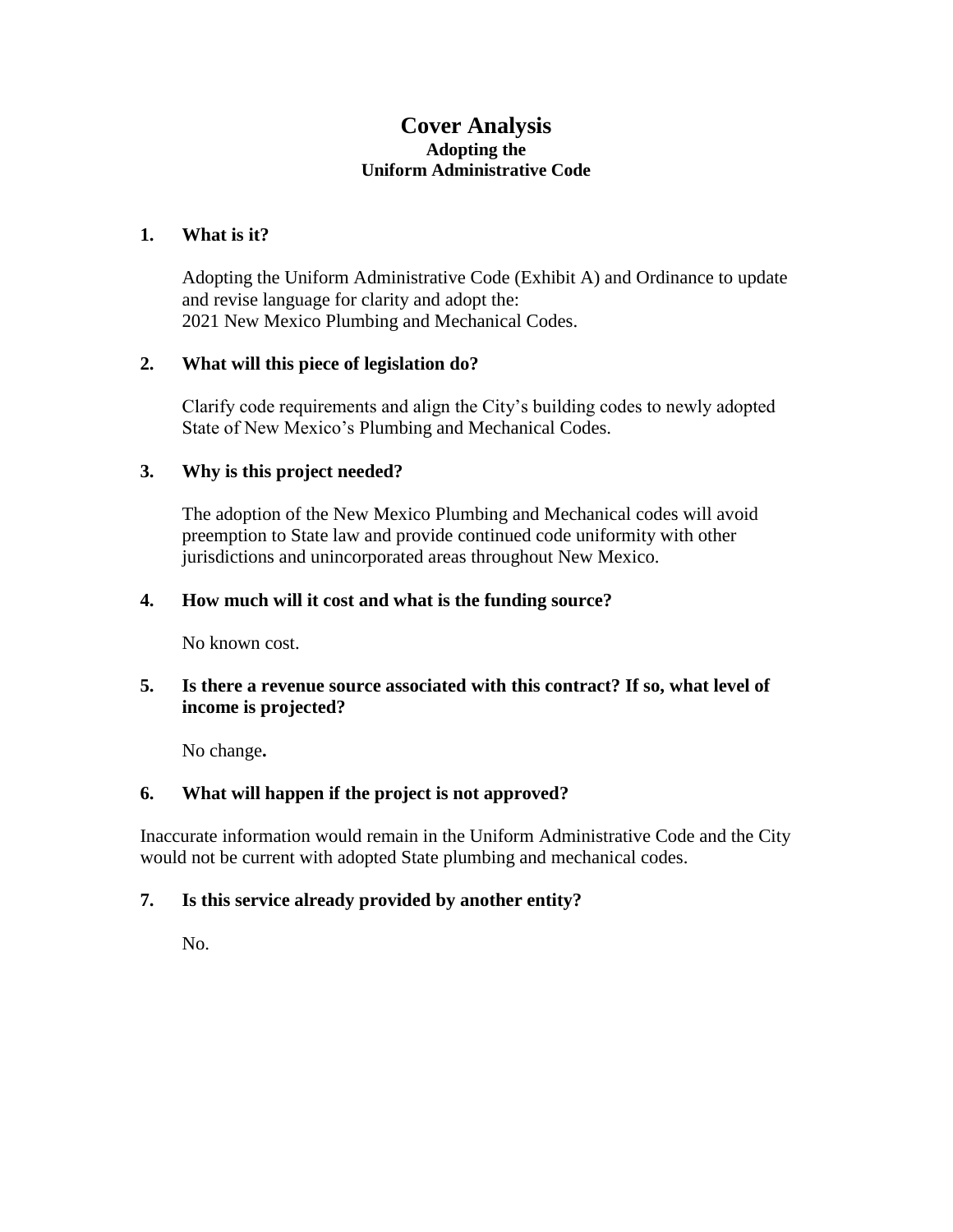#### **FISCAL IMPACT ANALYSIS**

| TITLE: Adopting Uniform Administrative Code of the City of Albuquerque | R٠<br><b>FUND:110</b> |  |
|------------------------------------------------------------------------|-----------------------|--|
|                                                                        | DEPT:4955000          |  |

 [X ] No measurable fiscal impact is anticipated, i.e., no impact on fund balance over and above existing appropriations.

 $[ \ ]$ (If Applicable) The estimated fiscal impact (defined as impact over and above existing appropriations) of this legislation is as follows:

|                                                              |      |    | <b>Fiscal Years</b> |      |       |   |
|--------------------------------------------------------------|------|----|---------------------|------|-------|---|
|                                                              | 2022 |    | 2023                | 2024 | Total |   |
| Base Salary/Wages<br>Fringe Benefits at                      |      |    |                     |      |       |   |
| <b>Subtotal Personnel</b>                                    |      |    |                     |      |       |   |
| <b>Operating Expenses</b><br>Property                        |      |    |                     |      |       |   |
| <b>Indirect Costs</b>                                        |      |    |                     |      |       |   |
| <b>Total Expenses</b>                                        |      | \$ |                     |      | \$    |   |
| [X] Estimated revenues not affected                          |      |    |                     |      |       |   |
| [] Estimated revenue impact                                  |      |    |                     |      |       |   |
| Revenue from program                                         |      |    |                     |      |       | 0 |
| Amount of Grant                                              |      |    |                     |      |       |   |
| City Cash Match                                              |      |    |                     |      |       |   |
| City Inkind Match                                            |      |    |                     |      |       |   |
| City IDOH                                                    |      |    |                     |      |       |   |
| <b>Total Revenue</b>                                         |      | \$ |                     |      | \$    |   |
| These estimates do not include any adjustment for inflation. |      |    |                     |      |       |   |

\* Range if not easily quantifiable.

Number of Positions created

**COMMENTS:** The purpose of this FIA is to Adopt Uniform Administrative Code of the City of Albuquerque . The changes will adopt the 2021 New Mexico Plumbing and the 2021 New Mexico Mechanical code.

**COMMENTS ON NON-MONETARY IMPACTS TO COMMUNITY/CITY GOVERNMENT:**

PREPARED BY: APPROVED:

DIRECTOR (date)

FISCAL ANALYST

REVIEWED BY:

EXECUTIVE BUDGET ANALYST BUDGET OFFICER (date) CITY ECONOMIST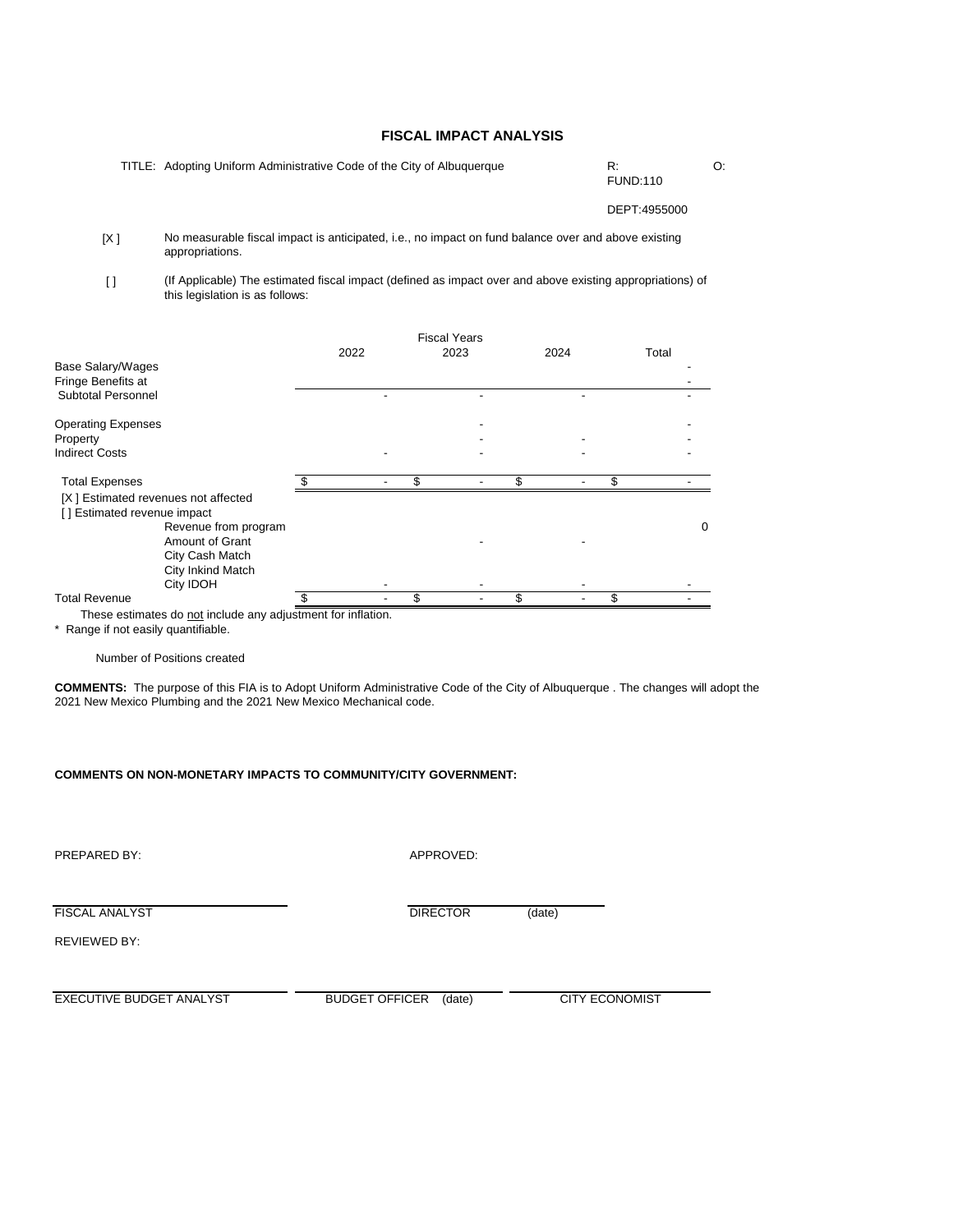**EXHIBIT A**

## **UNIFORM ADMINISTRATIVE CODE**

## **2022 EDITION**

# **CITY OF ALBUQUERQUE BUILDING SAFETY DIVISION**

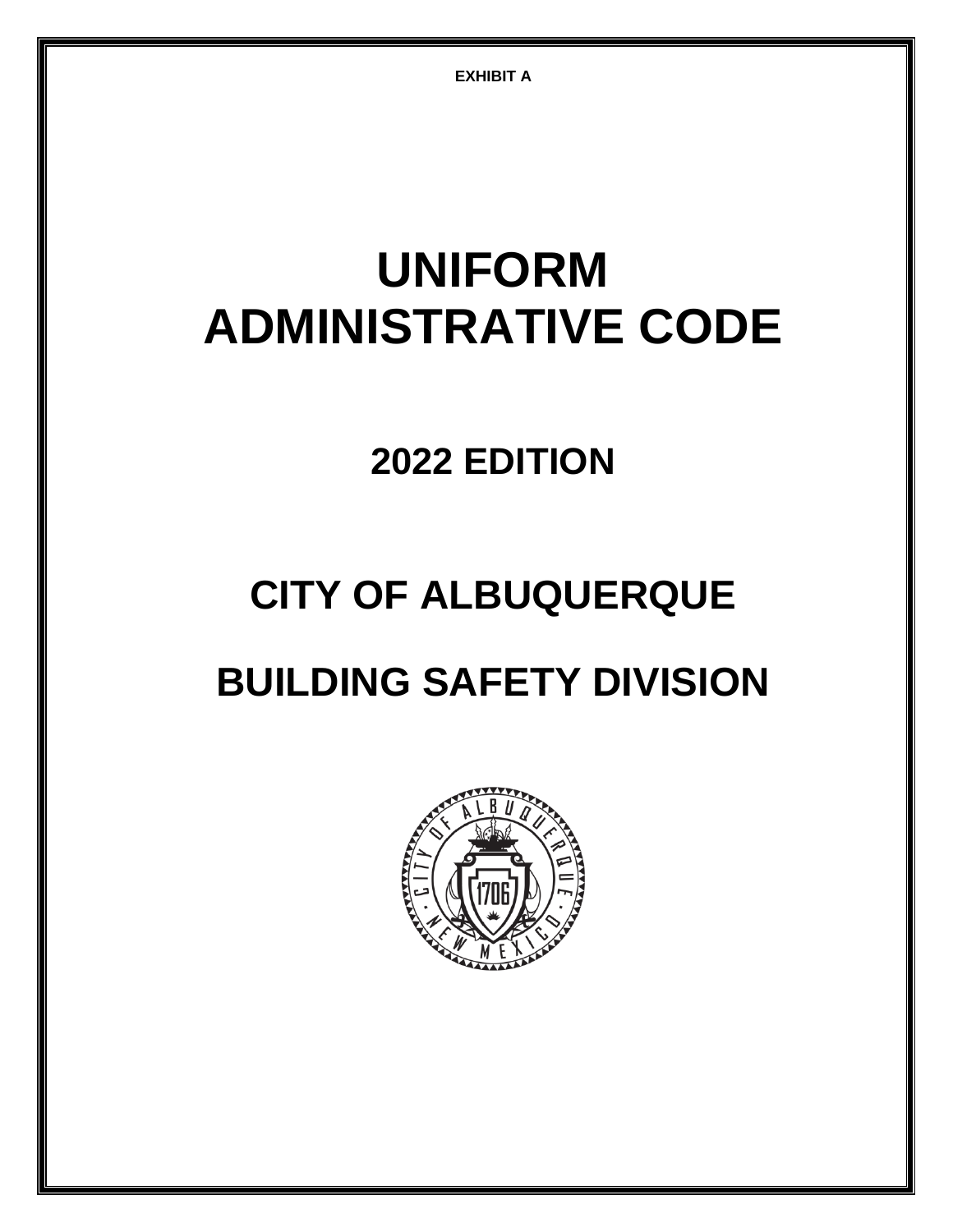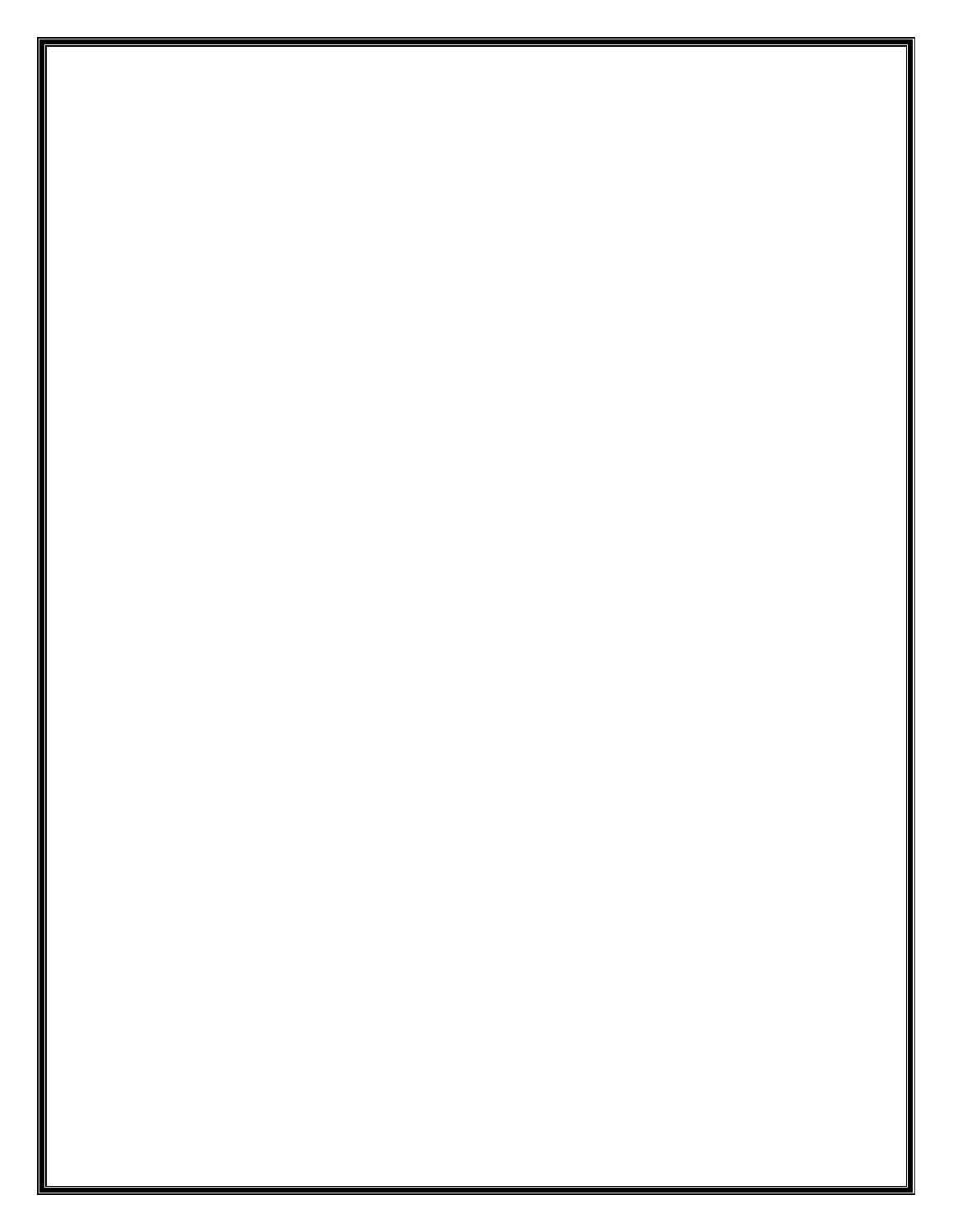#### **EXHIBIT A**

#### CITY OF ALBUQUERQUE AMENDMENTS TO THE NEW MEXICO BUILDING CODE, AS ADOPTED BY THE CONSTRUCTION INDUSTRIES DIVISION OF THE STATE OF NEW MEXICO WITH AN EFFECTIVE DATE OF September 1, 2022

The 2021 New Mexico Mechanical Code; including Appendixes A, B, C, and D;

The 2021 New Mexico Plumbing Code; including Appendixes A, B, C, D, E, F, I, K, and L;

The 2012 New Mexico Swimming Pool, Spa and Hot Tub Code;

The 2012 New Mexico Solar Energy Code;

The 2018 International Energy Conservation Code;

The 2015 New Mexico Commercial Building Code including Appendix Chapters E and I, but not including

Appendix Chapters A, B, C, D, F, G, H, J, and K;

The 2015 New Mexico Residential Building Code including Appendix Chapters H, J, K, M, R, and S, but not

including Appendix Chapters A, B, C, D, E, F, G, I, L, N, O, P, and Q;

The 2015 New Mexico Earthen Building Materials Code;

The New Mexico Historic Earthen Building Code;

The 2015 New Mexico Existing Building Code;

The 2015 International Code Council Performance Code for Building and Facilities, including all Appendix

Chapters as published by the International Code Council;

The 2017 New Mexico Electrical Code;

The 2012 New Mexico Electrical Safety Code;

Errata sheets to the adopted portions of Codes promulgated by the International Code Council, International

Association of Plumbing and Mechanical Officials and National Electrical Code;

#### ARE AS FOLLOWS:

Title 14, Chapter 5 of the New Mexico Building Code has been deleted and replaced with Chapter 1, on the following pages. Sections from various other parts of the Technical Codes have been amended, added, or deleted. These changes are noted on the pages following the Administrative Chapter No. 1.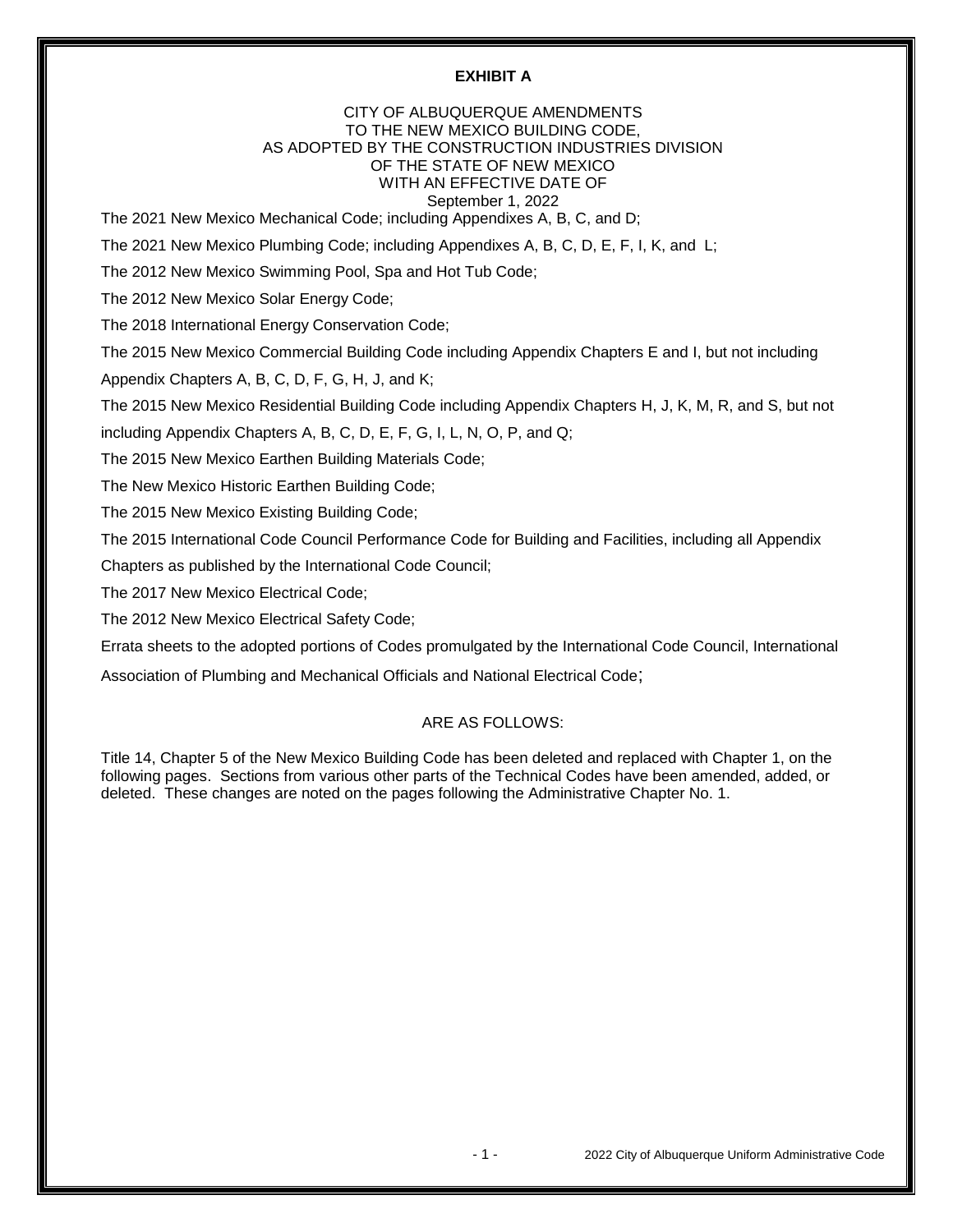#### **UNIFORM ADMINISTRATIVE CODE CHAPTER I Part I TITLE, SCOPE AND GENERAL**

#### **SECTION 101 -- TITLE, PURPOSE AND SCOPE**

**101.1. Title** These regulations shall be known as the "Uniform Administrative Code of the City of Albuquerque," may be cited as such and will be referred to herein as "this Code."

**101.2. Purpose** The purpose of this Code is to provide for the administration and enforcement of the Technical Codes adopted by this jurisdiction.

**101.3 Scope** The provisions of this Chapter shall serve as the administrative, organizational and enforcement rules and regulations for the Technical Codes which regulate the site preparation and construction, alteration, moving, demolition, repair, use and occupancy of buildings, structures and building service equipment within this jurisdiction.

#### **SECTION 102 -- APPLICATION TO EXISTING BUILDINGS AND BUILDING SERVICE EQUIPMENT**

**102.1 General.** Buildings, structures and their building service equipment to which additions, alterations or repairs are made shall comply with the 2015 New Mexico Existing Building Code.

**102.2 Existing Installations.** Building service equipment lawfully in existence at the time of the adoption of the Technical Codes may have their use, maintenance, or repair continued if the use, maintenance, or repair is in accordance with the original design and no hazard to life, health or property has been created by such building service equipment.

**102.3 Existing Occupancy.** Buildings in existence at the time of the adoption of the Building Code may have their existing use or occupancy continued if such use or occupancy was legal at the time of the adoption of the Building Code, provided such continued use is not dangerous to life, health, and safety.

A change in the use or occupancy of any existing building or structure shall comply with the provisions of The 2015 New Mexico Existing Building Code.

**102.4 Maintenance.** Buildings, structures and building service equipment, existing and new, and parts thereof shall be maintained in a safe and sanitary condition. Devices or safeguards which are required by the Technical Codes shall be maintained in conformance with the technical code under which installed. Yards that are necessary for allowable area increases per the Building Code, shall be maintained open and unobstructed. The owner or the owner's designated agent shall be responsible for the maintenance of buildings, structures and their building service equipment. To determine compliance with this section, the Building Official may cause any structure to be re-inspected.

Building materials, construction trash and other debris shall be kept within the confines of the construction site and maintained in such a manner that it will not be blown to adjacent properties by the wind.

**102.5 Moved Buildings.** Buildings, structures and their building service equipment moved into or within this jurisdiction shall comply with the provisions of the Technical Codes for new buildings or structures and their building service equipment.

**102.6 Temporary Structures.** Temporary structures such as reviewing stands and other miscellaneous structures, sheds, canopies or fences used for the protection of the public around and in conjunction with construction work may be erected by special permit from the Building Official for a limited period of time. Buildings or structures erected under a special permit need not comply with the type of construction or fire-resistive time periods required by the Building Code. Temporary buildings or structures shall be completely removed upon the expiration of the time limit stated in the permit.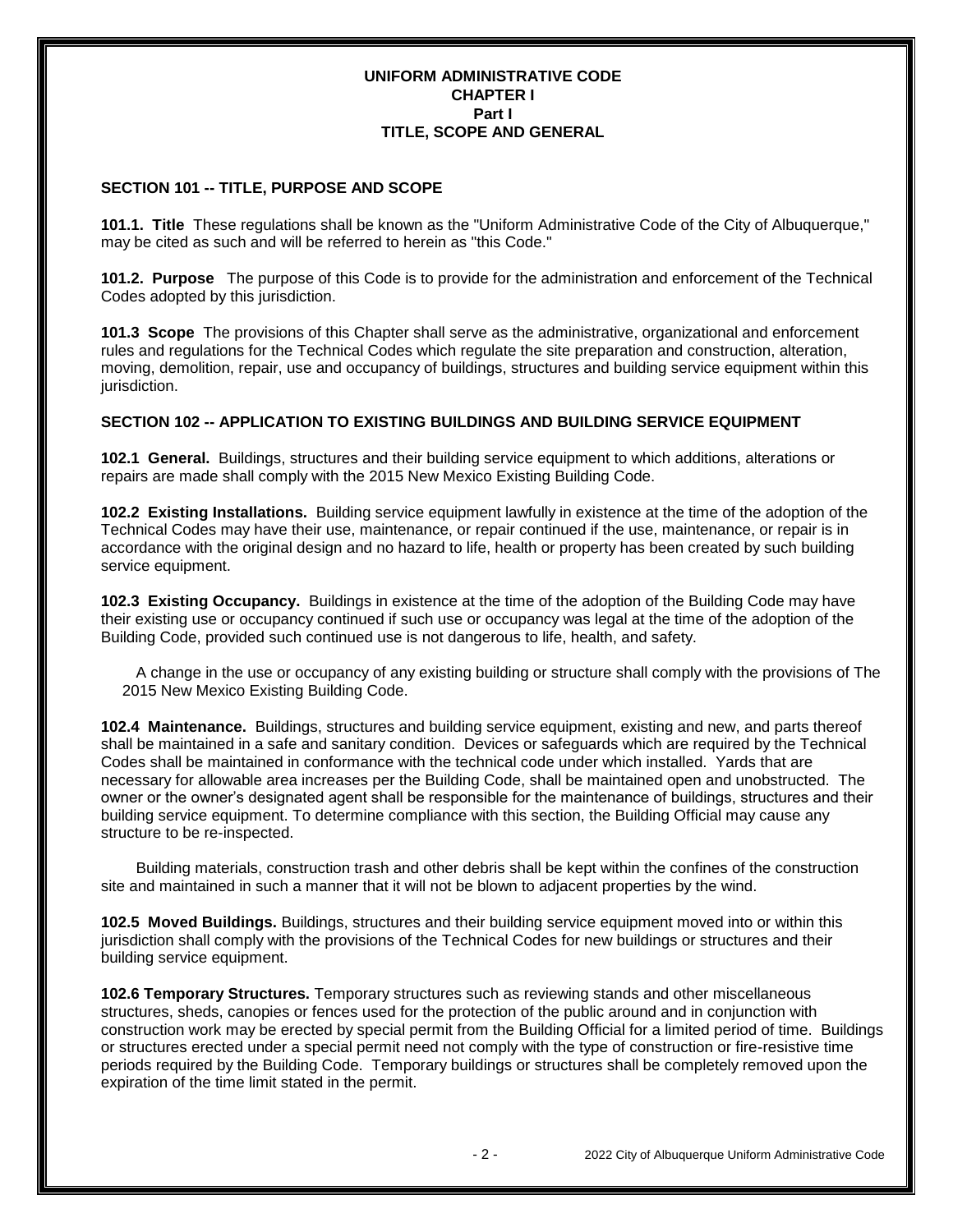**102.7 Historic Buildings.** Repairs, alterations and additions necessary for the preservation, restoration, rehabilitation or continued use of a building, structure, or its building service shall comply with The 2015 New Mexico Existing Building Code.

#### **SECTION 103 -- CONFLICTING PROVISIONS**

When conflicting provisions or requirements occur between this Code and any other codes or laws, the most restrictive shall govern.

Where conflicts occur between the Technical Codes, those provisions providing the greater safety to life shall govern. In other conflicts, where sanitation, life safety, or fire safety are not involved, the most restrictive provisions shall govern.

**Exception:** Where a conflict occurs between the Building Code and the Mechanical or Plumbing Codes the Building Code shall govern. The 2015 International Mechanical Code and 2015 International Plumbing Code , both published by the International Code Council may be used as reference documents to help resolve such conflicts.

Where in any specific case different sections within any of the Technical Codes specify different materials, methods of construction, or other requirements, the most restrictive shall govern. When there is a conflict between a general requirement and a specific requirement, the specific requirement shall be applicable.

When conflicts occur between any specific provision of this Code and any administrative provisions in any Technical Code which is then applicable within this jurisdiction, those provisions becoming the law last in time shall prevail.

#### **SECTION 104 -- MODIFICATIONS**

Wherever there are practical difficulties involved in carrying out the provisions of this Code, the Building Official shall have the authority to grant modifications for individual cases, upon application of the owner or owner's representative, provided the Building Official shall first find that special individual reason makes the strict letter of this Code impractical and the modification is in compliance with the intent and purpose of this Code and that such modification does not lessen health, accessibility, life and fire safety, or structural requirements. The details of action granting modifications shall be recorded and entered in the files of the department of Building Safety;

**104.1 Alternative Materials Design And Methods Of Construction And Equipment.** The provisions of this Code are not intended to prevent the installation of any material or to prohibit any design or method of construction not specifically prescribed by this code, provided that any such alternative has been approved. An alternative material, design or method of construction shall be approved where the Building Official finds that the proposed design is satisfactory and complies with the intent of the provisions of this Code, and that the material, method or work offered is, for the purpose intended, at least the equivalent of that prescribed in this Code in quality, strength, effectiveness, fire resistance, durability and safety;

**104.2 Research Reports.** Supporting data, where necessary to assist in the approval of materials or assemblies not specifically provided for in this Code, shall consist of valid research reports from approved sources;

**104.3 Tests.** Whenever there is insufficient evidence of compliance with the provisions of this Code, or evidence that a material or method does not conform to the requirements of this Code, or in order to substantiate claims for alternative materials or methods, the Building Official shall have the authority to require tests as evidence of compliance to be made at no expense to the jurisdiction. Test methods shall be as specified in this Code or by other recognized test standards. In the absence of recognized and accepted test methods, the Building Official shall approve the testing procedures. Tests shall be performed by an approved agency. Reports of such test shall be retained by the Building Official for the period for retention of public records;

#### **SECTION 105 -- POWERS AND DUTIES OF BUILDING OFFICIAL**

**105.1 General.** The Building Official is hereby authorized and directed to enforce all the provisions of this Code and the referenced Technical Codes. For such purposes, the Building Official shall have the powers of a law enforcement officer.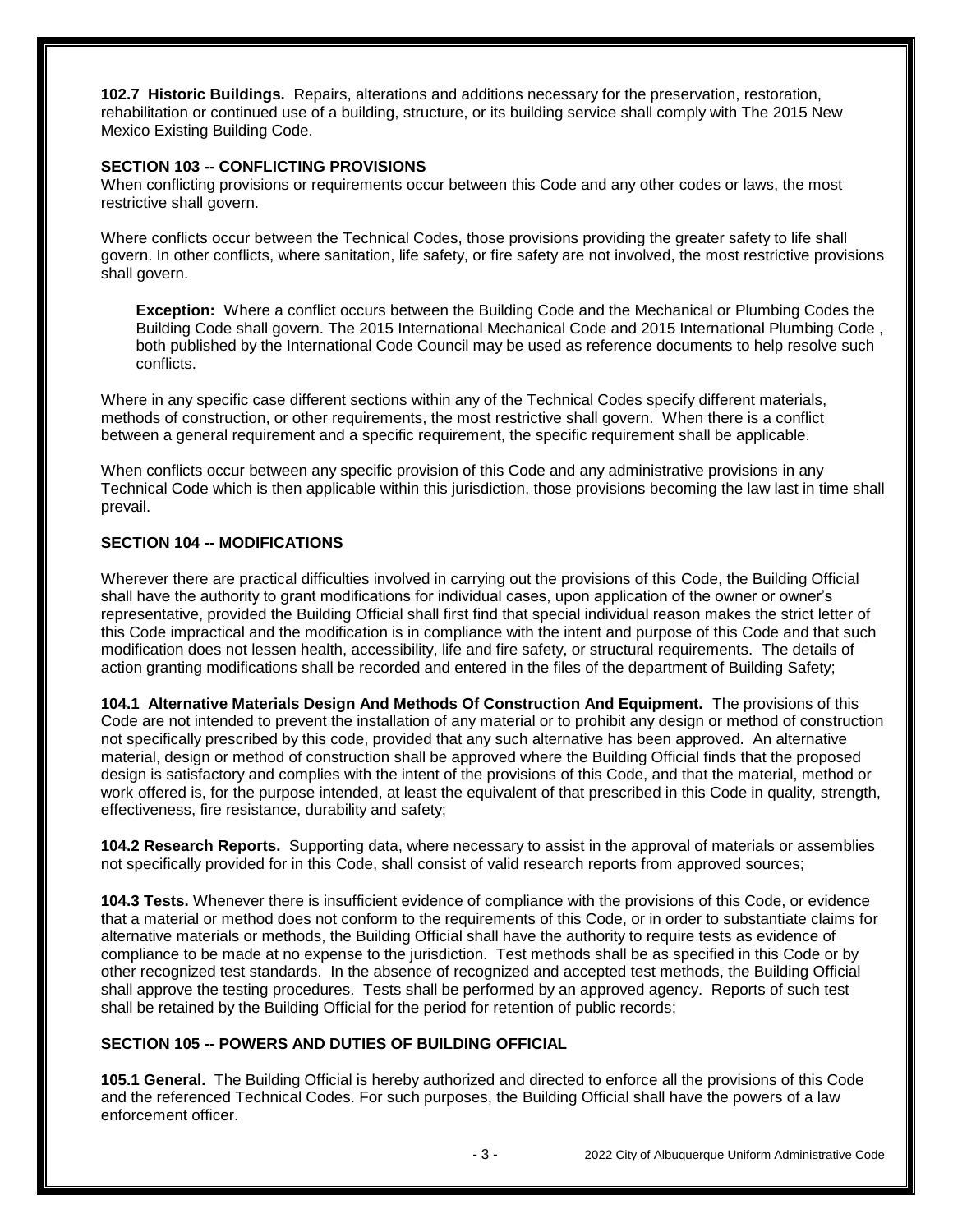The Building Official shall have the power to render interpretations of this Code and the referenced Technical Codes, and to adopt and enforce rules and regulations supplemental to this Code as may be deemed necessary to clarify the application of the provisions of this Code. Such interpretations, rules and regulations shall be in conformity with the intent and purpose of this Code.

**105.2 Deputies.** In accordance with prescribed procedures and with the approval of the appointing authority, the Building Official may appoint a Chief Plans Examiner, a Chief Building Inspector, a Chief Electrical Inspector, a Chief Mechanical Inspector, a Chief Plumbing Inspector, and other related technical officers and inspectors and other employees as shall be authorized from time to time to carry out the functions of the Building Safety Division.

**105.3 Report and Records.** The Building Official shall keep a permanent, accurate account of all fees and other moneys collected and received under this Code, the names of the persons upon whose account the same were paid, the date and amount thereof, together with the location of the building or premises to which they relate.

**105.4 Right of Entry.** Whenever necessary to make an inspection to enforce any of the provisions of this Code, or whenever the Building Official or his authorized representative has reasonable cause to believe that there exists in any building or upon any premises, any condition which makes such building or premises unsafe as defined in this Code, the Building Official or his authorized representative may enter such building or premises at all reasonable times to inspect the same or to perform any duty imposed upon the Building Official by this Code; provided that if such building or premises be occupied, he shall first present proper credentials and demand entry; and if such building or premises be unoccupied, he shall first make a reasonable effort to locate the owner or other persons having charge or control of the building or premises and demand entry. If entry is refused, the Building Official shall proceed to obtain a search warrant by filing a complaint made before the Metropolitan Court or District Court upon oath or affirmation. The complaint shall:

- 1. Set forth the particular building, premises or portion thereof sought to be inspected,
- 2. State that the owner or occupant of the building, premises, or portion thereof, has refused entry,
- 3. State that inspection of the building, premises, or portion thereof is necessary to determine whether it complies with the requirement of this Code,
- 4. Set forth the particular provisions of this Code sought to be enforced,
- 5. Set forth any other reason necessitating the inspection, including knowledge or belief that a particular condition exists in the building, premises or portion thereof which constitutes a violation of this Code,
- 6. State that the Building Official or his representative is authorized by the City to make the inspection.

Each inspector shall be furnished with an identification card issued by the City of Albuquerque indicating their authority and must present same to the Metropolitan Court or District Court for the purpose of this section and to other persons, when requested to do so during the performance of his duty.

"Authorized Representative" shall include the officers named in Section 105.1 and 105.2 of this Code.

No owner or occupant or any other person having charge, care, or control of any building or premises shall fail or neglect, after proper demand is made as herein provided, to promptly permit entry therein by the Building Official or his authorized representative for the purpose of inspection and examination pursuant to this Code. Any person violating this subsection shall be guilty of a misdemeanor.

**105.5 Stop Orders.** When work is being done contrary to the provisions of this Code, the Technical Codes, or other pertinent laws or ordinances implemented through the enforcement of this Code, the Building Official may order the work stopped by notice in writing served on persons engaged in the doing or causing such work to be done, and such persons shall forthwith stop such work until authorized by the Building Official to proceed with the work.

**105.6 Occupancy Violations.** When a building or structure or building service equipment therein regulated by this Code and the Technical Codes is being used contrary to the provisions of such codes, the Building Official may order such use discontinued by written notice served on any person causing such use to be continued. Such person shall discontinue the use within the time prescribed by the Building Official after receipt of such notice to make the structure, or portion thereof, comply with the requirements of such codes.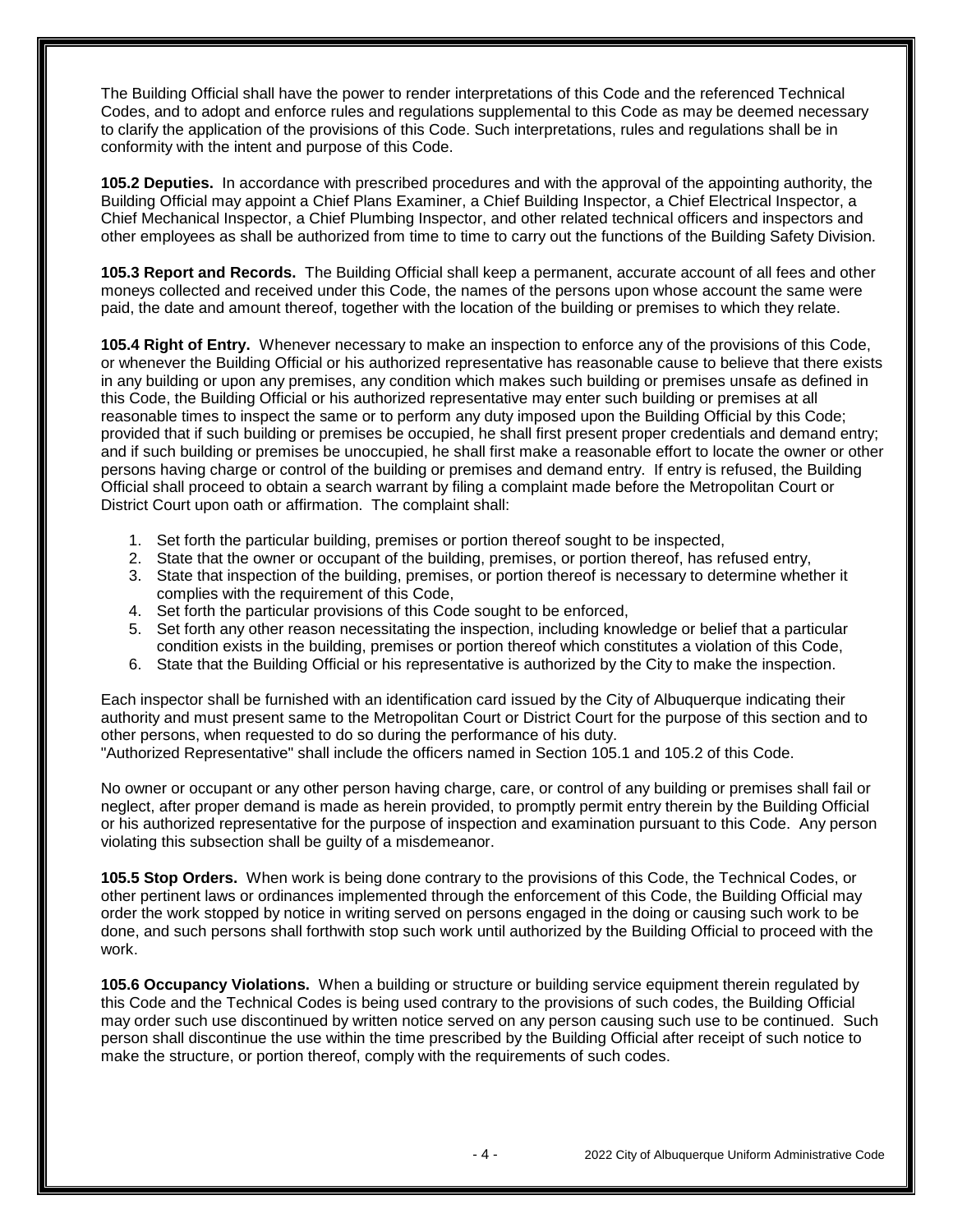**105.7 Authority to Disconnect Utilities.** The Building Official or the Building Official's authorized representative shall have the authority to disconnect a utility service or energy supplied to the building, structure or building service equipment therein regulated by this Code or the Technical Codes in case of emergency where necessary to eliminate an immediate hazard to life or property. The Building Official shall whenever possible notify the serving utility, the owner and occupant of the building, structure or building service equipment of the decision to disconnect prior to taking such action, and shall notify such serving utility, owner and occupant of the building, structure or building service equipment, in writing, of such disconnection immediately thereafter.

**105.8 Authority to Condemn Building Service Equipment.** When the Building Official ascertains that building service equipment regulated in the Technical Codes has become hazardous to life, health, property, or becomes unsanitary, he shall order in writing that such equipment either be removed or restored to a safe or sanitary condition as appropriate. The written notice itself shall fix a time limit for compliance with such order. Defective building service equipment shall not be maintained after receiving such notice.

When such equipment or installation is to be disconnected, a written notice of such disconnection and causes therefore shall be given within 24 hours to the serving utility, the owner and occupant of such building, structure or premises.

When any building service equipment is maintained in violation of a notice issued pursuant to the provisions of this section, the Building Official shall institute any appropriate action to prevent, restrain, correct or abate the violation.

**105.9 Connection after Order to Disconnect.** Persons shall not make connections from any energy, fuel or power supply nor supply energy or fuel to building service equipment which has been disconnected or ordered to be disconnected by the Building Official or the use of which has been ordered to be discontinued by the Building Official until the Building Official authorizes the reconnection and use of such equipment.

**105.10 Liability.** The Building Official, or his authorized representative charged with the enforcement of this Code and the Technical Codes, acting in good faith and without malice in the discharge of his duties, shall not thereby render himself personally liable for any damage that may accrue to persons or property as a result of any approval, act or by reason of any act or omission in the discharge of his duties. A suit brought against the Building Official or employee because of such approval, act or omission performed by him in the enforcement of any provision of such codes or other pertinent laws or ordinances implemented through the enforcement of this Code or enforced by the code enforcement agency shall be defended by this jurisdiction until final termination of such proceedings, and any judgment resulting there from shall be assumed by this jurisdiction.

This code shall not be construed to relieve from or lessen the responsibility of any person owning, operating, or controlling a building, structure or building service equipment therein for damages to persons or property caused by defects, nor shall the code enforcement agency or its parent jurisdiction be held as assuming any such liability by reason of the inspections authorized by this Code or any permits or certificates issued under this Code.

**105.11 Cooperation of Other Officials and Officers.** The Building Official may request, and shall receive the assistance and cooperation of other officials of this jurisdiction so far as is required in the discharge of the duties required by this Code or other pertinent laws or ordinances.

#### **SECTION 106 -- UNSAFE BUILDINGS, STRUCTURES, OR BUILDING SERVICE EQUIPMENT**

**106.1 Inadequate Structure and Egress.** Buildings or structures regulated by this Code and the Technical Codes which are structurally inadequate or have inadequate egress, or which constitute a fire hazard, or are otherwise dangerous to human life are for the purpose of this section, unsafe buildings.

**106.2 Unsafe Service Equipment.** Building service equipment regulated by such codes, which constitute a fire, electrical, health hazard, unsanitary condition, or is otherwise dangerous to human life, is for the purpose of this section, unsafe. Any use of buildings, structures or building service equipment constituting a hazard to safety, health or public welfare by reason of inadequate maintenance, dilapidation, obsolescence, fire hazard, disaster, damage or abandonment is, for the purpose of this section, an unsafe use.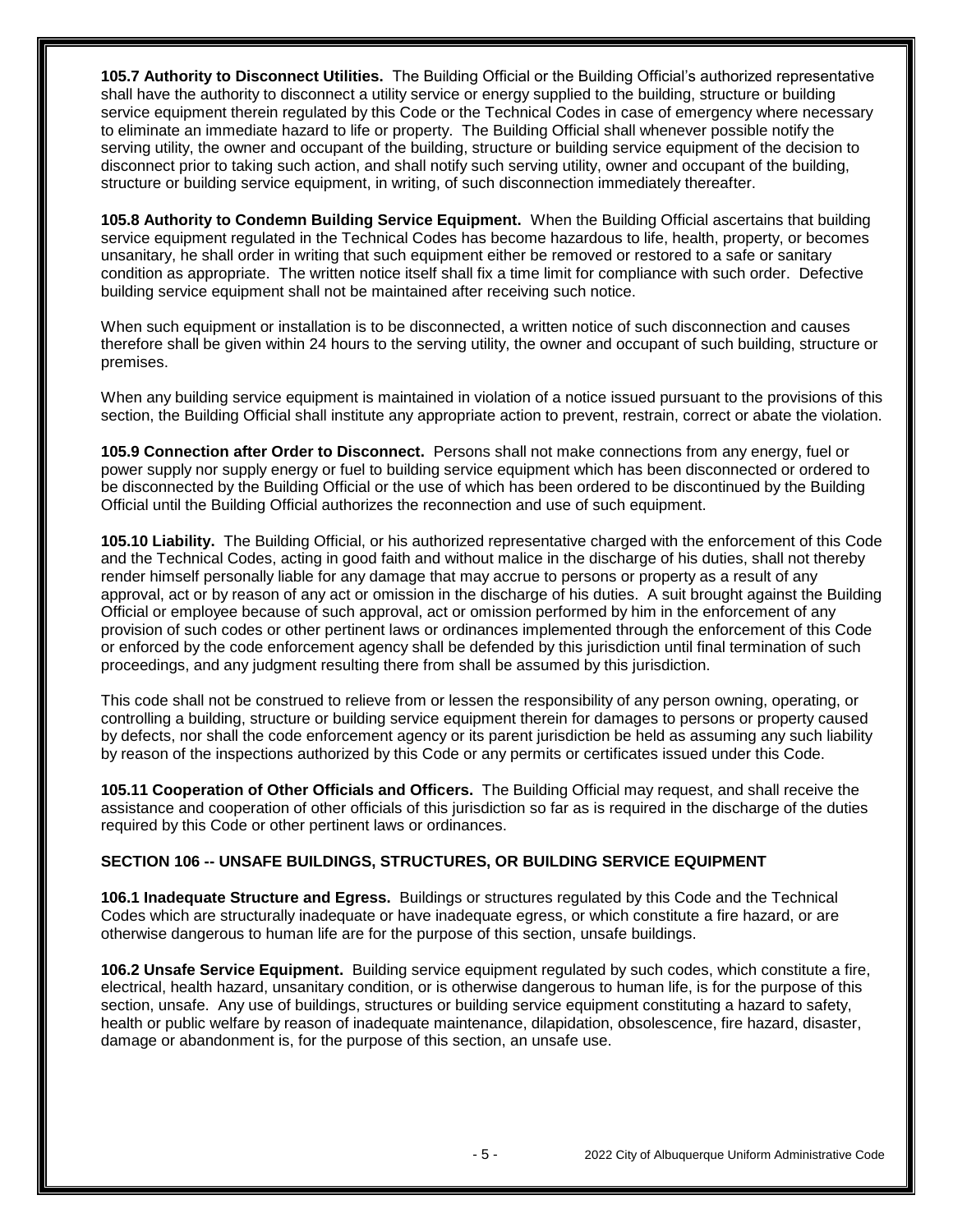**106.3 Attachments to Buildings.** Parapet walls, cornices, spires, towers, tanks, statuary and other appendages or structural members which are supported by, attached to, or a part of a building and which are in deteriorated condition or otherwise unable to sustain the design loads which are specified in the Building Code are hereby designated as unsafe building appendages.

**106.4 Abatement.** Unsafe buildings, structures or appendages and building service equipment are hereby declared to be public nuisances and shall be abated by repair, rehabilitation, demolition or removal in accordance with the procedures set forth in the current adopted edition of the existing building code or such alternate adopted by this jurisdiction. As an alternative, the Building Official or other employee or official of this jurisdiction as designated by the governing body may institute any other appropriate action to prevent, restrain, correct or abate the violation.

#### **SECTION 107 -- BOARD OF APPEALS**

**107.1 General.** In order to hear and decide appeals of orders, decisions or determinations made by the Building Official relative to the application and interpretations of the Technical Codes, there shall be and is hereby created an ad hoc Board of Appeals consisting of nine (9) members who are qualified by experience and training to pass upon matters pertaining to building construction and building service equipment and who are not employees of the jurisdiction. The Building Official shall be an ex officio member but shall have no vote upon any matter before the board. The Board of Appeals shall be appointed by the mayor with the advice and consent of the city council and shall hold office at his pleasure.

The Board shall adopt rules of procedure for conducting its business and shall render all decisions and findings in writing to the appellant with a duplicate copy to the Building Official.

**107.2 Applications.** Application for an appeal shall be made in writing to the Chief Building Official and shall include a fee of one-hundred dollars (\$100.00) made payable to the Building Safety Division, City of Albuquerque. The application fee will be retained by the City of Albuquerque regardless of the outcome of the appeal. The applicant shall pay for all tests, calculations, samples, and/or supporting information requested by any member of the Board of Appeals or the Chief Building Official. The applicant shall also pay for the recording fees and photocopies.

**107.3 Qualifications.** Both regular and alternate members of the Board of Appeals shall be qualified by education, training and experience to pass upon matters pertaining to building design and construction, including appliances, equipment, facilities, systems, and conditions.

Alternate members of the Board of Appeals shall serve in the absence of the principal members and insofar as possible the alternate member shall be of the same classification as the regular members they replace

Each member of the Board shall have had at least seven (7) years of experience in their profession and be a resident of or have his principal place of business in the City of Albuquerque. The members and alternates shall have the following classifications:

- 1. A REGISTERED ARCHITECT in active practice.
- 2. A REGISTERED PROFESSIONAL ENGINEER whose field of active practice is Mechanical Design.
- 3. A REGISTERED PROFESSIONAL ENGINEER whose field of active practice is Structural or Civil Design.
- 4. A REGISTERED PROFESSIONAL ENGINEER whose field of active practice is Electrical Design.
- 5. A LICENSED GENERAL CONTRACTOR whose field of active practice is General Building Contracting.
- 6. A LICENSED GENERAL CONTRACTOR whose field is Building Contracting specializing in single-family residences.
- 7. A LICENSED MECHANICAL CONTRACTOR whose field is Mechanical Contracting.
- 8. A LICENSED ELECTRICAL CONTRACTOR whose field is Electrical Contracting.
- **9.** A LICENSED PLUMBING CONTRACTOR whose field is Plumbing Contracting.

**107.4 Quorum & Decisions.** Any combination of five (5) members and alternate members shall constitute a quorum. A simple majority of the quorum present shall be decisive.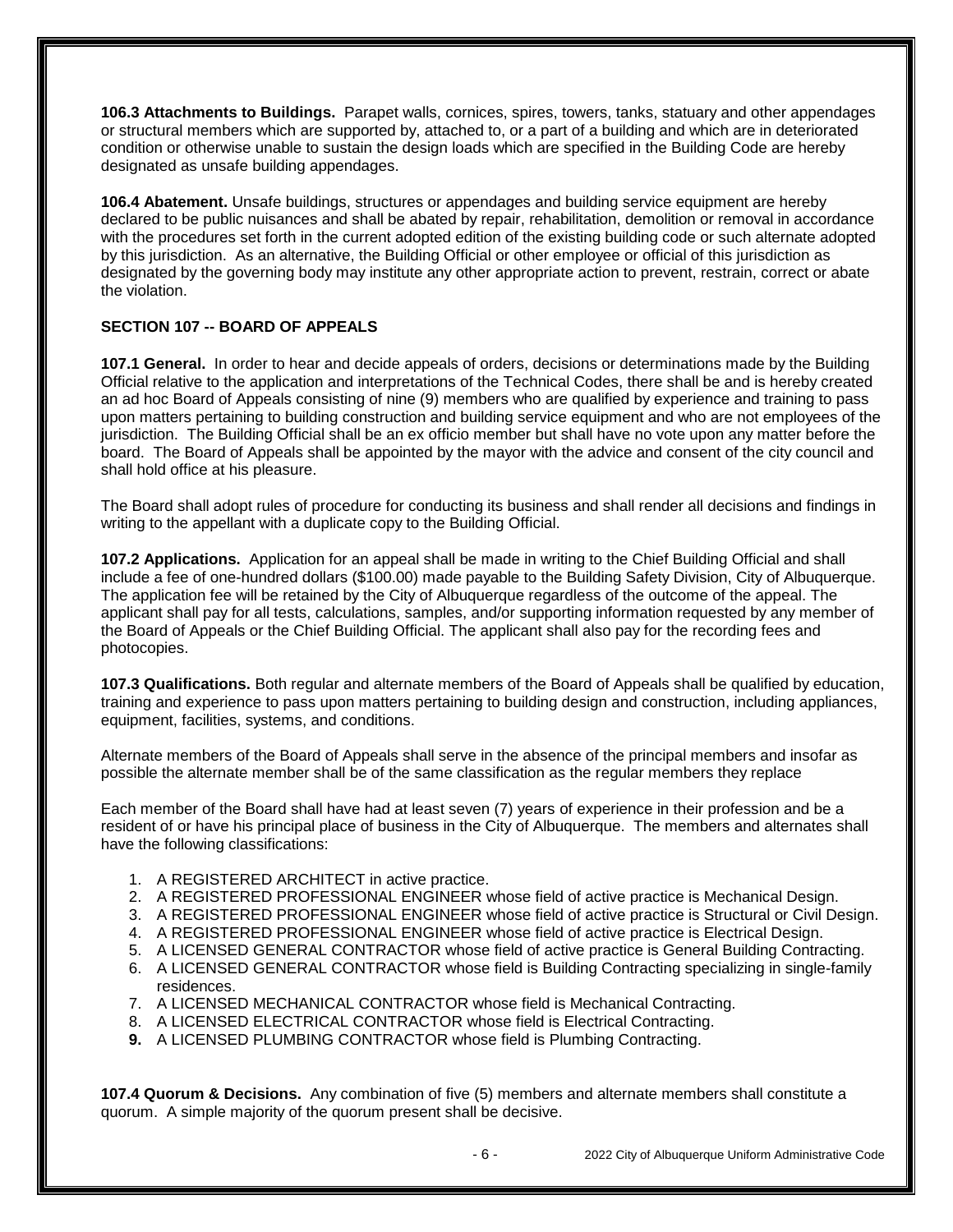If an application for an appeal is received by the Building Official, any action recommended by the Building Official shall be temporarily vacated; unless emergency action is called for, until a final decision on the appeal is rendered by the Board.

No member or alternate member of the Board shall take part in any appeal or hearing in which he has a personal or financial interest. All meetings of the Board shall be open to the public.

**107.5 Limitations of Authority.** An application for appeal shall be based on a claim that the true intent of technical codes or the rules legally adopted thereunder have been incorrectly interpreted. The board shall not have authority to waive requirements of the technical codes.

Appeals based on State amendments of the adopted model codes shall be submitted to the applicable New Mexico Construction Industries' Technical Advisory Council.

#### **SECTION 108 -- VIOLATIONS AND PENALTIES**

**108.1 Violation of Codes.** It shall be unlawful for any person, firm, or corporation to erect, construct, enlarge, alter, repair, move, improve, convert or demolish, equip, use, occupy, or maintain any building or structure or building service equipment in the City of Albuquerque, or cause or permit the same to be done, contrary to or in violation of any of the provisions of this Code and the Technical Codes.

**108.2 Actions for Violation.** The Building Official may, for any violation of this Code and the Technical Codes, take one or more of the following actions:

- 1. Revoke one or all permits issued to the owner or contractor for the project in violation until the violation is corrected.
- 2. Refuse to issue any more permits to the owner or contractor until the violation is corrected.
- 3. Charge double permit fee if work is started without a permit.
- 4. Charge a re-inspection fee.
- 5. Refuse to authorize installation of gas, electric or water service until the violation is corrected.
- 6. Have gas, electric or water service removed until the violation is corrected.
- 7. Issue an Ordinance Violation Citation in accordance with the provisions of Section 1-1-98 R.O.A. 1994; or take any legal action at his disposal.

A violation of this Code shall be considered a separate offense for each and every day or portion thereof the violation is committed, continued, or permitted.

#### **CHAPTER 1 PART II DEFINITIONS**

For the purpose of this Code, certain terms, phrases, words, and their derivatives shall be construed as specified in this section. Where terms are not defined, they have their ordinarily accepted meanings within the context with which they are used. *Webster's Third New International Dictionary of the English Language Unabridged*, *latest edition*, shall be considered as providing ordinarily accepted meanings. Words used in the singular include the plural and the plural the singular. Words used in the masculine gender include the feminine and the feminine the masculine.

**BUILDING DEPARTMENT** is the Building Safety Division, Planning Department, City of Albuquerque.

**BUILDING SERVICE EQUIPMENT** refers to the plumbing, mechanical, electrical and elevator equipment including piping, wiring, fixtures and other accessories which provide sanitation, electrical power, heating, ventilation, cooling refrigeration, fire-fighting and transportation facilities for the safe use of the building or structure and its designated use and occupancy.

*MAY*, as used in this Code, is permissive for compliance.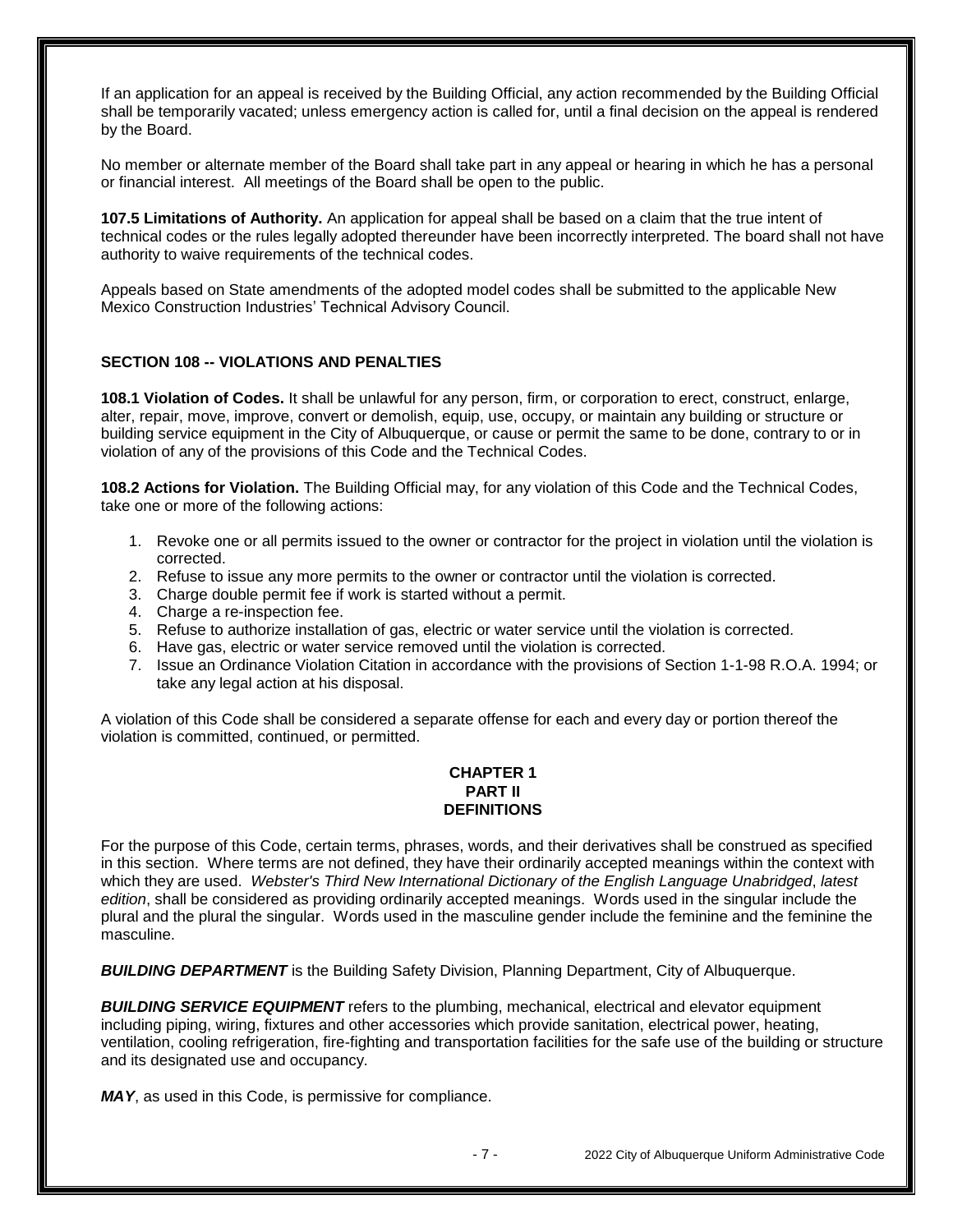*OCCUPANCY* is the purpose for which a building, or portion thereof, is used or intended to be used. The term "occupancy" as used in this Code shall include the building or portion thereof housing such use.

*REPAIR* is the patching, restoration, or renewal of materials, elements, equipment, or fixtures for the sole purpose of maintaining such materials, elements, equipment, or fixtures in sound working condition.

**RETAINING WALL** is a wall that has a difference in finished grade on opposite sides that exceeds 24 inches.

*SHALL*, as used in this Code, is mandatory.

**TECHNICAL CODES** are those codes adopted by this jurisdiction containing the provisions for design, construction, alteration, addition, repair, removal, demolition, use, location, occupancy and maintenance of buildings and structures and building service equipment as herein defined.

*VALUATION* or *VALUE* as applied to a building and its building service equipment shall be the estimated cost to replace the building and its building service equipment in kind, based on current replacement costs.

#### **CHAPTER 1 PART III PERMITS AND INSPECTIONS**

#### **SECTION 109 -- PERMITS**

**109.1 Permits Required.** Except as specified in Section 109.2, no building, structure or building service equipment regulated by this Code and the Technical Codes shall be erected, constructed, enlarged, altered, repaired, moved, improved, removed, converted, or demolished unless a separate, appropriate permit for each building, structure or building service equipment has first been obtained from the Building Official. All re-roofs require a permit and inspection(s).

**109.2 Exempted Work.** A permit shall not be required for the types of work in each of the separate classes of permit as listed below. Exemption from the permit requirements of this Code shall not be deemed to grant authorization for any work to be done in violation of the provisions of the Technical Codes or any other laws or ordinances of this jurisdiction.

**109.2.1 Building Permits.** A building permit will not be required for the following:

- 1) One-story detached accessory buildings used as tool and storage sheds, playhouses and similar uses, provided the building area does not exceed 120 square feet;
- 2) Exterior fences and freestanding masonry walls not over six feet high above grade on the lowest side; 3) Oil derricks;
- 4) Non-fixed and moveable fixtures, cases, racks, counters and partitions not over 5 feet 9 inches high; Exception: Non-fixed and moveable cases, counters, and partitions, including fences, of any height, permanently or temporarily installed in an A-2 occupancy shall be approved by the Albuquerque Fire Department;
- 5) Retaining walls, which do not have a difference in finished grade on opposite sides exceeding 24 inches, unless supporting a surcharge or impounding flammable liquids;
- 6) Water tanks supported directly upon grade if the capacity does not exceed 5000 gallons and the ratio of height to diameter or width does not exceed two to one;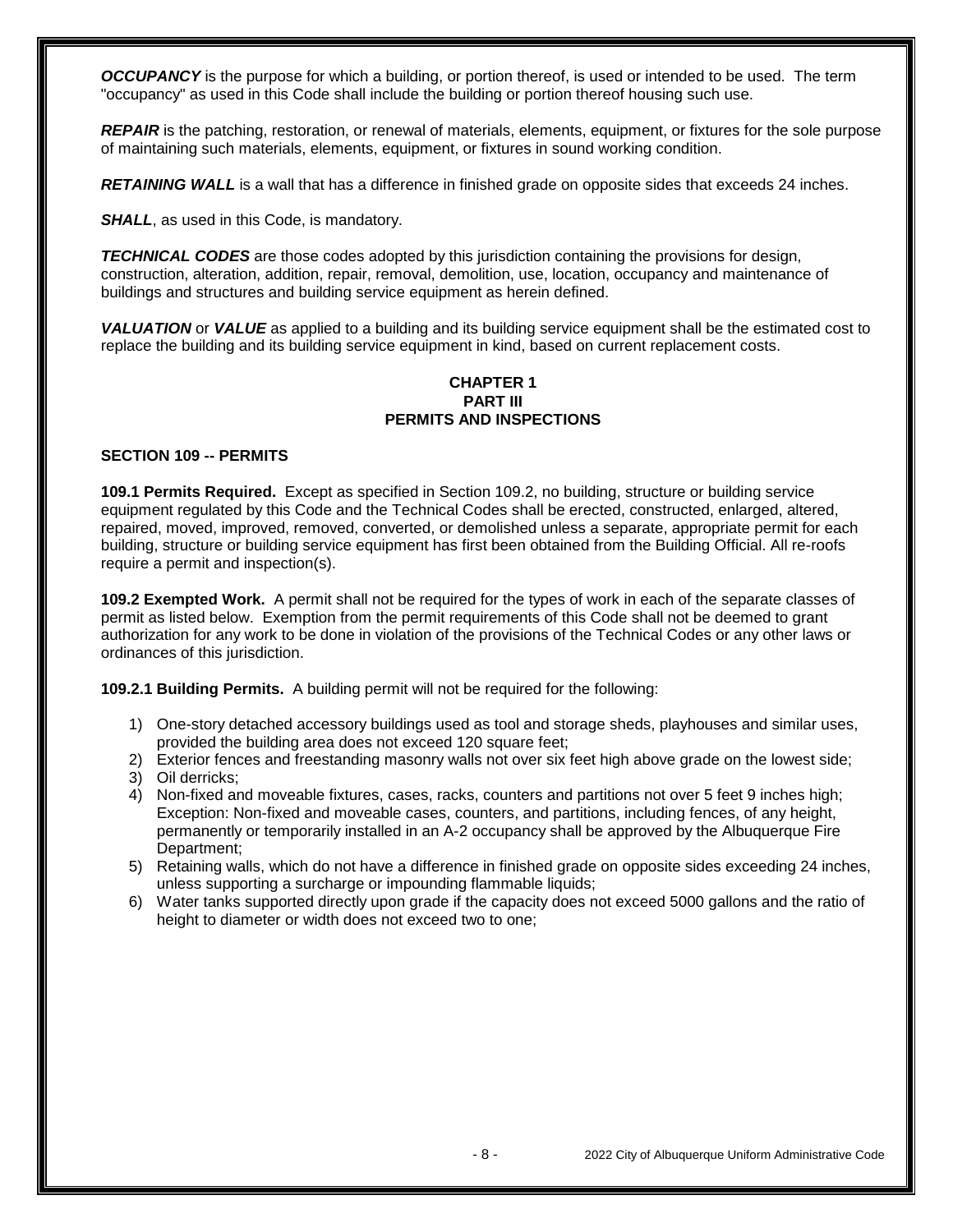- 7) Platforms, walks, and driveways not more than 30 inches above adjacent grade and not over a story or basement below and not part of an accessible route;
- 8) Painting, papering, tiling, carpeting, cabinets, counter tops and similar finish work;
- 9) Temporary motion picture, television and theater stage sets and scenery;
- 10) Window awnings not projecting more than 54 inches that are supported by an exterior wall, and nothing else, of a building regulated by the International Residential Code;
- 11) Prefabricated swimming pools accessory to buildings regulated by the International Residential Code that are less than 54 inches deep, do not exceed 5000 gallons, and are installed entirely above ground.
- 12) Repairs, as defined herein, less than \$1000.00 in valuation.
- 13) Installation or work which is done after regular business hours or during a holiday or when immediate action is imperative to safeguard life, health, or property, provided such person making the installation or performing the work applies for a permit covering the installation or work not later than the next business day.
- 14) Construction, alteration, or repair work for which a permit is not required by law or ordinance.
- 15) Tents. Exception: Tents regulated by Chapter 24 of the International Fire Code shall be approved and permitted by the Albuquerque Fire Department.
- 16) Interior plastering or paneling of existing surfaces provided the material meets all applicable requirements of flame spread required by this Code.
- 17) Exterior re-plastering that does not require the application of exterior lath.
- 18) Signs. The following signs shall not require a sign permit. These exemptions shall not be construed as relieving the owner of a sign from the responsibility of its erection and maintenance, and its compliance with the provisions of this Code or any other law or ordinance regulating the same.
	- a) The changing of the advertising copy or message on a painted or printed sign only. Except for theater marquees and similar signs specifically designed for the use of a replaceable copy, electric signs shall not be included in this exemption.
	- b) Painting, repainting, or cleaning of an advertising structure or the changing of the advertising copy or message thereon shall not be considered an erection or alteration which requires a sign permit unless a structural change is made.
	- c) Signs less than 6 feet above grade.
	- d) Non-electric signs with an area of 2 square feet or less.
- 19) Interior non-structural demolitions.

Unless otherwise exempted by this Code, separate plumbing, electrical and mechanical permits will be required for the above exempted items.

**109.2.2 Plumbing Permits.** A plumbing permit will not be required for the following:

- 1. The stopping of leaks in drains, soil, waste or vent pipe, provided, however, that should any concealed trap, drain pipe, soil, waste or vent pipe become defective and it becomes necessary to remove and replace the same with new material, the same shall be considered as new work and a permit shall be procured and inspection made as provided in this Code.
- 2. The clearing of stoppages or the repairing of leaks in pipes, valves or fixtures, nor for the removal and reinstallation of water closets, provided such repairs do not involve or require the rearrangement of valves, pipes or fixtures.
- 3. Work which is done when immediate action is imperative to safeguard life, health, or property, provided such person performing the work applies for a permit covering the work not later than the next business day.
- 4. The installation of temporary lines for testing equipment or apparatus. No deviation may be made from the installation described in the permit without the approval of the Building Official.
- 5. Replacement of plumbing fixtures with the same type of configuration.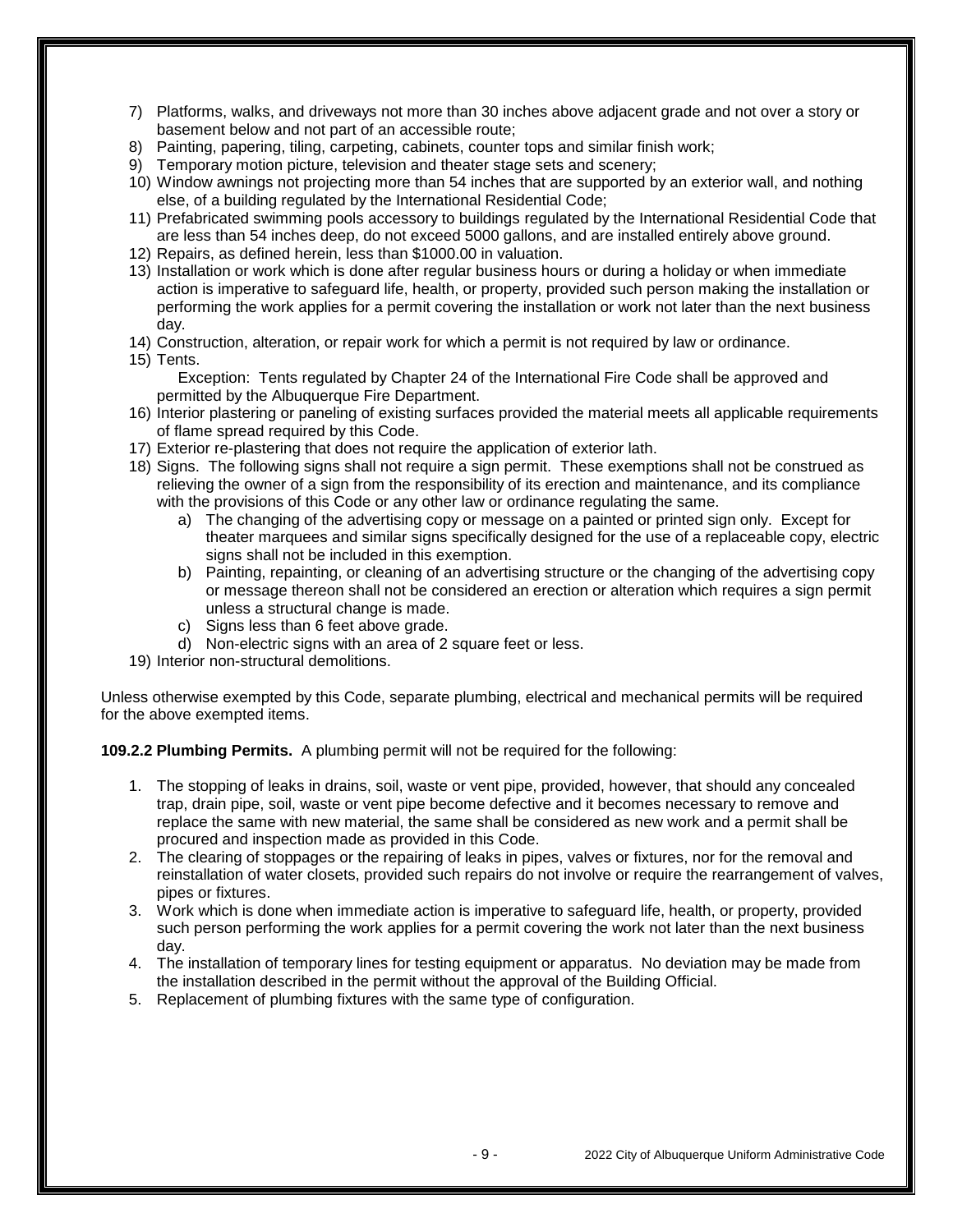**109.2.3 Electrical Permits.** An electrical permit will not be required for the following:

- 1. Portable motors or other portable appliances energized by means of a cord or cable having an attachment plug end to be connected to an approved receptacle when that cord or cable is permitted by the Electrical Code.
- 2. Repair or replacement of fixed motors, transformers or fixed listed appliances of the same type and rating in the same location.
- 3. Listed cord-and-plug connected temporary decorative lighting.
- 4. Repair or replacement of current-carrying parts of any switch, contactor or control device.
- 5. Repair or replacement of receptacles with receptacles of the same type and configuration.
- 6. Repairs to electric signs and outline lighting with replacement parts of the same type and rating.
- 7. Removal of electrical wiring.
- 8. Temporary wiring for experimental purposes in suitable experimental laboratories.
- 9. A permit shall not be required for the installation, alteration or repair of electrical wiring, apparatus or equipment for the generation, transmission, distribution or metering of electrical energy or in the operation of signals or the transmission of intelligence by a public or private utility in the exercise of its function as a serving utility.
- 10. Work which is done when immediate action is imperative to safeguard life, health, or property, provided such person performing the work applies for a permit covering the work not later than the next business day.
- 11. Installations of communications equipment under the exclusive control of communications utilities located outdoors or in building spaces used exclusively for such installations.
- 12. Installations under the exclusive control of an electric utility where such installations:
	- a. Consist of service drops or service laterals, and associated metering, or
		- b. Are located in legally established easements or rights-of-way designated by or recognized by public service commissions, utility commissions, or other regulatory agencies having jurisdiction for such installations.

**109.2.4 Mechanical Permits.** A mechanical permit will not be required for the following:

- 1. Any portable heating appliance.
- 2. Any portable ventilating equipment.
- 3. Any portable cooling unit.
- 4. Any portable evaporative cooler.
- 5. Any closed system of steam, hot or chilled water piping within any heating or cooling equipment regulated by the Mechanical Code.
- 6. Replacement of any component part of assembly of an appliance, which does not alter its original approval and complies with other applicable requirements of the Technical Codes.
- 7. Any Refrigerating equipment, which is part of the equipment for which a permit has been issued pursuant to the requirements of the Technical Codes.
- 8. Any self-contained refrigerating system as defined in the Mechanical Code.
- 9. The installation of temporary lines for testing equipment or apparatus.
- 10. Work which is done when immediate action is imperative to safeguard life, health, or property, provided such person performing the work applies for a permit covering the work not later than the next business day.

#### **SECTION 110 -- APPLICATION FOR PERMIT**

**110.1 Application.** To obtain a permit, the applicant shall first file an application using an approved form furnished by the Building Safety Division for that purpose. Such application shall:

- 1. Identify and describe the work to be covered by the permit for which application is made.
- 2. Phase work shall be identified at submittal. Each phase will be assigned a separate permit number and fees will be assessed according to Table 112-A.
- 3. Describe the land on which the proposed work is to be done by legal description and street address or similar description that will readily identify and definitely locate the proposed building or work.
- 4. Indicate the use and occupancy for which the proposed work is intended.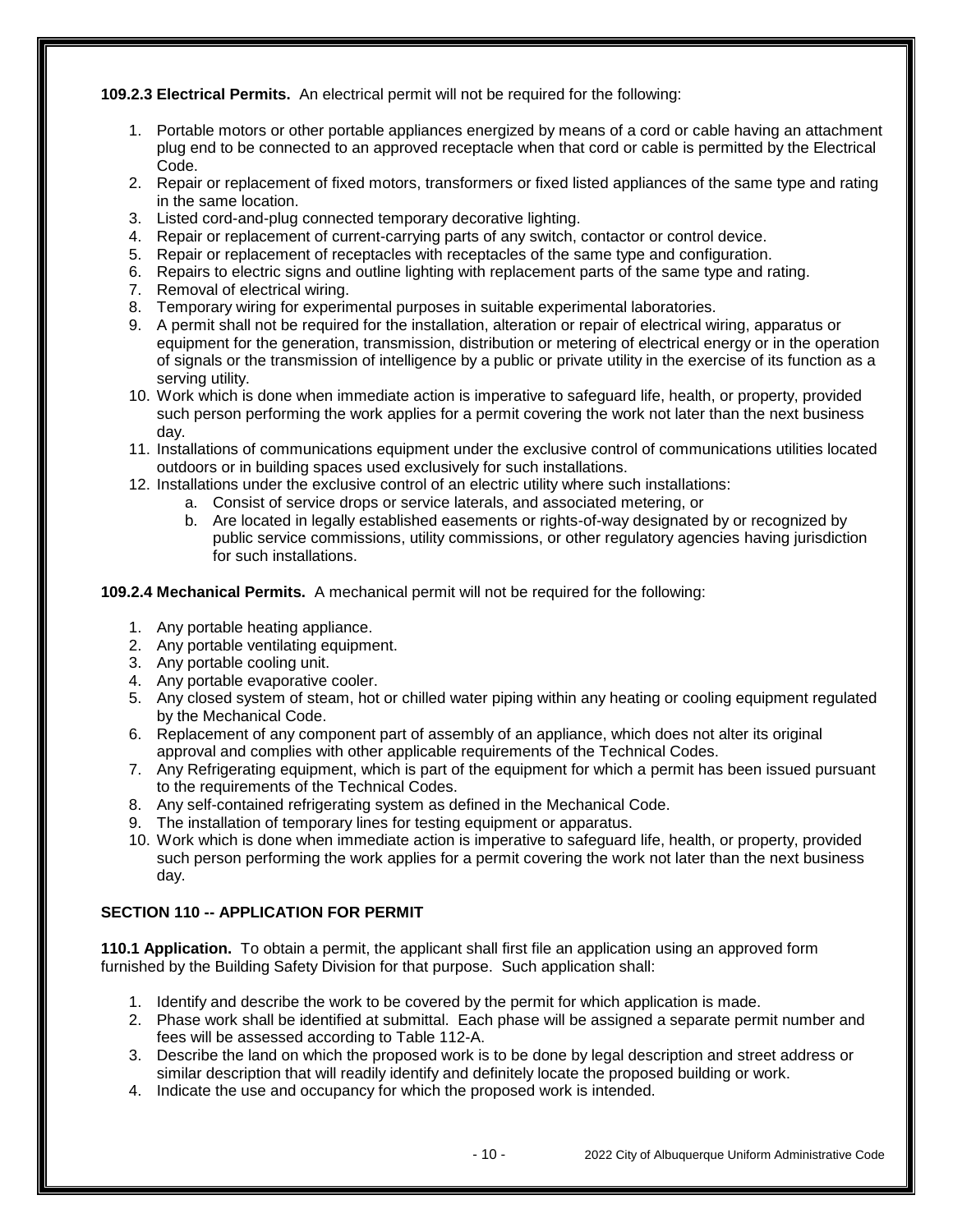- 5. Be accompanied by plans, diagrams, engineering calculations, computations and specifications and other data as required in Section 110.2.
- 6. State the valuation of any new building or structure or any addition, remodeling or alteration to an existing building.
- 7. Be signed by the permit holder, or his authorized agent, who may be required to submit evidence to indicate such authority.
- 8. Give such other data and information, as may be required by the Building Official.

**110.2 Submittal Documents.** With each application for a building permit and when required by the Building Official for enforcement of any provisions of this Code two sets of plans and specifications shall be submitted.

**EXCEPTION**: The Building Official may waive the submission of plans, calculations, etc., if he finds that the nature of the work applied for is such that reviewing of plans is not necessary to obtain compliance with this Code. The Building Official shall require all plans and specifications be prepared and sealed by a Registered Architect and/or Registered Professional Engineer(s) licensed to practice in the State of New Mexico for all uses as listed in Chapter 3 of the International Building Code with the exception of:

- 1. Single-family dwellings not more than two (2) stories in height;
- 2. Multiple dwellings not more than two (2) stories in height containing not more than four (4) dwelling units of wood-frame construction; provided, this paragraph shall not be construed to allow a person who is not registered under the Architectural Act to design multiple clusters of up to four (4) dwelling units each to form apartment or where the total exceeds four (4) dwelling units on any lawfully divided lot;
- 3. Garages or other structures not more than two (2) stories in height which are appurtenant to buildings described in Paragraph 1 and 2 of this subsection;
- 4. Non-Residential buildings, or additions, having a total occupant load of ten (10) or less and two stories or less in height. Does not include E (Educational), H (Hazardous) or I (Institutional) occupancies, all of which must be certified by an architect and/or engineer(s) licensed to practice in the State of New Mexico.
- 5. Alterations to buildings, or structures, which present no unusual conditions, hazards or change in occupancy.

The Building Official shall require the plans to be prepared and sealed by a Registered New Mexico Architect and/or Registered New Mexico Professional Engineer(s) for any specific construction that involves public safety or health and wherein the public welfare or the safeguarding of life, health or property is concerned, or a change of occupancy is involved. Occupant load shall be defined and determined by the method set forth in Table 1004.1.2 of the International Building Code.

When required by the Building Official the responsibility of a licensed Architect and Licensed Engineer(s) shall be demonstrated on each sheet of the drawings by the appearance of their seal and signature and shall include the following:

- 1. Architect.
- 2. Structural Engineer.
- 3. Electrical Engineer.
- 4. Mechanical Engineer.
- 5. Civil Engineer.
- 6. Where an additional specific technical consideration is required, it shall also be acknowledged by seal and signature. The Electrical design shall be prepared and sealed by a registered professional engineer, licensed to practice electrical engineering in the State of New Mexico, when the installation exceeds 200 amperes.
- 7. The Mechanical design shall be prepared and sealed by a registered professional engineer, licensed to practice mechanical engineering in the State of New Mexico, when the total mechanical equipment, materials, and labor, exceeds \$50,000.00 in valuation or if the building exceeds two stories in height. The Plumbing design shall be prepared and sealed by a registered professional engineer, licensed to practice mechanical engineering in the State of New Mexico, when the fixture unit count of the project exceeds the capacity of one 4" building drain as specified in Table 7-3 of the Uniform Plumbing Code or if the building exceeds two stories in height.

**110.3 Information on Plans and Specifications.** Plans shall be drawn to scale upon substantial paper or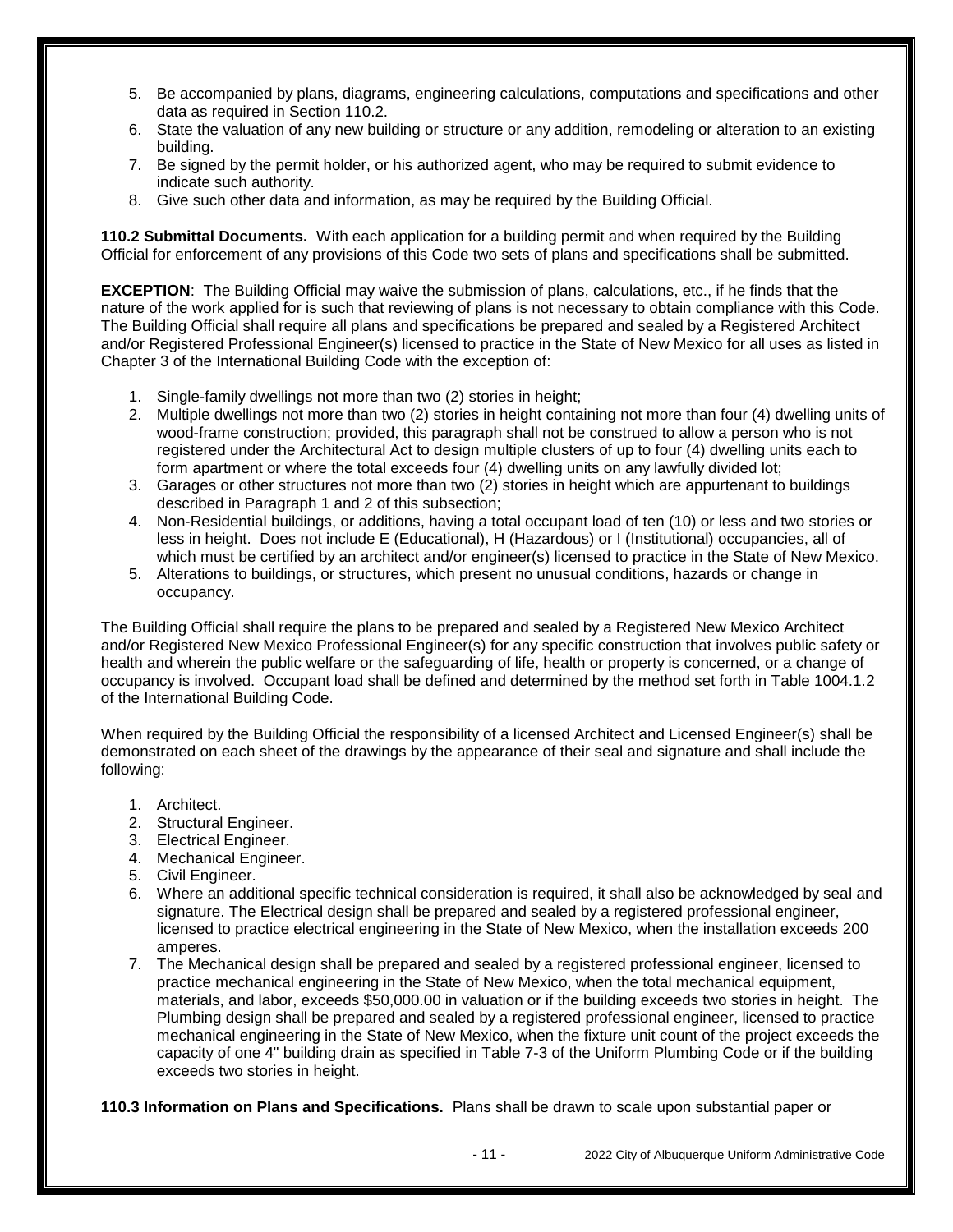submitted electronically and shall be of sufficient clarity to indicate the nature and extent of the work proposed and show in detail that it will conform to the provisions of the Technical Codes and all relevant laws, ordinances, rules and regulations. Information on plans and specifications shall include but not be limited to the following: the house and street address of the work, name and address of the owner, and/or the contractor and the person preparing the plans, seismic category, type of construction, area of each floor, occupancy group and occupant load, soil bearing capacity, concrete strength, lumber and steel stress values, wind, roof, and floor design loads. Plans shall also include a plot plan showing property lines and the location of the proposed building and of every existing building on the property.

The Building Official may require special calculations regarding three-story wood framed buildings, retaining walls, or any other data or computations not specifically mentioned herein in order to show the correctness of the plans.

Plans for buildings more than two stories in height of other than buildings regulated by the International Residential Code shall indicate how required structural and fire-resistive integrity will be maintained where a penetration will be made for electrical, mechanical, plumbing and communication conduits, pipes and similar systems.

For one- and two-family dwellings and townhouses regulated by the International Residential Code, minimum plan submittal to include but not be limited to the following drawings: Plot plan, Foundation plan, Floor plan, Framing plan, Braced Wall plan, Mechanical plan, Electrical plan, cross-section through bearing wall, elevations, and calculations as required. Plumbing fixtures may be shown on the floor plan. Roof ventilation may be shown on the Roof Framing plan. Under floor ventilation may be shown on the Floor Framing plan.

Information and computation on building services equipment shall be indicated in the plans including installation of consumer plumbing, drainage, gas piping, heating and cooling, ventilating and refrigeration systems. Electrical plans shall show electrical risers, conductor sizes, grounding, load calculations, disconnects, panel schedules and wiring methods.

Any specifications or general expression such as, "work shall be done in accordance with the Albuquerque Codes", or, "to the satisfaction of the City Building Official", shall be deemed inadequate and incomplete.

**110.4 Construction Documents Review Procedures; Third-Party Plan Review:** In addition to the standard plan review processes, applicants for building permits shall have the option of providing for a third-party plans reviewer or third-party reviewing agency, at the applicant's expense, to perform a code compliance review of the project, including review of one or more components of the construction documents set forth in this section, and to provide the Building Official with a certified report of the findings of the review, in a format acceptable to the Building Official. "Components" of construction documents as used in this section shall refer to the various disciplines requiring review. The Building Official shall accept such reports from approved third-party plans reviewers or plans review agencies, provided that the Building Official determines that such agencies and reviewers satisfy the qualification and reliability requirements established by the Building Official and all such reports are certified by reviewers who possess a valid license as a registered architect or professional engineer in the State of New Mexico. If the Building Official is satisfied that the proposed construction documents or certified components of construction documents conform to the requirements of the Technical Codes, the Uniform Administrative Code of the City of Albuquerque, and all applicable laws, rules, and regulations, the Building Official shall approve the construction documents or certified components of the construction documents.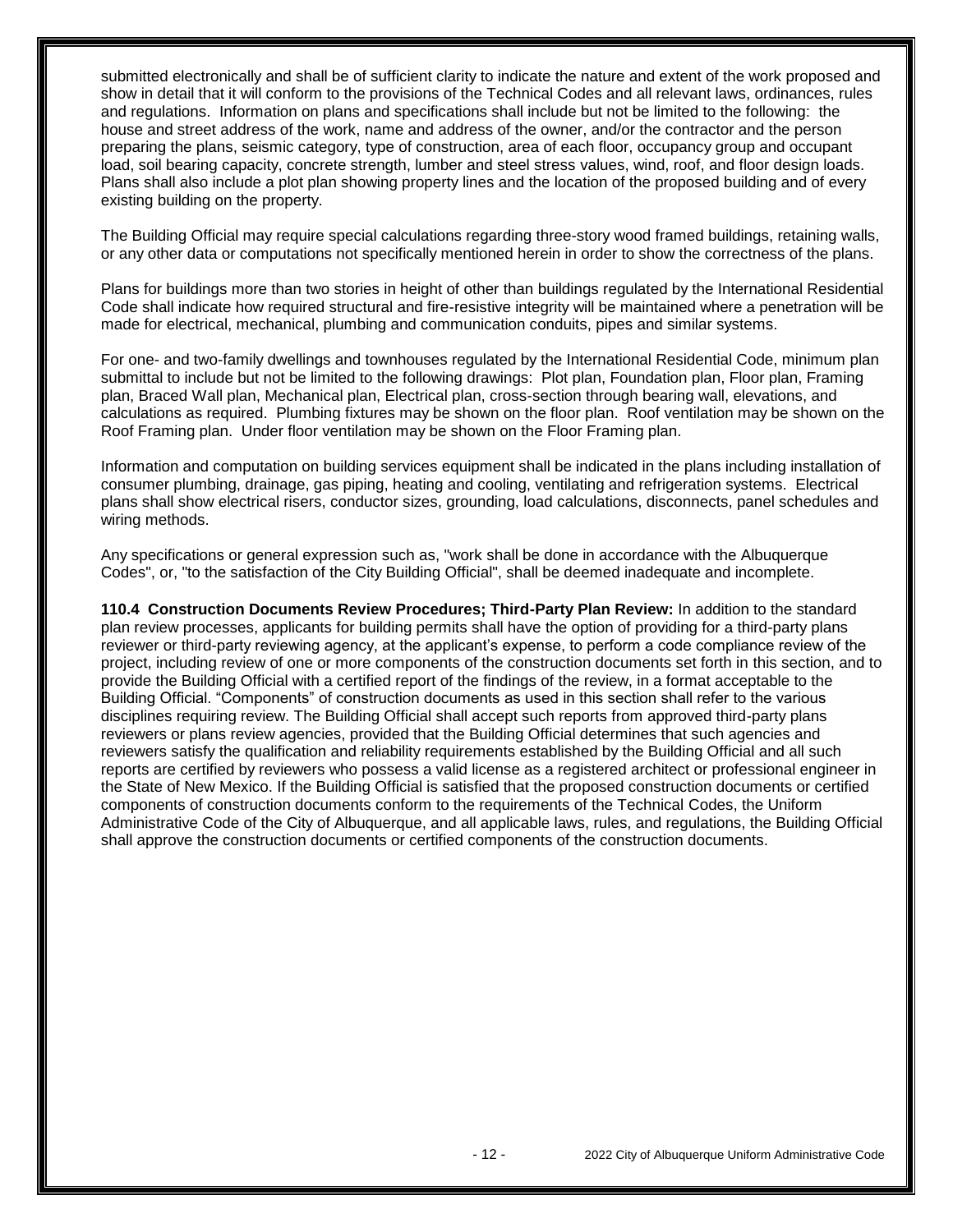**110.4.1 Minimum Qualification**, Training, Experience and Reliability Requirements for Approved Third-Party Reviewers and Third-Party Review Agencies. Third-party plans reviewers and third-party review agencies shall meet the following requirements:

- 1. Each third-party plans reviewer who reviews construction documents shall possess the appropriate licenses and/or certifications and expertise in order to review the type of documents being reviewed, and shall submit evidence annually that his or her license and/or certification is valid.
- 2. Each plans review agency shall have adequate staff with the appropriate licenses and/or certifications and expertise to review the types of construction documents that they propose to review. All approved submitted construction documents shall bear the stamp and signature of the approving reviewer for the respective discipline.
- 3. Each third-party plans review agency shall include at least one registered architect or professional engineer licensed in the State of New Mexico who shall act as the professional in charge of the review and who shall certify the plan reviews performed by the agency. Any person working for the agency who is not so licensed shall work under the direct supervision of an architect or professional engineer who holds a current registration in the State of New Mexico.
- 4. Each plans reviewer who reviews construction documents under this section, either as a third-party plans reviewer or as a member of a plans review agency, shall have an acceptable level of expertise and experience in the performance of code compliance reviews in the disciplines for which he or she is seeking certification, which shall include at a minimum: possession of a current ICC certification as a plans reviewer, or a certifying agency recognized by ICC, IAPMO or NFPA, in the discipline or disciplines in which the reviewer is applying to perform reviews.
- 5. Such additional requirements as the Building Official may impose from time to time to ensure the accuracy and reliability of the plans reviewers and the plan reviews conducted.

**110.4.2 Approval and Certification of Third-Party Plans Reviewers and Plan Review Agencies**. An individual or agency that wishes to be certified as an approved third-party plans reviewer or third-party plans review agency shall submit an application on the form provided by the Building Official and shall provide all necessary information and documentation to demonstrate satisfaction of the minimum qualifications, training, experience and reliability requirements set forth in Subsection 110.4.1 The third-party plans reviewer and third-party plans review agency shall amend a pending certification application or a certification approval to notify the Building Official of any changes in material information submitted in the application upon which the approval and certification is based, including, but not limited to, changes in personnel identified in the application or changes in licensing, registration or certification status. The Building Official shall provide a notice to any third party plans review agency or reviewer of denial of certification and the reason for the denial.

**110.4.3 Scope of Third-Party Plan Review.** When approving a third-party plans reviewer or third-party plans review agency, the Building Official shall specify the review disciplines of the permit construction documents that the plans reviewer or plans review agency is authorized to review. Each approved third-party plans reviewer or agency shall be assigned a number. The areas in which a third-party plans reviewer or third-party plans review agency may be certified may include any of the following: Architectural/Structural, Mechanical, Plumbing or Electrical. The Energy Conservation Code requirements shall be reviewed by each of the disciplines for compliance with the applicable Energy Conservation Code requirements of the City of Albuquerque. Third Party Plan Reviews of disciplines other than these will not be accepted.

**110.4.4 Third Party Review Restriction:** A third party reviewer/agency shall not perform plan review on a project which might present a conflict of interest due to their association with the project or to their relationship or association with other parties or individuals involved with the project, its design or construction.

**110.4.5 Third Party Construction Documents Review Procedures**. In order to participate, the property owner, agent or permit applicant shall advise the Building Safety Division, in writing, at the time of application that a certified third-party plans reviewer or third-party plans review agency will review one or more disciplines of the construction documents in conformity with the provisions of applicable laws, codes and ordinances. Standard plan review fees shall be paid at the time of application.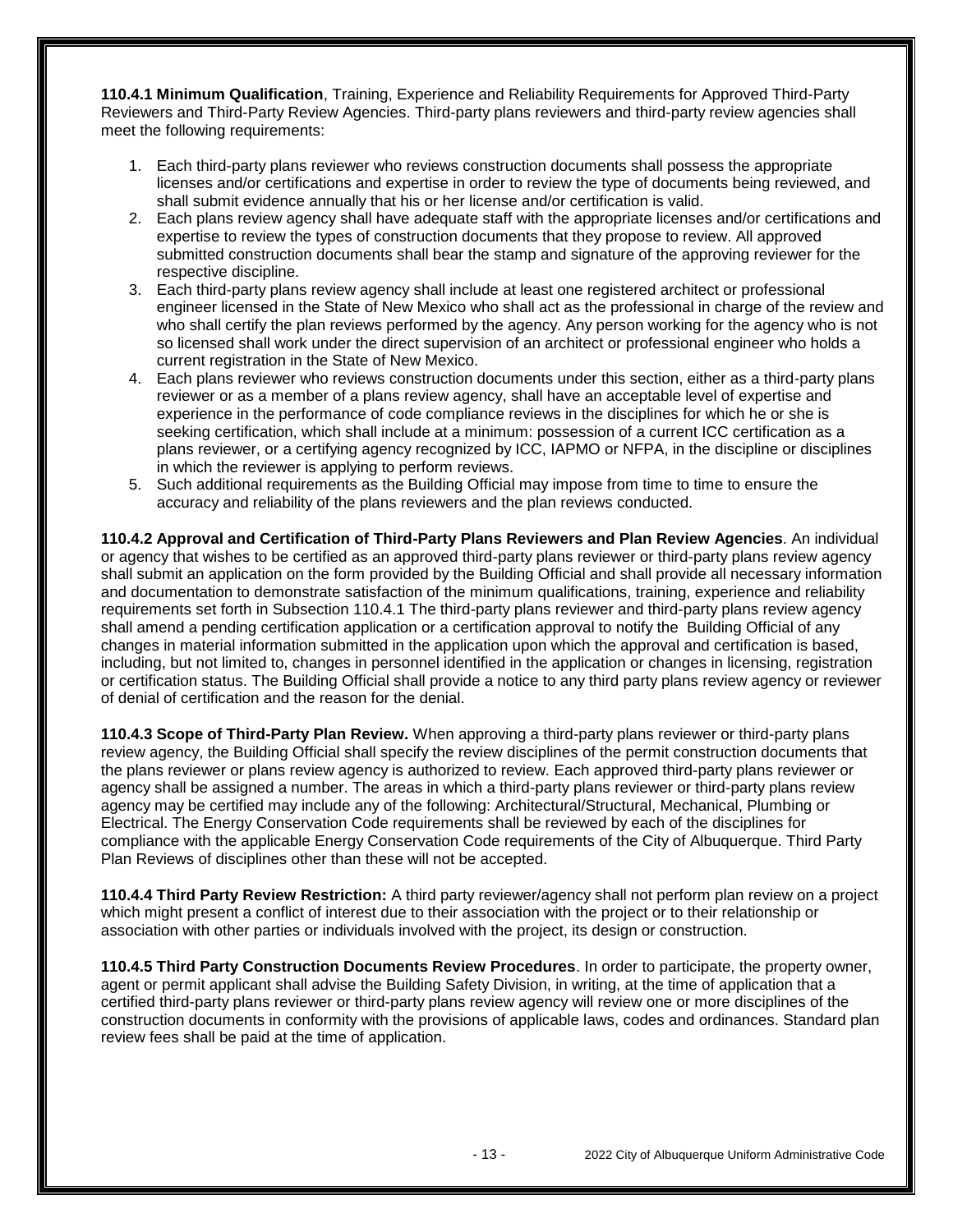The said construction documents shall be reviewed by the third-party plans reviewer and recommended for submission/approval in a certified report provided to the Building Official. The fees paid to the third-party plan reviewer or agency is independent and separate from any fees required by this code and shall be the sole responsibility of the property owner, agent or permit applicant.

**110.4.6 Review of Work Conducted by Third-Party Plans Reviewers and Revocation of Approval**. The Building Official shall periodically conduct a detailed unannounced audit of documents reviewed by third-party plans reviewers and plans review agencies, and shall also maintain a tracking system to monitor the recommendations of the third-party plans reviewers. If the Building Official determines that plans recommended by the third-party reviewer or third-party reviewing agency for approval do not meet the requirements of the Technical Codes or that the reviewer or agency has failed to meet other requirements of this section, or any regulations promulgated there under, the Building Official is authorized to revoke the approval of the third-party reviewer or third party reviewing agency upon written notice, including the reason for the revocation. The approval may be reinstated if the Building Official determines that the third-party reviewer or third party reviewing agency has remedied the violation that formed the basis for the revocation and all requirements of Section 110.4.1 are met.

**110.4.7 Notice of Revocation.** The Building Official shall provide the Third Party Plan Review Agency or Reviewer with written notice of his or her decision to remove or suspend the Third Party Review Agency or Reviewer from the Third-Party Program. The written notice shall also provide explanation for the removal or suspension. The decision shall become effective upon service of the notice in accordance with Section 110.4.8

**110.4.8 Service of Notice of Revocation.** The Building Official shall affect service of a notice to revoke approval by one of the following methods:

- 1. Personal service on the Third Party Agency, Reviewer or their agent; or
- 2. Delivering the notice to the last known home or business address of the Third Party Agency or Reviewer as identified by the Third Party Reviewers application, the tax records, or business license records, and leaving it with a person over the age of sixteen (16) years old residing or employed therein; or
- 3. Mailing the notice, via first class mail postage prepaid, to the last known home or business address of the Third Party Agency, reviewer or their agent as identified by the Third Party Reviewer's application, the tax records, or business license records; or
- 4. If the notice is returned as undeliverable by the Post Office authorities, or if no address is known or can be ascertained by reasonable diligence, by posting a copy of the notice in a conspicuous place in or about the structure affected by such notice.

**110.4.9 Appeal.** The Building Official's decision to deny certification, revoke certification or deny reinstatement of the certification may be appealed to the Board of Appeals within 10 days of service pursuant to Section 107 of the Uniform Administrative Code of the City of Albuquerque, but the filing of an appeal will not stay the effectiveness of the decision.

**110.4.10 Amended Construction Documents**. All work shall conform to the approved application and plans for which the permit has been issued and any approved amendments to them. Any changes made during construction which deviate substantively from the approved plans shall be resubmitted for approval by the Building Safety Division.

**110.4.11 Interpretations.** See Section 105.1 of the City of Albuquerque Uniform Administrative Code.

**110.5 Expiration of Application and Plan Review.** Applications for which no permit is issued within 180 days following the date of application shall expire by limitation. The Building Official may extend the time for action by the applicant for a period not exceeding 180 days upon written request by the applicant showing that circumstances beyond the control of the applicant have prevented action from being taken. Requests for extensions made after an application has expired will not be granted. No application shall be extended more than once. In order to renew action on an application after expiration, the applicant shall resubmit plans and pay a new plan review fee.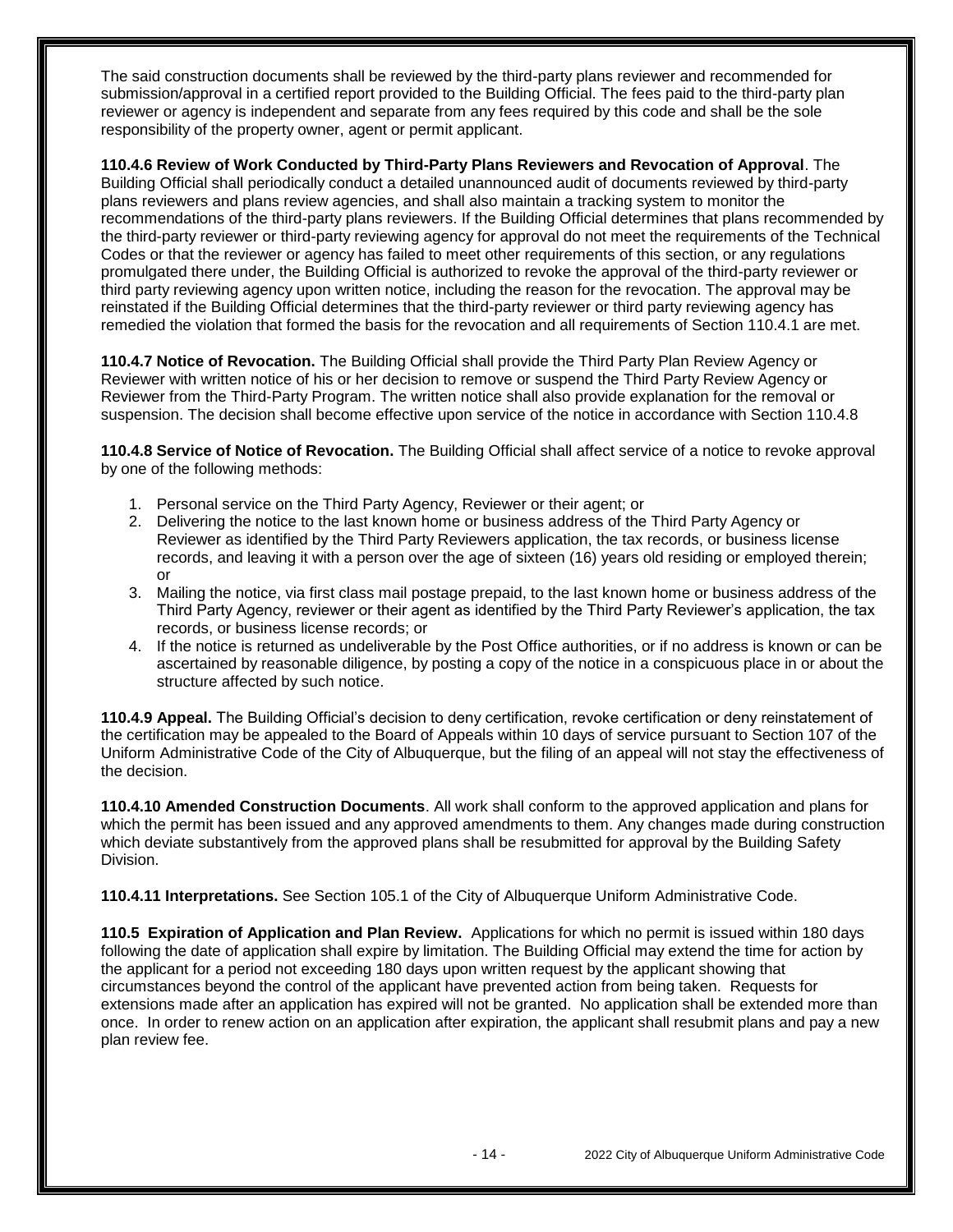#### **SECTION 111 -- PERMIT ISSUANCE**

**111.1 Issuance.** Only an individual, firm, partnership or corporation duly licensed as a contractor by the Construction Industries Division, of the State of New Mexico, will be issued a permit unless such individual, firm, partnership or corporation is exempt under NMSA 60-13-3 D.

- **Exception 1:** A homeowner may be issued a permit to build a single-family residence and or garage for their own use.
- **Exception 2:** An electrical or plumbing permit may be issued to a homeowner who successfully completes a written plumbing and/or electrical exam with a score of 75% or greater. The electrical/Plumbing Section shall administer the written exams to qualified homeowners who complete the Homeowner's Responsibility Form. Homeowners will be allowed four (4) hours to complete each exam. Homeowners who do not pass an exam may take that exam one additional time after waiting 30 days.

The application, plans and specifications, and other data, filed by an applicant for permit shall be reviewed by the Building Official. Such plans may be reviewed by other departments of this jurisdiction to verify compliance with any applicable laws under their jurisdiction. If the Building Official finds that the work described in an application for a permit and the plans, specifications and other data filed therewith conform to the requirements of this Code and the Technical Codes and other pertinent laws and ordinances, and that the fees specified in Section 112 have been paid, a permit therefore shall be issued to the applicant.

When the Building Official issues the permit where plans are required, he shall endorse in writing or stamp the plans and specifications "APPROVED". Such approved plans and specifications shall not be changed, modified or altered without authorization from the Building Official, and all work regulated by this Code shall be done in accordance with the approved plans.

The Building Official may issue a permit for the construction of part of a building, structure or building service equipment before the entire plans and specifications for the whole building, structure or building service equipment have been submitted or approved, provided adequate information and detailed statements have been filed complying with all pertinent requirements of the Technical Codes. The holder of such permit shall proceed at his own risk without assurance that the permit for the entire building, structure or building service will be granted. A permit that is issued for a foundation only will require a building permit before work progresses beyond the foundation stage. Work permitted under a foundation permit shall be limited to footings, foundation walls and any other construction up to and including a first floor slab.

A separate permit shall be required for a sign or signs for each business entity, and/or a separate permit shall be required for each group of signs on a single supporting structure.

Plumbing, Mechanical and Electrical Permits for Multiple Buildings or Structures. Where multiple buildings or structures are constructed on the same property or lot, under one ownership, separate permits are required for each building or structure on separate foundations. The address and building identifier shall be included on each permit submitted and each permit will be charged an administration fee of \$23.50. For townhouse construction a separate permit is required for each townhouse cluster. Each permit shall include an accurate count of all equipment to be installed for that building or structure.

Where the City Council has, by resolution, made a finding that a building, structure or premise is so ruined, damaged and dilapidated that it is such a menace to the public comfort, health, peace or safety so as to require removal, no new permits will be issued for the site, other than for the purposes of removal and abatement, until such time as the removal and abatement activities are completed, and the purposes for which the resolution was enacted are fulfilled."

Roof structures or assemblies and other areas used to connect buildings or structures together will not negate this requirement.

Where gas meters are installed on multi-occupancy buildings, separate permits are required for each meter. The address, building identifier and unit or space number shall be included on each permit submitted and each permit will be charged an Administrative Fee of \$23.50.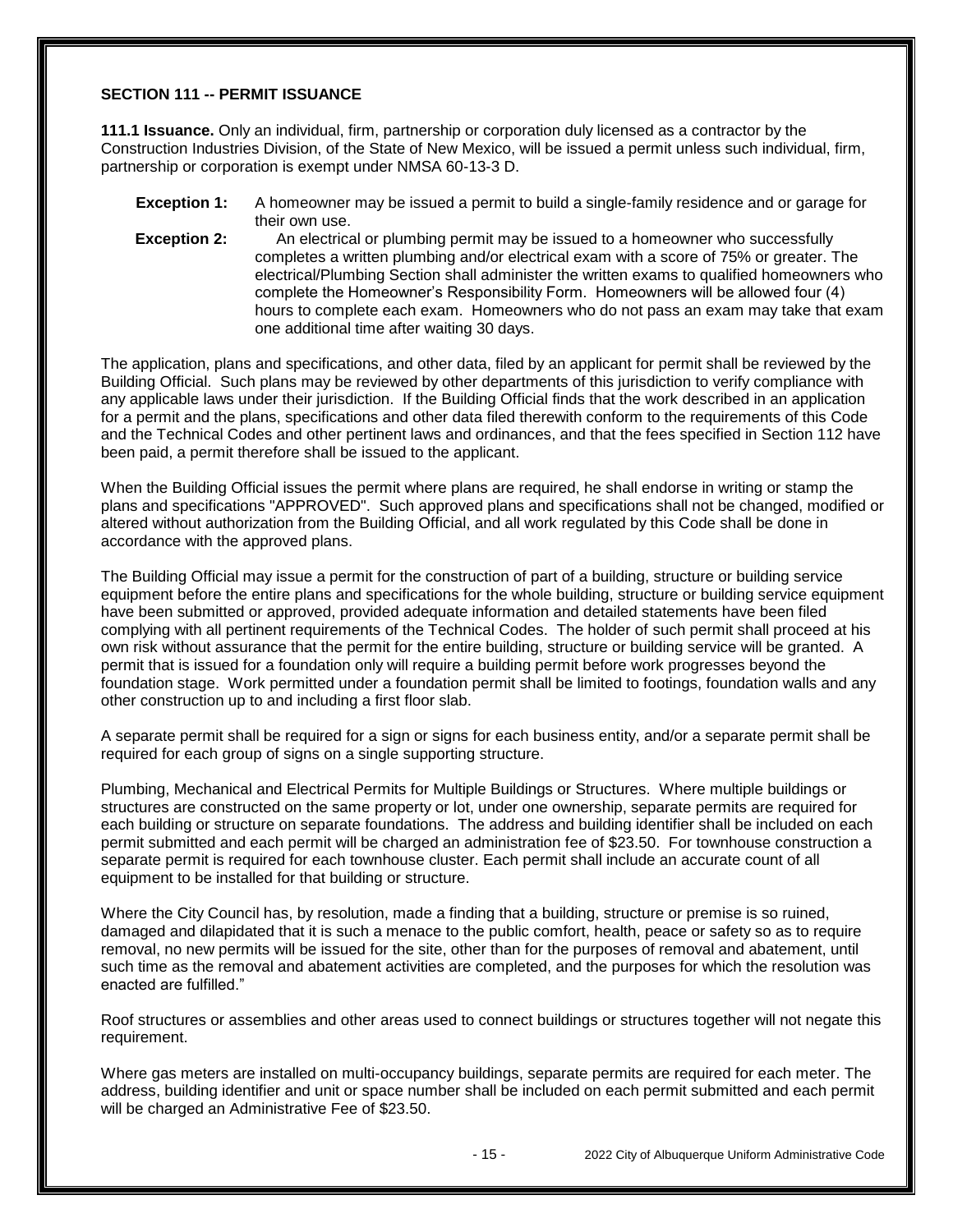**111.2 Retention of Plans.** One set of approved plans and specifications shall be returned to the applicant and shall be kept on the site of the building or work at all times during which the work authorized thereby is in progress. One set of approved plans, specifications and computations shall be retained by the Building Official.

**111.3 Validity of Permit.** The issuance of a permit or approval of plans, specifications and computations shall not be construed to be a permit for, or an approval of, any violation of any of the provisions of this Code or the Technical Codes, or of any other ordinance of the jurisdiction. Permits presuming to give authority to violate or cancel the provisions of this Code or of other ordinances of the jurisdiction shall not be valid.

The issuance of a permit based upon plans, specifications and other data shall not prevent the Building Official from thereafter requiring the correction of errors in said plans, specifications and other data, or from preventing building operations being carried on there under when in violation of these codes or of any other ordinances of this jurisdiction.

**111.4 Expiration of Permit.** Every permit issued by the Building Official under the provisions of this code shall expire by limitation and become null and void and the work deemed abandoned if:

- 1. The permittee has not made a request to the Building Official for an inspection required by this code within 180 days from the date the permit was issued, or
- 2. The permittee has not received an approval from the Building Official for an entire inspection required by this code at any time after the work is commenced for a period of 180 days, or
- 3. The permittee has not made a request to the Building Official for a Certificate of Occupancy within 180 days of the final inspection.

The Building Official may extend the time for action by the permittee for a period of 180 days upon written request by the permittee showing that circumstances beyond the control of the permittee have prevented action from being taken. Requests for extensions made after the permit has expired will not be granted. No permit shall be extended more than once. In order to renew action on a permit after expiration, the permittee shall re-apply for a permit, re-submit plans and specifications for review and pay new plan review and permit fees. If re-application is not made within 180 days of permit expiration, the Building Official shall declare the project to be abandoned. The Building Official may refuse to issue permits for new projects to the permittee of an abandoned project.

Demolition Permits and Minor Alteration and Repair Permits shall expire by limitation and become null and void after 180 days from the date the permit was issued.

**111.5 Suspension or Revocation.** The Building Official may, in writing, suspend or revoke a permit issued under the provisions of this Code and the Technical Codes whenever the permit is issued in error or on the basis of incorrect information supplied, or in violation of any ordinance or regulation or any of the provisions of these codes.

#### **SECTION 112 -- FEES**

**112.1 General.** Fees shall be assessed in accordance with the provisions of this section.

**112.2 Permit Fees.** The fee for each permit shall be as set forth in Tables 112-A through 112-H. Where a technical code has been adopted by the jurisdiction for which no fee schedule is shown in this Code, the fee required shall be in accordance with the schedule established by the council.

**112.2.1 Building Permit Valuations.** The applicant for a permit shall provide an estimated permit value at time of application. Permit valuations shall include total value of work, including materials and labor, for which the permit is being issued, such as electrical, gas, mechanical, plumbing equipment and other building service equipment. If, in the opinion of the Building Official, the valuation is underestimated on the application, the permit shall be denied, unless the applicant can show detailed estimates to meet the approval of the Building Official. Final building permit valuation shall be set by the Building Official.

The Albuquerque regional modifier shall be applied to all tables in accordance with the schedule established by the legislative body as follows: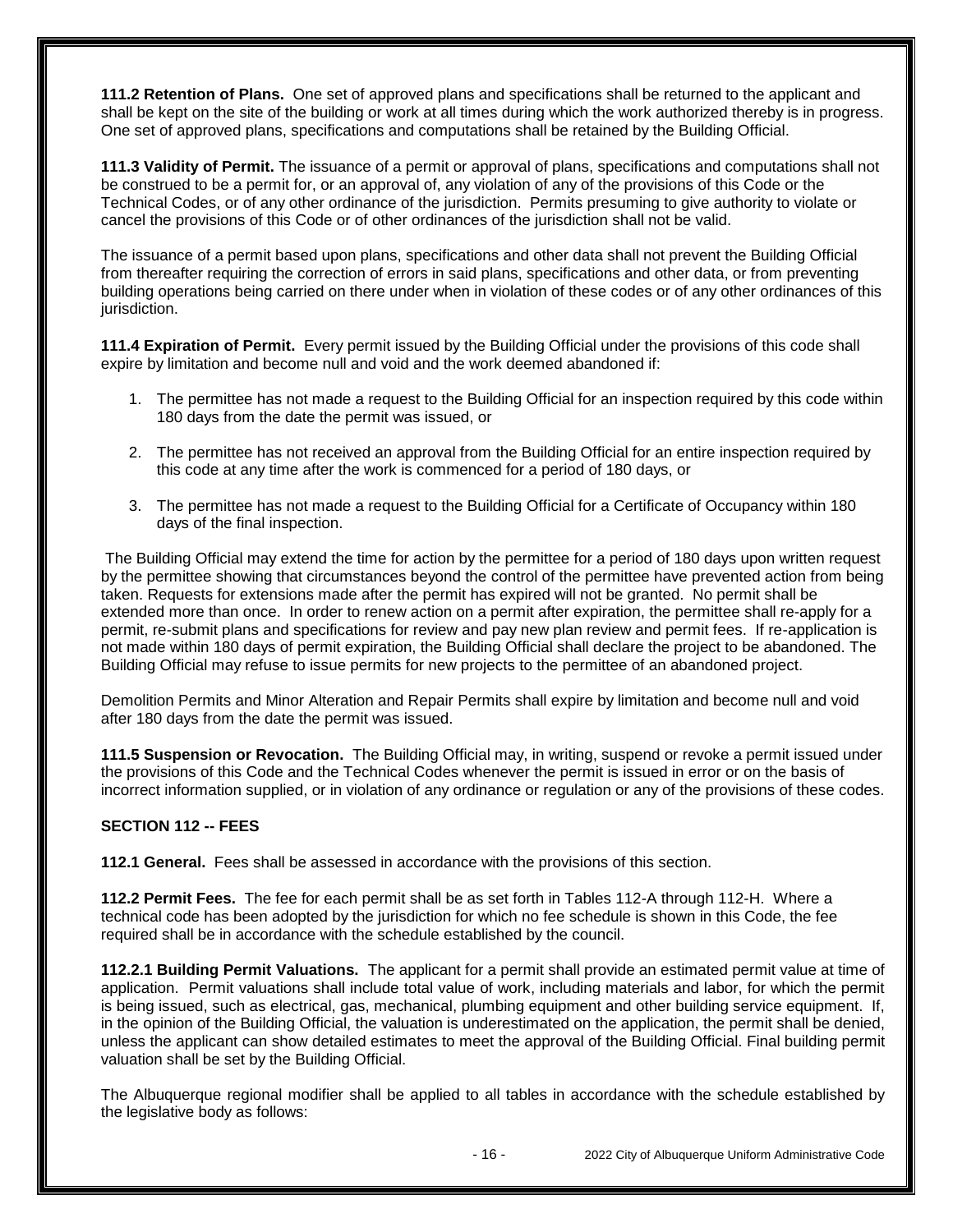The Albuquerque Regional Modifier for Table112-A Building Permit Fees shall be (.67) for apartments, public and commercial construction. (Minimum fee shall be \$23.50.)

The Albuquerque Regional Modifier for Table 112-A Building Permit Fees shall be (.50) for one- and two-family dwelling and town-house construction, including renovations, alterations and additions. (Minimum fee shall be \$23.50).

The Albuquerque regional modifier for Table 112-B Electrical Permit Fees shall be (1.0).

The Albuquerque regional modifier for Table 112-C Mechanical Permit Fees shall be (1.0).

The Albuquerque regional modifier for Table 112-D Plumbing Permit Fees shall be (1.0).

The Albuquerque regional modifier for Table 112-E Sign Permit Fees shall be (1.0).

The Albuquerque regional modifier for Table 112-F Wall Permit Fees shall be (1.0).

The Albuquerque regional modifier for Table 112-G Re-Roof Permit Fees shall be (1.0).

**112.3 Plan Review Fees.** When a plan or other data is required to be submitted by Sections 110.2 and 110.3, a plan review fee shall be paid at the time of submitting plans and specifications for review. Said plan review fee for buildings, signs or structures shall be 65 percent of the building or sign permit fee as shown in Tables 12-A and 112-E.

The plan review fees for electrical, mechanical, and plumbing, shall be equal to 25 percent of the total permit fee as set forth in Tables 112-B, 112-C, and 112-D.

The plan review fees specified in this subsection are separate fees from the permit fees specified in Section 112.2 and are in addition to the permit fees.

Where plans are incomplete or changed so as to require additional plan review, an additional plan review fee shall be charged at the rate shown in Tables 112-A through 112-H.

The fee for rechecking lost or worn-out plans for which a permit has previously been issued shall be charged at the rate shown in Table No. 112-A.

The fee for checking more than two sets of plans (duplicate sets) shall be charged at the rate shown in Table 112- A.

The fee for the checking and consultation time requested by the applicant for a preliminary plan review shall be charged at the rate shown in Table 112-A. In all cases the applicant must be prepared with the basic code data and not be dependent upon the Building Official for this information.

#### **112.4 Investigation Fees. Work Without a Permit.**

**112.4.1 Investigation.** Whenever any work for which a permit is required by this Code has been commenced without first obtaining a permit, a special investigation may be made before a permit may be issued for such work.

**112.4.2 Fee.** An investigation fee, in addition to the permit fee, shall be collected whether or not a permit is then or subsequently issued. The investigation fee shall be equal to the amount of the permit fee required by this Code. The minimum investigation fee shall be the same as the minimum fee set forth in Tables 112-A through 112-H. The payment of such investigation fee shall not exempt any person from compliance with all other provisions of either this Code or the Technical Codes nor from any penalty prescribed by law.

**112.5 Fee Refunds.** The Building Official may authorize the refunding of any fee paid hereunder which was erroneously paid or collected.

The Building Official may authorize refunding of not more than 80 percent of the permit fee paid when no work has been done under a permit issued in accordance with this Code.

The Building Official may authorize refunding of not more than 80 percent of the plan review fee paid when an application for a permit for which a plan review fee has been paid is withdrawn or canceled before any plan reviewing is done.

The Building Official shall not authorize the refunding of any fee paid except upon written application filed by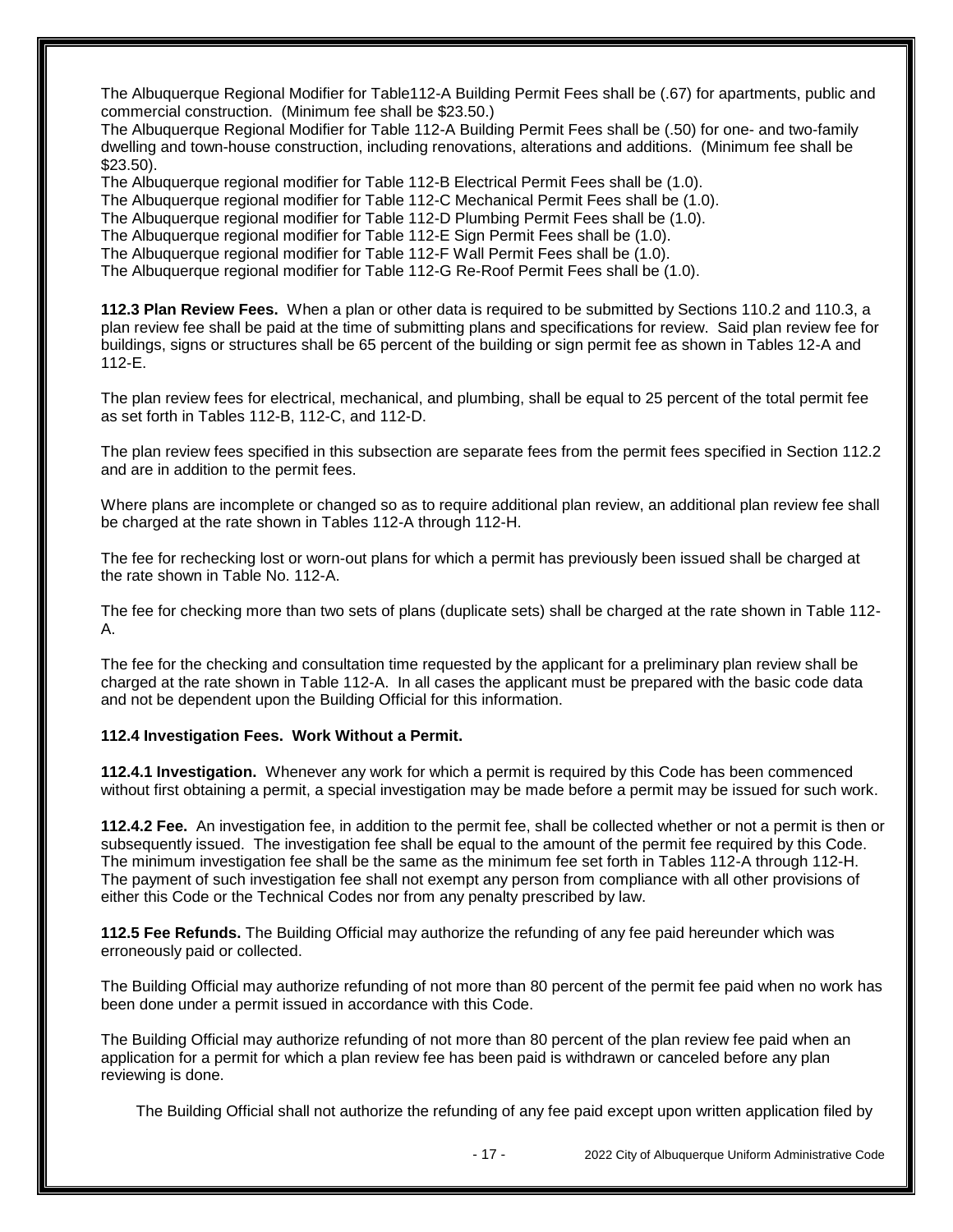the original permit holder not later than 180 days after the date of fee payment.

#### **TABLE 112-A BUILDING PERMIT FEES**

| <b>TOTAL VALUATION</b>      | <b>FEE</b>                                                                                |
|-----------------------------|-------------------------------------------------------------------------------------------|
| \$1.00 to \$500.00          | \$23.50                                                                                   |
|                             | \$23.50 for the first \$500.00 plus \$3.05 for each additional \$100.00 or fraction       |
| \$501.00 to \$2,000.00      | thereof, to and including \$2,000.00.                                                     |
|                             | \$69.25 for the first \$2,000.00 plus \$14.00 for each additional \$1,000.00 or fraction  |
| \$2,001.00 to \$25,000.00   | thereof, to and including \$25,000.00.                                                    |
|                             | \$391.75 for the first \$25,000.00 plus \$10.10 for each additional \$1,000.00 or         |
| \$25,001.00 to \$50,000.00  | fraction thereof, to and including \$50,000.00                                            |
|                             | \$643.75 for the first \$50,000.00 plus \$7.00 for each additional \$1,000.00 or fraction |
| \$50,001.00 to \$100,000.00 | thereof, to and including \$100,000.00.                                                   |
|                             | \$993.75 for the first \$100,000.00 plus \$5.60 for each additional \$1,000.00 or         |
| \$100,001,00 and up         | fraction thereof.                                                                         |

#### **Other Inspections and Fees:**

| 1                       | Inspections outside of normal business hours (minimum<br>charge two-hours)                                         | \$47.00 per hour      |
|-------------------------|--------------------------------------------------------------------------------------------------------------------|-----------------------|
| $\overline{2}$          | Re-inspection fee assessed under provisions of Section<br>113.5.8                                                  | \$47.00 each          |
| 3                       | Inspections for which no fee is specifically indicated<br>(minimum charge two-hours)                               | \$47.00 per hour      |
| $\overline{\mathbf{4}}$ | Additional plan review changes, additions, revisions to<br>approved plans (minimum charge two-hours)               | \$47.00 per hour      |
| 5                       | Additional plan review required by rechecking lost or<br>worn-out plans                                            | 1/2 plan check<br>fee |
| 6                       | Duplicate sets of plans: Each set.                                                                                 | 1/2 plan check<br>fee |
|                         | Preliminary and integrated plan review                                                                             | \$75.00 per hour      |
| 8                       | <b>Demolition Permit Fee:</b>                                                                                      |                       |
|                         | for wrecking and demolition up to and<br>including1500 sq. ft. of floor area including all<br>floors and basements | \$47.00               |
|                         | Each additional 500 sq. ft. or fraction thereof                                                                    | \$10.00               |
| 9                       | Temporary Certificate of Occupancy                                                                                 | \$100.00              |
| 10                      | Certificate of Occupancy                                                                                           | \$50.00               |

#### **TABLE 112-B ELECTRICAL PERMIT FEES**

| Administrative charge applicable to all applications and additions to permits<br>\$23.50 each |                                                                         |                                                                                                                                                                                                                                               |  |  |  |
|-----------------------------------------------------------------------------------------------|-------------------------------------------------------------------------|-----------------------------------------------------------------------------------------------------------------------------------------------------------------------------------------------------------------------------------------------|--|--|--|
| (EXCEPTION: re-inspection fee)                                                                |                                                                         |                                                                                                                                                                                                                                               |  |  |  |
|                                                                                               |                                                                         | \$20.00 each                                                                                                                                                                                                                                  |  |  |  |
| (a)                                                                                           | Temporary meters (separate permit required)                             | \$20.00 each                                                                                                                                                                                                                                  |  |  |  |
| (b)                                                                                           | Ganged meters                                                           | \$30.00 per gang                                                                                                                                                                                                                              |  |  |  |
|                                                                                               |                                                                         |                                                                                                                                                                                                                                               |  |  |  |
| (a)                                                                                           | First 20                                                                | \$ 0.75 each                                                                                                                                                                                                                                  |  |  |  |
| (b)                                                                                           | All over 20                                                             | \$ 0.45 each                                                                                                                                                                                                                                  |  |  |  |
|                                                                                               |                                                                         |                                                                                                                                                                                                                                               |  |  |  |
| (a)                                                                                           | First 20                                                                | \$ 0.75 each                                                                                                                                                                                                                                  |  |  |  |
| (b)                                                                                           | All over 20                                                             | \$ 0.50 each                                                                                                                                                                                                                                  |  |  |  |
|                                                                                               |                                                                         |                                                                                                                                                                                                                                               |  |  |  |
| fixture. (The term fixture shall be interpreted to mean the lighting device at any outlet.)   |                                                                         |                                                                                                                                                                                                                                               |  |  |  |
| Motor Operated Equipment:                                                                     |                                                                         |                                                                                                                                                                                                                                               |  |  |  |
| (a)                                                                                           | Less than one horsepower unit                                           | \$4.00 each                                                                                                                                                                                                                                   |  |  |  |
| (b)                                                                                           | One horsepower and over, based on total horsepower of all motors in any | \$10.00 each                                                                                                                                                                                                                                  |  |  |  |
|                                                                                               |                                                                         | Meter loop<br>Outlets (Communication and signal, fixtures, switches, and receptacles):<br>Installation of commercial lighting fixtures<br>When fluorescent lighting is installed in continuous rows, each unit shall be considered a separate |  |  |  |

- 18 - 2022 City of Albuquerque Uniform Administrative Code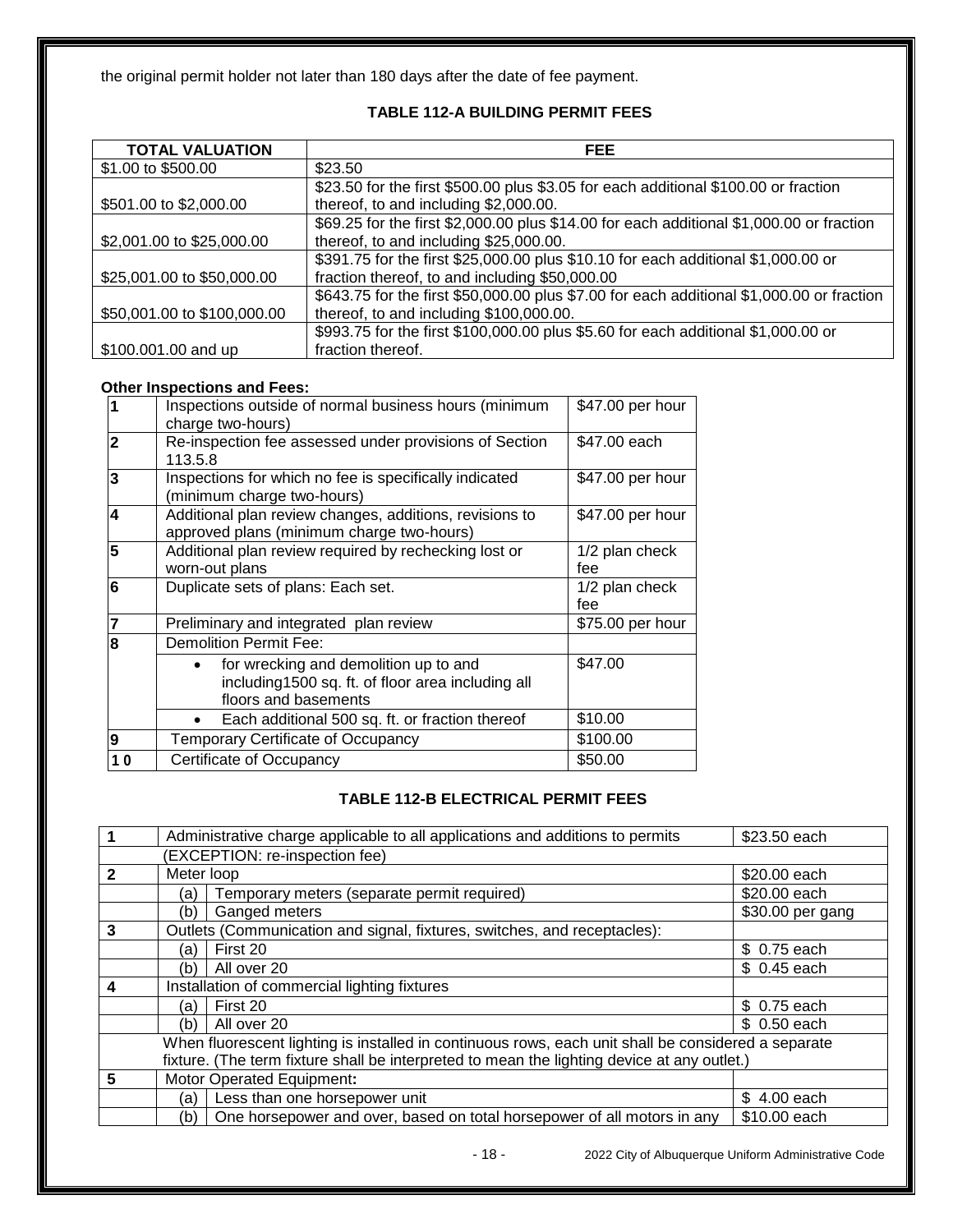|    | one unit (per horsepower)                                                                                          |                  |
|----|--------------------------------------------------------------------------------------------------------------------|------------------|
|    | Maximum fee per unit<br>(c)                                                                                        | \$20.00 each     |
| 6  | Evaporative Coolers (any size)                                                                                     | \$4.00 each      |
|    | Panels                                                                                                             | \$4.00 each      |
| 8  | Residential Fixed Appliances (30 amps or over)                                                                     | \$4.00 each      |
| 9  | <b>Sign Connections</b>                                                                                            | \$20.00 each     |
| 10 | Transformers,                                                                                                      | \$4.00 each      |
| 11 | Space Heating Equipment: (Each Unit) Per 1000 watt                                                                 | \$4.00 each      |
| 12 | Communication and Signal: Min. each system                                                                         | \$10.00 each     |
| 13 | Pre-final                                                                                                          | \$20.00 each     |
| 14 | Swimming pool (Public)                                                                                             | \$40.00 each     |
| 15 | Swimming pool (Private)                                                                                            | \$30.00 each     |
| 16 | Other equipment as specified                                                                                       | \$4.00 each      |
|    | <b>Other Inspections and Fees:</b><br>1. Installation for which no fee is prescribed<br>(Minimum charge two-hours) | \$47.00 per hour |

| 2. Re-inspection fee assessed under provisions of Section 113.5.8 | \$47.00 each     |
|-------------------------------------------------------------------|------------------|
| 3. Overtime and after-hour inspections                            | \$47.00 per hour |
| (Minimum charge two-hours)                                        |                  |

#### **TABLE 112-C MECHANICAL PERMIT FEES**

| 1.               | Administrative charge applicable to all applications and additions to permit                              | \$23.50 each              |  |  |  |
|------------------|-----------------------------------------------------------------------------------------------------------|---------------------------|--|--|--|
|                  | (EXCEPTION: re-inspection fee)                                                                            |                           |  |  |  |
| 2.               | Gas line test with no outlets or appliances                                                               | $$5.00$ each              |  |  |  |
| $\overline{3}$ . | Recording chart test or other high pressure test                                                          | $\overline{\$}$ 8.00 each |  |  |  |
| 4.               | Temporary gas (shall not exceed 90 days)                                                                  | \$20.00 each              |  |  |  |
|                  | No temporary gas shall be allowed before October 1 or after April 30                                      |                           |  |  |  |
| 5.               | Gas outlet                                                                                                | \$ 3.00 each              |  |  |  |
| 6.               | Each appliance, includes plenums and venting                                                              | \$7.00 each               |  |  |  |
|                  | (does not include boilers, refrigeration units, air conditioning units, or absorption units)              |                           |  |  |  |
| 7.               | For the repair, alteration of, or addition to each heating appliance, refrigeration unit,                 |                           |  |  |  |
|                  | cooling unit, boiler, absorption or evaporative cooling system, including installation of                 |                           |  |  |  |
|                  | controls regulated by this Code                                                                           | \$ 8.00 each              |  |  |  |
| 8.               | For the installation or relocation of each absorption system up to and including 100,000                  |                           |  |  |  |
|                  | B.T.U. input; and each condensing unit to and including 36,000 B.T.U. output.                             | \$11.00 each              |  |  |  |
| 9.               | For the installation or relocation of each boiler or each absorption system over 100,000                  |                           |  |  |  |
|                  | B.T.U. input up to and including 500,000 B.T.U. input, and each condensing unit over                      |                           |  |  |  |
|                  | 36,000 B.T.U. output to and including 180,000 B.T.U. output.                                              | \$20.00 each              |  |  |  |
| 10.              | For the installation or relocation of each boiler or each absorption system over 500,000                  |                           |  |  |  |
|                  | B.T.U. input to and including 1,000,000 B.T.U. input, and each condensing unit over                       |                           |  |  |  |
|                  | 180,000 B.T.U. output to and including 360,000 B.T.U. output.                                             | \$27.00 each              |  |  |  |
| 11.              | For the installation or relocation of each boiler or each absorption system over                          |                           |  |  |  |
|                  | 1,000,000 B.T.U. input to and including 1,750,000 B.T.U input, and each condensing                        |                           |  |  |  |
|                  | unit over 360,000 B.T.U. output to and including 600,000 B.T.U. output                                    | \$40.00 each              |  |  |  |
| 12.              | For the installation or relocation of each boiler or each absorption system over                          |                           |  |  |  |
|                  | 1,750,000 B.T.U. input and each condensing unit over 600,000 B.T.U. output.                               | \$67.00 each              |  |  |  |
| 13.              | For each air handling unit including ducts attached thereto (charged as an appliance)                     | \$7.00 each               |  |  |  |
|                  | NOTE: This fee shall not apply to an air handling unit which is a portion of a factory assembled          |                           |  |  |  |
|                  | appliance cooling unit, evaporative cooler or absorption unit for which a permit is required elsewhere in |                           |  |  |  |
|                  | this Code.                                                                                                |                           |  |  |  |
| 14.              | For each evaporative cooler other than portable type                                                      | \$7.00 each               |  |  |  |
| 15.              | For each ventilation fan connected to a single duct                                                       | \$7.00 each               |  |  |  |
| 16.              | For each ventilation system or heating or air conditioning duct work system authorized                    |                           |  |  |  |
|                  | by a permit                                                                                               | \$7.00 each               |  |  |  |
| 17.              | For the installation of each hood, which is served by mechanical exhaust including the                    |                           |  |  |  |
|                  | ducts for such hood                                                                                       | \$7.00 each               |  |  |  |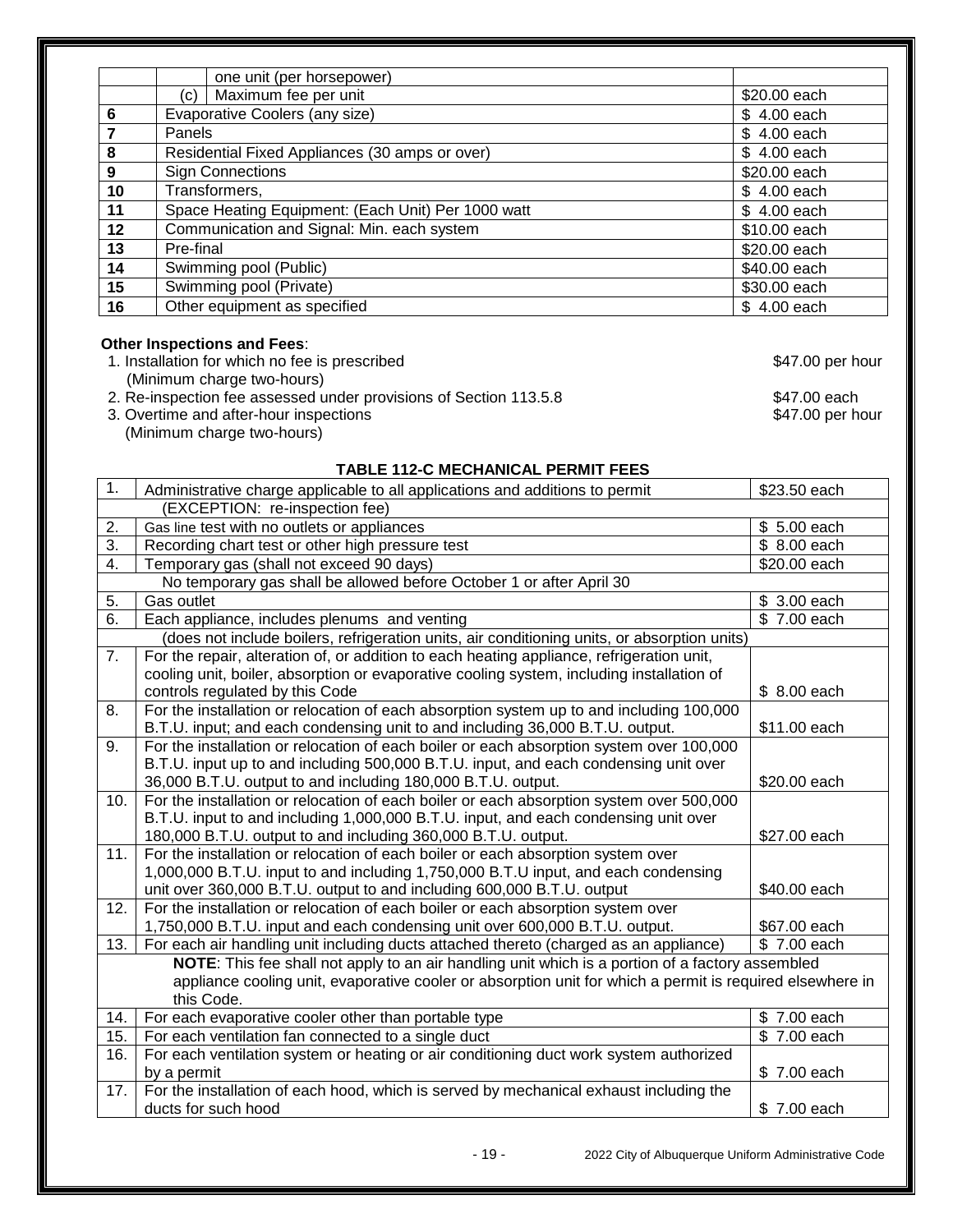| 18. |                                                                            | For the installation or relocation of each crematory or pathological destructor    | \$45.00 each     |  |  |
|-----|----------------------------------------------------------------------------|------------------------------------------------------------------------------------|------------------|--|--|
| 19. |                                                                            | For each appliance or piece of equipment required by this Code but not classed in  |                  |  |  |
|     |                                                                            | other appliance categories, or for which no other fee is listed in this Code       | 7.00 each<br>\$. |  |  |
| 20. |                                                                            | For solar collectors (including related piping, duct work and regulating devices): |                  |  |  |
|     | (a)                                                                        | Up to 1000 sq. ft.                                                                 | \$4.00           |  |  |
|     | (b)                                                                        | 1001 sq. ft. to 2000 sq. ft.                                                       | \$6.00           |  |  |
|     | (c)                                                                        | More than 2000 sq. ft.                                                             | \$6.00 ft.       |  |  |
|     |                                                                            | plus \$1.50 per 1000 sq. ft. or fraction thereof over 2000 sq                      |                  |  |  |
| 21. | For solar storage tanks (including related piping and regulating devices): |                                                                                    |                  |  |  |
|     | 'al                                                                        | Up to 750 gallons                                                                  | \$3.00           |  |  |
|     | (b)                                                                        | 751 gallons to 2000 gallons                                                        | £.<br>4.00       |  |  |
|     | (c)                                                                        | More than 2000 gallons                                                             | \$4.00           |  |  |
|     |                                                                            | plus \$1.50 per 1000 gallons or fraction thereof over 2000 gallons                 |                  |  |  |
| 22. | For solar rock storage:                                                    |                                                                                    |                  |  |  |
|     | 'a)                                                                        | Up to 1500 cu. ft.                                                                 | \$3.00           |  |  |
|     | (b)                                                                        | 1501 cu. ft. to 3000 cu. ft.                                                       | \$<br>4.00       |  |  |
|     | (c)                                                                        | More than 3000 cu. ft.                                                             | £.<br>4.00       |  |  |
|     | plus \$1.50 per 1000 cu. ft. or fraction thereof over 3000 cu. ft.         |                                                                                    |                  |  |  |

#### **Other Inspections and Fees:**

1. Overtime and after-hour inspections (Minimum charge two-hours) \$47.00 per hour

2. Re-inspection fee assessed under provisions of Section 113.5.8 \$47.00 each

#### **BOILER INSPECTIONS**

#### **1. Certificate of Inspection:**

(a) If upon inspection, a boiler is found to comply with the rules and regulations, a Certificate of Inspection shall be issued. The Certificate of Inspection shall state the date of inspection, expiration date and maximum allowable working pressure. Certificate of Inspection shall be posted on the boiler or in the boiler room in a conspicuous place.

(b) The Building Official may at any time revoke a Certificate of Inspection when, in his opinion the boiler for which it was issued cannot be operated without menace to the public safety, or when the boiler is found not to comply with the rules and regulations. See 2012 UMC 1024.0

#### **2. Inspection Methods and Frequency:**

- (a) The following equipment shall be inspected internally annually, (12 months) on both the waterside and fireside. An external inspection shall be made six (6) months thereafter:
	- 1. High Pressure Boilers
	- 2. High Pressure Steam Generators
	- 3. High Temperature Water Boilers
- (b) The following equipment shall be inspected externally every 24 months. (Internally when conditions dictate and where construction permits.)
	- 1. Low pressure Steam Boilers
	- 2. Hot water heating boilers
	- 3. Hot water supply boilers

**3. Inspection Fees:** The owner or user of a boiler required by this ordinance to be inspected shall pay to the City of Albuquerque upon completion of inspection, fees in accordance with the following schedule:

(a) High Pressure Boilers:

- 20 - 2022 City of Albuquerque Uniform Administrative Code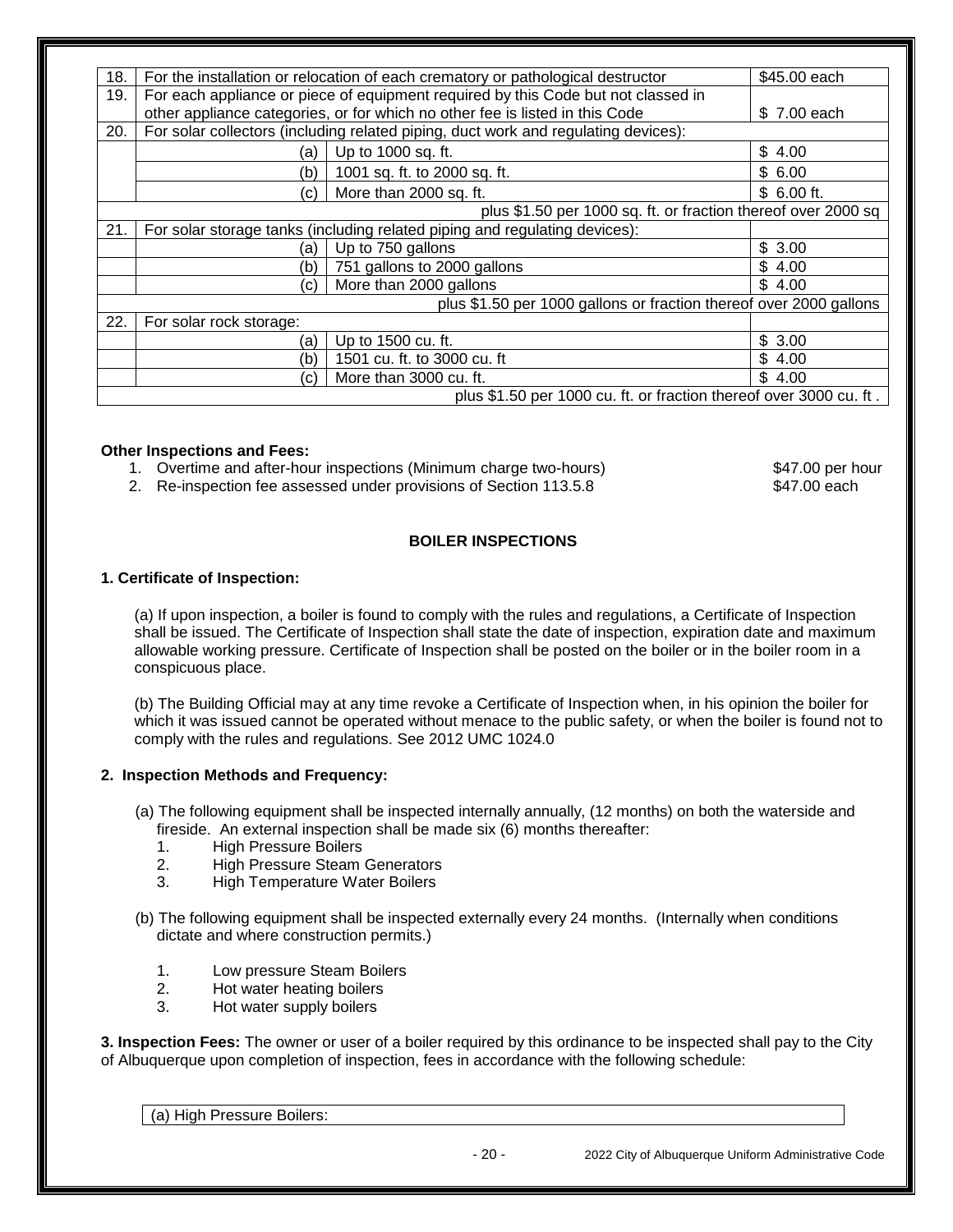| Internal Inspections:        | \$40.00 |
|------------------------------|---------|
| <b>External Inspections:</b> | \$20.00 |
| (b) Low Pressure Boilers:    |         |
| <b>External Inspection:</b>  | \$15.00 |
| (c) Certificate Issuance:    |         |
| All Boilers:                 | \$15.00 |

#### **Other Inspections and Fees:**

1. All other inspections, including shop inspections, special inspections and inspections of secondhand or used boilers or pressure vessels. (minimum charge two-hours) \$47.00 per hour used boilers or pressure vessels. (minimum charge two-hours)

#### **TABLE 112-D PLUMBING PERMIT FEES**

| 1.              | Administrative charge applicable to all applications and additions to permit                       | \$23.50 each |  |  |  |  |
|-----------------|----------------------------------------------------------------------------------------------------|--------------|--|--|--|--|
|                 | (EXCEPTION re-inspection fee)                                                                      |              |  |  |  |  |
| 2.              | Gas line test with no outlets or appliances                                                        | \$5.00 each  |  |  |  |  |
| 3               | Recording chart test or other high pressure test                                                   | \$ 8.00 each |  |  |  |  |
|                 | Temporary gas for heating shall not exceed 90 days. No temporary gas shall be allowed              |              |  |  |  |  |
| 4.              | before October 1 or after April 30                                                                 | \$20.00 each |  |  |  |  |
| 5.              | Gas outlet                                                                                         | \$ 3.00 each |  |  |  |  |
| 6.              | Plumbing fixture includes drain and vent                                                           | \$ 5.00 each |  |  |  |  |
| 7.              | Water distribution system                                                                          | \$7.00 each  |  |  |  |  |
|                 | (Also pool filling system, including back-flow prevention)                                         |              |  |  |  |  |
| 8.              | Water service (from property line to house or building)                                            | \$7.00       |  |  |  |  |
| 9.              | For new storm sewer or sanitary sewer tap inspection                                               | \$ 9.00 each |  |  |  |  |
|                 | (connection to public storm or sanitary sewer)                                                     |              |  |  |  |  |
| 10              | House or building sewer (from property line to house or building) including 2-way cleanout         | \$14.00 each |  |  |  |  |
| 11              | Lawn sprinkler system on any one meter including backflow protection devices thereof               | \$9.00       |  |  |  |  |
| 12              | For atmospheric-type vacuum breakers not included in Item 11 above:                                |              |  |  |  |  |
|                 | $1$ to $5$                                                                                         | \$7.50       |  |  |  |  |
|                 | over <sub>5</sub>                                                                                  | \$1.50 each  |  |  |  |  |
| 13              | For each backflow protective device other than atmospheric-type vacuum breakers: (ALSO FOR REPAIR) |              |  |  |  |  |
|                 | 2 inches and smaller                                                                               | \$7.50       |  |  |  |  |
|                 | over 2 inches                                                                                      | \$15.00      |  |  |  |  |
| 14              | For sewer repair in public street                                                                  | \$8.00       |  |  |  |  |
| 15              | Roof drain (piping)                                                                                | \$ 6.00 each |  |  |  |  |
| 16              | Septic tank or cesspool                                                                            | \$40.00 each |  |  |  |  |
| 17              | Swimming pool (public)                                                                             | \$40.00 each |  |  |  |  |
| 18              | Swimming pool (private)                                                                            | \$30.00 each |  |  |  |  |
|                 | Automatic fire extinguishing system, type I hood, wet standpipe system, dry standpipe              |              |  |  |  |  |
|                 | system, combination standpipe system installed in a building (in addition to all associated        |              |  |  |  |  |
| 19              | Albuquerque Fire Department fees)                                                                  | \$25.00      |  |  |  |  |
| 20              | Utility service lines 300, section (or portion) sewer collecting lines                             | \$10.00      |  |  |  |  |
| 21              | Utility service lines sewer connection outlets                                                     | \$3.00       |  |  |  |  |
| 22              | Utility service lines manholes                                                                     | \$8.00       |  |  |  |  |
| 23              | Utility service lines 300, section (or portion) water service lines                                | \$10.00      |  |  |  |  |
| $\overline{24}$ | Utility service lines water connection outlets                                                     | \$3.00       |  |  |  |  |
| $\overline{25}$ | Fire hydrant inspection                                                                            | \$8.00       |  |  |  |  |
| 26              | Interceptor or sewer ejector pump                                                                  | \$12.00 each |  |  |  |  |
|                 | For each fixture or piece of equipment required by this Code but not classed in other              |              |  |  |  |  |
| 27              | fixture categories, or for which no other fee is listed in this Code                               | \$5.00       |  |  |  |  |

Other Inspections and Fees:

|  | Overtime and after-hour inspection (minimum charge two-hours) |  |  |  |
|--|---------------------------------------------------------------|--|--|--|
|--|---------------------------------------------------------------|--|--|--|

2. Re-inspection fee assessed under provisions of Section 113.5.8

\$47.00 per hour<br>\$47.00 each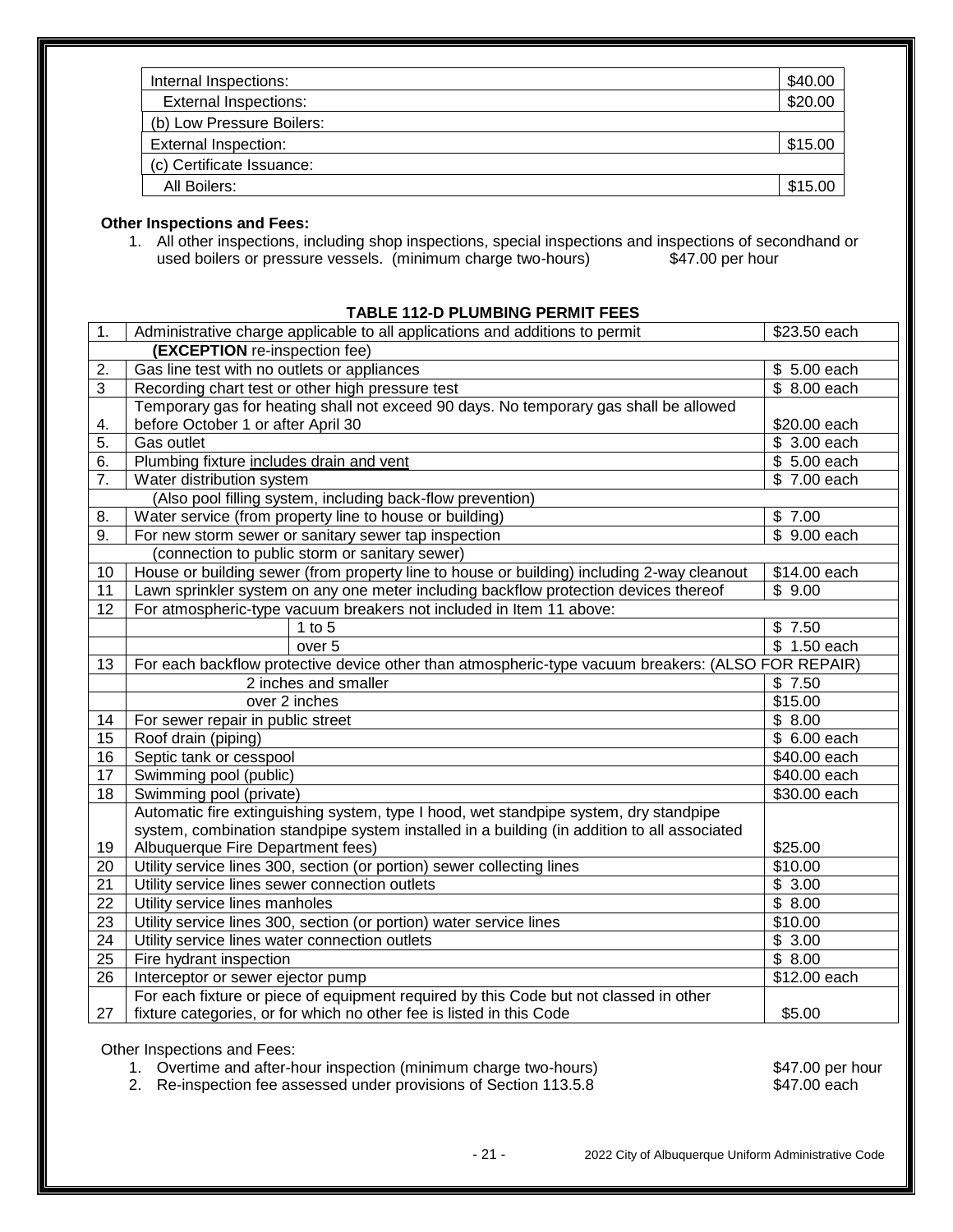#### **TABLE 112-E SIGN PERMIT FEES**

A sign permit fee shall be paid in accordance with the following schedule:

| SIZE OF SIGN FEE                                                                     |         |  |  |  |  |
|--------------------------------------------------------------------------------------|---------|--|--|--|--|
| $\vert$ 2 to 20 sq. ft $\vert$                                                       | \$15.00 |  |  |  |  |
| over 20 to 100 sq. ft                                                                | \$30.00 |  |  |  |  |
| over 100 sq. ft                                                                      | \$45.00 |  |  |  |  |
| Note: Separate electrical permits are required for electrical signs, see Table 112-B |         |  |  |  |  |

Other Inspections and Fees:

|    | Inspections outside of normal business hours<br>(Minimum charge-two hours)              | \$47.00 per hour |
|----|-----------------------------------------------------------------------------------------|------------------|
|    | 2. Re-inspection fee assessed under provisions of Section 113.5.8                       | \$47.00 each     |
| 3. | Inspections for which no fee is specifically indicated                                  | \$47.00 per hour |
|    | (Minimum charge two-hours)                                                              |                  |
|    | 4. Additional plan review required by changes, additions or revisions to approved plans | \$47.00 per hour |
|    | (Minimum charge two-hours)                                                              |                  |

#### **TABLE 112-F WALL PERMIT FEES**

#### **Fence And Wall Construction Cost Guide Per Lineal Foot**

|                             | <b>HEIGHT OF WALL</b> |       |       |       |       |        |
|-----------------------------|-----------------------|-------|-------|-------|-------|--------|
|                             | $2^{\prime}$          | 3'    | 4'    | 5'    | 6'    | 8'     |
| Cmu Garden Wall             |                       |       |       |       | 41.70 | 55.40  |
| Adobe Garden Wall           |                       |       |       |       | 71.40 | 95.50  |
| Wood Stud/Stucco Wall       |                       |       |       |       | 69.30 | 92.40  |
| Wood Fence (Cedar)          |                       |       |       |       | 23.30 | 31.00  |
| <b>Chain Link Fence</b>     |                       |       |       |       | 12.00 | 16.00  |
| Cmu Retaining Wall 1, 2, 6" | 15.25                 | 22.80 | 30.50 | 38.00 | 45.75 | 61.00  |
| Cmu Retaining Wall 1, 2, 8" | 16.85                 | 25.30 | 33.70 | 42.00 | 50.55 | 67.40  |
| Concrete Retaining Wall 3   | 29.70                 | 44.50 | 59.40 | 74.20 | 89.00 | 118.75 |

#### **Footnotes:**

1. Add 15% for reinforcement greater than code min.

2. Add 40% for architectural finish (split-ribbed-stucco)

3. Add 15% for architectural finish (under-sand blast-rub)

#### **TABLE 112-G RE-ROOF PERMIT FEES**

#### **Residential (R-3 Occupancies Only)**

| <b>Administrative</b><br>Fee | Fee<br>Inspection. | `otal   |
|------------------------------|--------------------|---------|
| \$15.00                      | \$20.00            | \$35.00 |

#### **Commercial (Apartments R-1, R-2, R-4 and All Other Occupancies)**

| Valuation                       | Administrative<br>Fee | <b>Inspection Fee</b> | Total |  |  |
|---------------------------------|-----------------------|-----------------------|-------|--|--|
| 501<br>\$5,000<br>₼<br>. .<br>Ф | \$25.00               | 25.00<br>æ<br>ъ.      | 50.00 |  |  |

- 22 - 2022 City of Albuquerque Uniform Administrative Code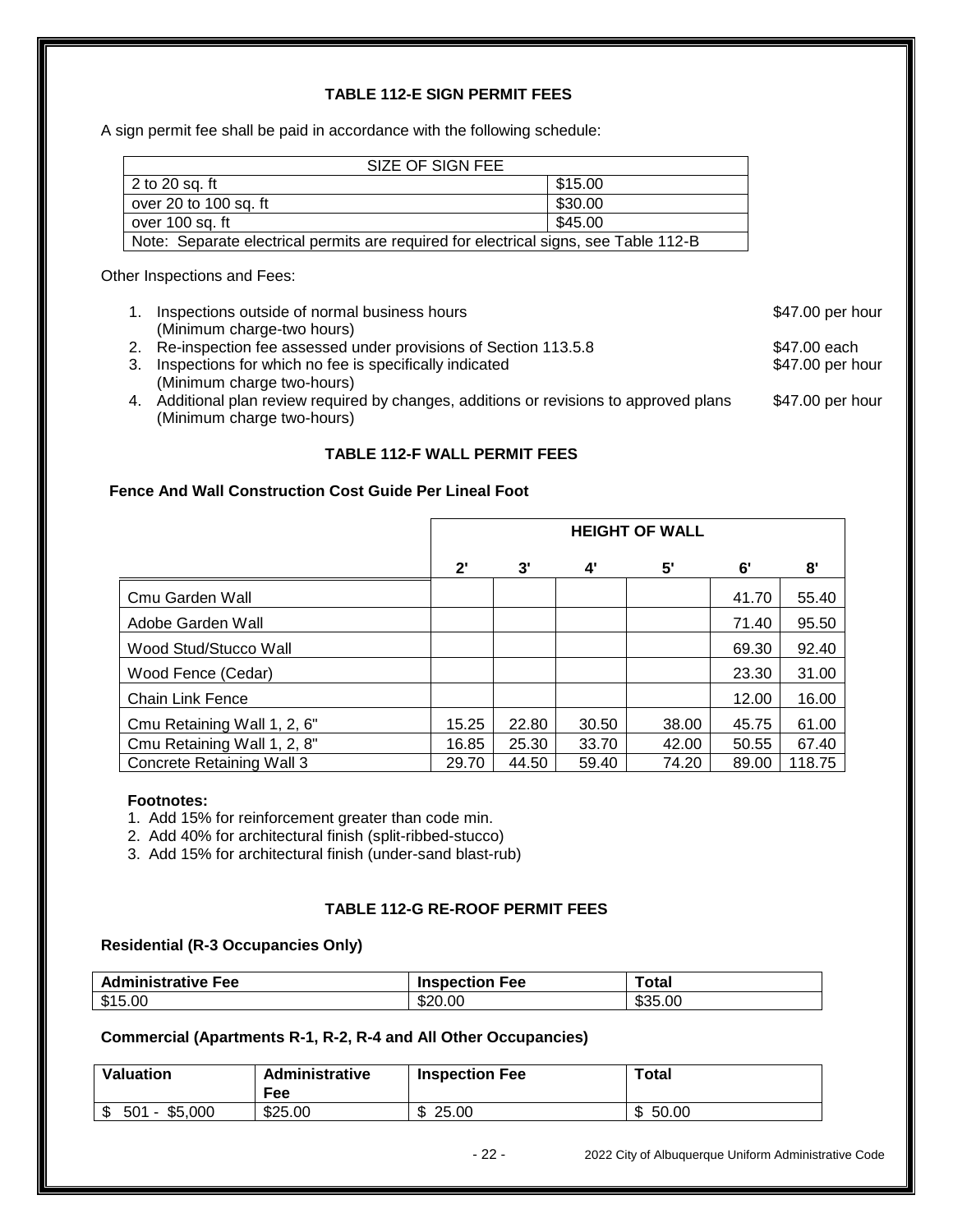| $5,001 - 10,000$  | \$25.00 | \$35.00  | \$ 60.00 |
|-------------------|---------|----------|----------|
| $10,001 - 20,000$ | \$25.00 | \$55.00  | \$ 80.00 |
| $20,001 - 30,000$ | \$25.00 | \$95.00  | \$120.00 |
| $30.001 - 40.000$ | \$25.00 | \$135.00 | \$160.00 |
| $40,001 - 50,000$ | \$25.00 | \$175.00 | \$200.00 |
| $Over - 50.000$   | \$25.00 | \$215.00 | \$240.00 |

#### **SECTION 113 -- INSPECTIONS**

**113.1 General.** Construction or work for which a permit is required shall be subject to inspection by the Building Official and the construction or work shall remain accessible and exposed for inspection purposes until approved by the Building Official.

Approval as a result of an inspection shall not be construed to be an approval of a violation of the provisions of this Code or of other ordinances of the jurisdiction. Inspections presuming to give authority to violate or cancel the provisions of this Code or of other ordinances of the jurisdiction shall not be valid.

It shall be the duty of the permit holder to cause the work to remain accessible and exposed for inspection purposes. Neither the Building Official nor this jurisdiction shall be liable for expense entailed in the removal or replacement of any material required to allow inspection.

A survey of the lot may be required by the Building Official to verify that the structure is located in accordance with the approved plans.

**113.2 Permit Notice.** Work requiring a building permit shall not be commenced until the permit holder or his agent shall have posted a permit notice with the street address on it in a conspicuous place on the premises. This card shall be maintained in such position by the permit holder until final approval has been issued by the Building Official.

**113.3 Inspection Requests.** It shall be the duty of the permit holder doing the work authorized by a permit to notify the Building Official that such work is ready for inspection. Notification shall include at least the following: correct street address, suite number and/or building number, type of inspection, permit holder's name, permit number and/or sub-permit number. The Building Official may require that every request for inspection be filed at least one working day before such inspection is desired. Such request may be in writing or by telephone at the option of the Building Official. It shall be the duty of the permit holder requesting any inspections required either by this Code or the Technical Codes to provide access to and means for inspection of such work. It shall be the duty of the permit holder requesting any inspection to ensure that the permit notice card is conspicuously posted.

EXCEPTION: If a building permit is not required, it shall be the duty of the plumbing, mechanical, or electrical permit holder to ensure that the address is conspicuously posted.

When a correction notice is issued, a re-inspection must be requested by the applicant.

**113.4 Approval Required.** Work shall not be done beyond the point indicated in each successive inspection without first obtaining the approval of the Building Official. Such approval shall be given only after an inspection shall have been made of each successive step in the construction as indicated by each of the inspections required by the following subsections detailing the required inspections. The Building Official, upon notification, shall make the requested inspections and shall either indicate that portion of the construction is satisfactory as completed or shall notify the permit holder or his agent when the same fails to comply with this Code. Any portions which do not comply shall be corrected and no portion shall be covered or concealed until authorized by the Building Official.

There shall be a final inspection and approval of all buildings, building service equipment, and structures when completed and ready for occupancy and use.

#### **113.5 Required Inspections.**

**113.5.1 Required Building Inspections.** Reinforcing steel or structural framework for any part of any building or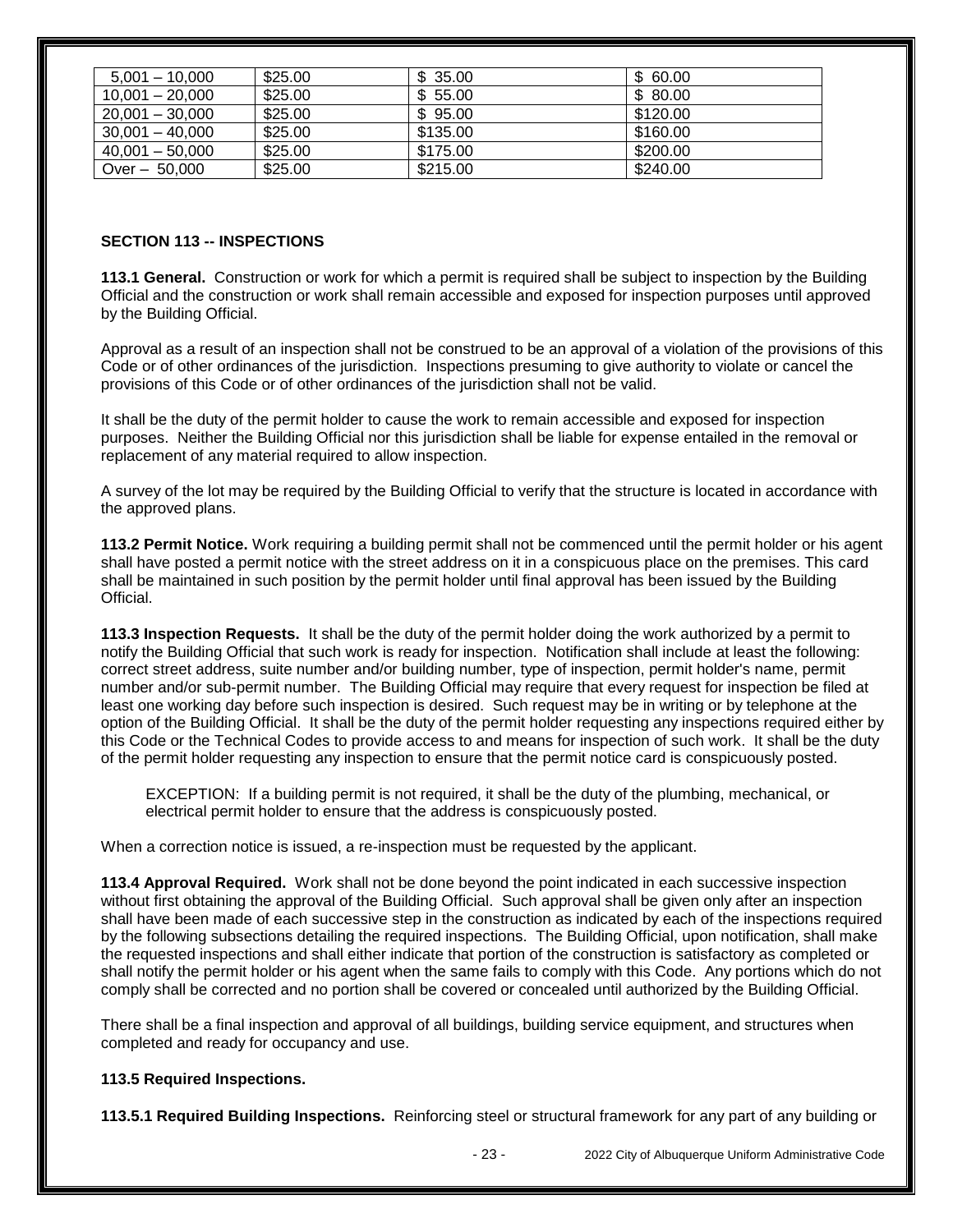structure shall not be covered or concealed without first obtaining the approval of the Building Official.

The Building Official, upon notification from the permit holder or his agent, shall make the following inspections and shall either approve that portion of the construction as completed or shall notify the permit holder or his agent wherein the same fails to comply with this Code.

- 1. **Foundation Inspection:** Footing and foundation inspections shall be made after excavations for footing are complete and any required reinforcing steel is in place. For concrete foundations, any required forms shall be in place prior to inspection. Materials for the foundation shall be on the job, except where concrete is ready-mixed in accordance with ASTM C94 the concrete need not be on the job. Where the foundation is to be constructed of approved treated wood, additional inspections may be required by the Building Official.
- 2. **Foundation Insulation Inspection**: To be made after insulation has been installed around the perimeter of slab on grade floors.
- 3. **Frame Inspection**: To be made after the roof decking and underlayment, all framing, fire blocking, draft stopping, bracing, framed openings for exterior doors and windows are in place, and all pipes, electrical wiring, chimneys, duct work and vents are approved.
- 4. **Frame Insulation Inspection**: To be made after insulation and vapor barriers have been installed in frame walls, floors, and ceilings or roofs.
- 5. **Exterior Lath And/Or Wallboard Inspection**: To be made after all exterior lathing is in place; but before any plastering is applied. Wallboard inspection to be made on all firewalls, wet areas and shear walls before wallboard joints and fasteners are taped and finished.
- 6 **Final Inspection**: To be made after building is completed and ready for occupancy and before it is occupied. A final inspection shall be called for by the permit holder.
- 7. **Demolition Final Inspection:** To be made after the building is demolished, all materials have been removed from the site and vacant lot has been filled to existing grade and leveled.

Some projects shall require multiple inspections within a category as listed above. It shall be the responsibility of the General Contractor to notify the Building Official and request such additional inspections for these categories as the project progresses.

When necessary due to construction requirements, partial inspections may be made. This requires specific details as to what portion is to be inspected.

**113.5.2 Required Electrical Inspections.** The following is a list of required electrical inspections and the customary terms. It should be noted that the number and type of inspections are not limited to the following and that more inspections may be required by the complexity of some jobs.

- 1. **Rough-in:** After conduits, cables, wires, cabinets and boxes are installed within a structure and before insulation is installed or wall and ceilings are covered, a rough-in inspection is required. All splicing of wires must be completed and neutrals and grounds must be terminated in panels. Bonding jumpers for metal boxes must be installed.
- 2. **Low Voltage Rough-in:** After all cables, wires, cabinets and boxes are installed within a structure and before insulation is installed or wall and ceilings are covered, a low voltage rough-in is required.
- 3. **Pre-final:** All service equipment, service conduits, service conductors, bonding jumpers and points of attachment must be installed. At least one grounding electrode and associated grounding electrode conductor must be installed. For ct type metering, current transformers must be installed.
- 4. **Underground:** After underground conduits, cables and conductors are installed and before covering them an underground inspection is required.
- 5. **Slab:** After conduits, boxes, grounding electrode conductors or electrical equipment are installed within a concrete slab and before concrete is poured a slab inspection is required.
- 6. **Low Voltage Final:** After all low voltage equipment has been installed a low voltage final is required.
- 7. **Final:** When all electrical equipment is installed and all electrical wiring is completed a final inspection is required.
- 8. **Temporary Power:** For temporary power during construction, remodeling or where power is needed for other temporary needs a temporary power inspection is required. All services, other power sources, and all wiring associated with the temporary power installation must be inspected.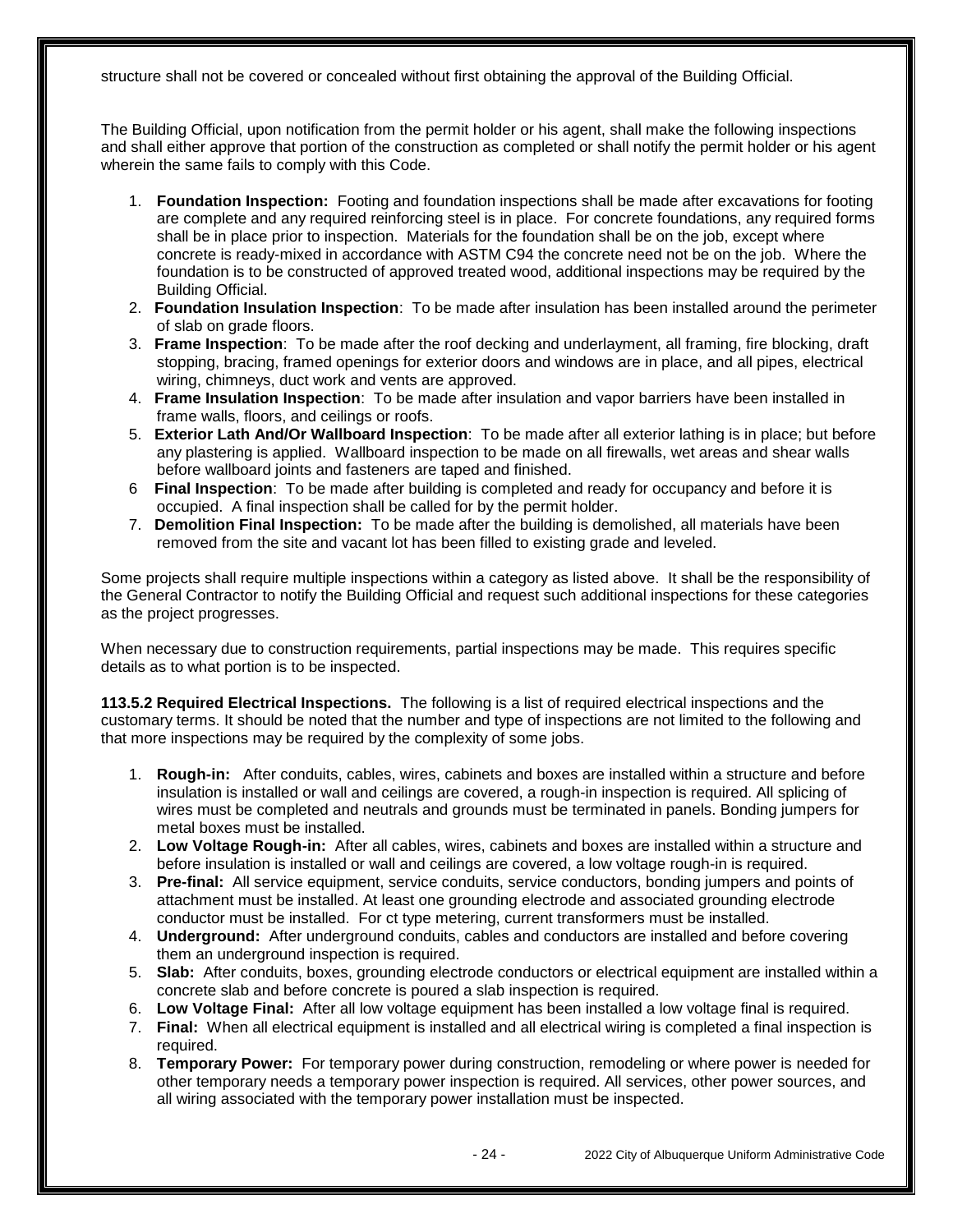- 9. **Service Upgrades or Replacement:** When electrical services are upgraded or replaced inspections are required.
- 10. **Signs:** After a sign has been installed or erected, all electrical wiring has been completed on or in the sign and all electrical circuits have been completed to the sign, a sign final is required.
- 11. **Swimming Pools:** The equipotential bonding grid, the underground conduits and a final inspection are required on all pools.

When necessary due to construction requirements, partial inspections may be made. This requires specific details as to what portion is to be inspected.

**113.5.3 Required Mechanical and Solar Energy Inspections.** The following is a list of required Mechanical Inspections and the customary terms and order in which they are usually called. It should be noted that the number and type of inspections are not limited to the following and that more inspections may be required by the complexity of some jobs.

- 1. **Underground Duct** For listed approved plastic ducts: This inspection includes all ductwork covered by the permit to be buried underground. The inspection shall be called after the duct is installed, but before it is covered or backfilled with any material. The inspection shall be requested after the duct is installed, but before it is covered or backfilled with any material. With metal ducts, the inspection shall be requested after the proper insulation has been installed, but before it is covered or backfilled with any material.
- 2. **Heating Top Out**: This inspection shall include all ductwork and vents above grade covered by the permit, which will be covered or concealed. This inspection shall be called before any of the ducts or vents above grade are covered or concealed.
- 3. **Gas Line Test**: Gas piping systems with a working pressure of less than 2 psi, or a working pressure of 2 psi and having two outlets or fewer, shall be considered a low pressure system. This inspection shall include an air pressure test, at which time the gas piping shall stand a pressure of not less than 10 pounds per square inch gauge pressure using a 15 psi gauge with  $1/10<sup>th</sup>$  increments. Test pressures shall be held for a length of time satisfactory to the Building Official, but in no case for less than fifteen (15) minutes with no perceptible drop in pressure. All gas stops must be installed and capped, or attached to the appliance.
- 4. **High Pressure Test:** Gas piping systems with a working pressure of 2 psi with 3 or more outlets, or a system with a working pressure of more than 2 psi shall be considered a high pressure system and shall be tested with a minimum test pressure of 30 psi using a recording device for a period of 24 hours. For minor repairs or installing a tee or fittings on existing high pressure gas systems or welded piping, the test shall be 60 psi for a period of 30 minutes.
- 5. **Gas Line Final:** Final inspection of all installations shall be made after all piping and shut off valves covered by the permit has been installed and after all portions thereof which are to be concealed by plastering or otherwise have been so concealed and after all non-portable gas appliances are installed. A gas line test inspection is required even if a temporary gas inspection was made previously. The final test is valid for sixty (60) days.
- 6. **Appliance Final**: An appliance final shall be made after the installation of an appliance, or appliances, has been completed to meet this Code and manufacturer's installation instructions.
- 7. **Temporary Gas Service**: Temporary gas service shall be for a maximum of 90 day period. A Gas Line test and an appliance inspection shall be required for temporary gas service. Before additional appliances are connected, or approval for occupancy, a gas line final inspection shall be called for and approved. No temporary gas for heating shall be allowed after April 30 or before October 1.
- 8. **Temporary Heat:** Temporary Heat shall be for period of no more than 90 days. The single heating appliance shall be permanently installed as per code and manufacturer's specifications. The furnace closet or furnace area shall meet the fire rating specified in the construction documents. Enclosure doors and duct registers need not be installed.
- 9. **Boiler Inspection**: This inspection shall be made after the installation of the boiler is completed to meet this Code and the manufacturer's installation instructions.
- 10. **Partial Inspections**: When necessary due to construction requirements, partial inspections may be made. This requires specific details as to what portion is to be inspected.

**113.5.4 Required Plumbing and Swimming Pool Inspections.** The following is a list of required plumbing and swimming pool inspections and the customary terms and order in which they are usually called. It should be noted that the number and type of inspections are not limited to the following and that more inspections may be required by the complexity of some jobs.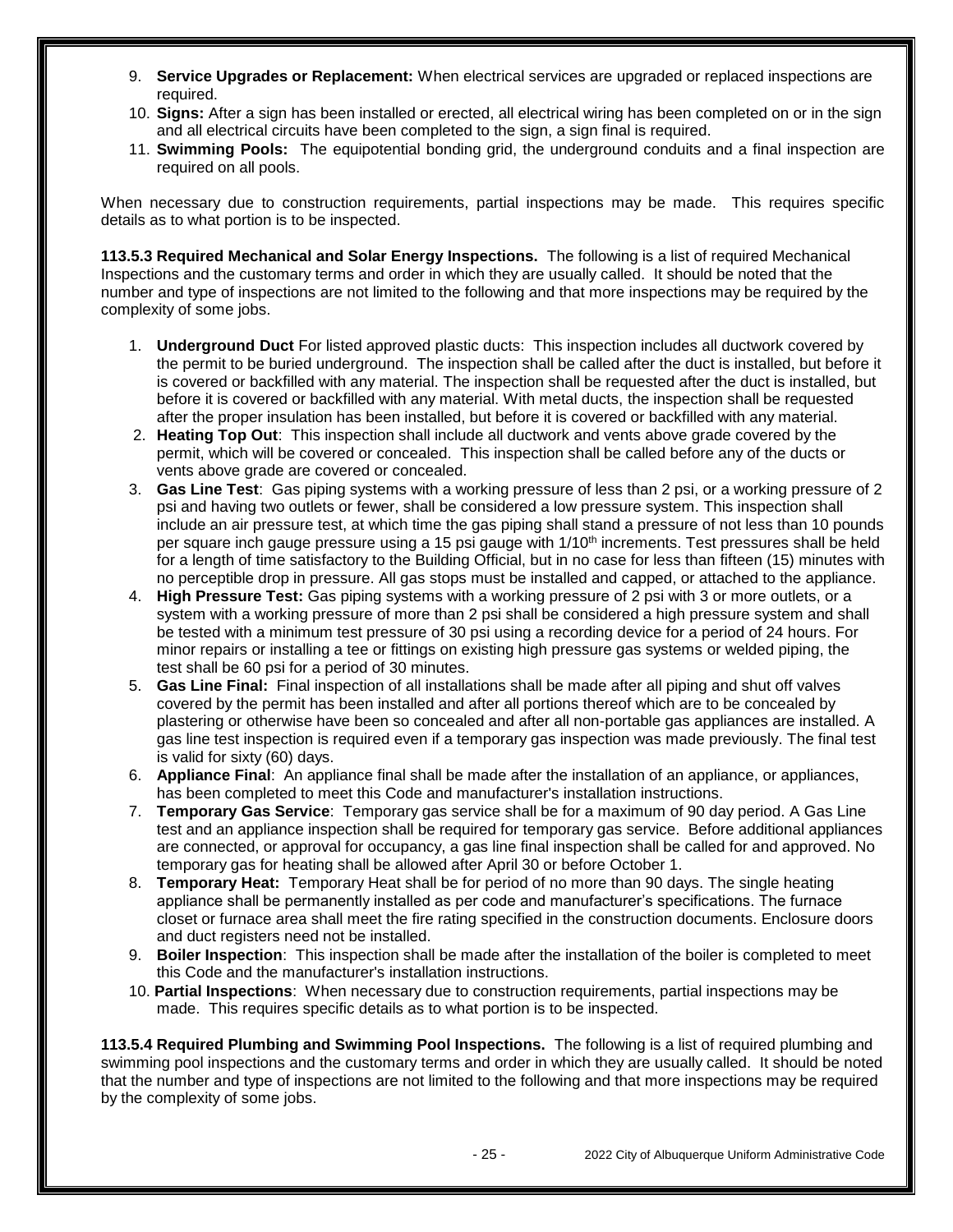- 1. **Sewer Tap or Repair**: Sewer tap and stub-in from a tee or a tapping a saddle on the sewer main to private property line. Approval to tap the sewer is required from the Liquid Waste Engineer of the ABCWUA.
- 2. **Water Service**: Water piping from the service meter to the connection outside of building. Metal pipe shall be covered to a minimum of 28" below finished grade, in debris-free soil. Plastic pipe shall be covered to a 28" depth below grade, on a smooth bed, in debris-free soil. All piping shall be checked with a test of not less than operating pressure. Backfill shall be free of any stones, metal, glass, etc., which could cause damage to piping.
- 3. **Building or House Sewer**: Building sewer or house sewer shall be in accordance with Table 717.1 in the Uniform Plumbing Code, of approved materials, at a minimum depth of 12", on a smooth bed, tamped below pipe as required, and properly graded, and inspected before any backfill cover.
- 4. **Sanitary Rough-in**: All drain, waste and vent piping below the first floor level is to be filled with water for a test and inspection to a minimum height of 10 feet above highest opening in the section being tested. An air test with 5 psi pressure on an air gauge for fifteen minutes may be used if allowed by the material manufacturer. This inspection also includes water distribution under a building.
- 5. **Top-Out**: Where a Sanitary rough-in inspection under a concrete floor has been made, the next inspection is usually the top-out and includes all piping above the floor to the extensions through the roof and/or walls. Shower pans require a standing water test at time of rough-in inspection.
- 6. **Rough Piping Inspection**: Rough piping inspection of all piping installations shall be made after all piping covered by the permit has been installed, and before any such piping has been covered or concealed, or any appliances have been attached thereto; provided that the Building Official may expressly waive rough piping under any particular permit where there is involved only an extension to existing piping for the purpose of providing one or more additional gas outlets or plumbing fixtures for the same structure. This inspection may be made at that time of the plumbing or heating top-out.
- 7. **Plumbing Final**: When all plumbing is complete and the fixtures are installed and ready for use, a final inspection shall be called for by the plumbing contractor.
- 8. **Swimming Pool Inspections**: A Pool Rough-In inspection is required on all work before it is concealed. An inspection is required on the circulating lines, pool drain, water distribution, and house sewer connection. Additional inspections may be needed for the sand trap, gas lines, and boilers. A pool final inspection is required upon completion. An air test with 5 psi pressure on an air gauge for fifteen minutes may be used if allowed by the material manufacturer.

Partial Inspection: When necessary due to construction requirements, partial inspections may be made. This requires specific details as to what portion is to be inspected.

**113.5.5 Required Sign Inspections.** All signs for which a permit is required shall be subject to inspection by the Building Official.

- 1. Footing Inspections may be required by the Building Official for all signs having footings.
- 2. Final inspection may be required for all signs. The permit holder shall notify the Building Official when the sign is completed.

All signs containing electrical wiring shall be subject to the provisions of the governing electrical code, and the electrical sign and components used shall bear the label of an approved testing agency.

The Building Official may order the removal of any sign that is not maintained in accordance with provisions of Section 102.4 of this code.

All signs may be re-inspected at the discretion of the Building Official.

**113.5.6 Other Inspections.** In addition to the called inspections specified above, the Building Official may make or require other inspections of any construction work to ascertain compliance with the provisions of this Code or Technical Codes and other laws which are enforced by the Building Safety Division. For the purpose of determining compliance with Section 102.4 of this code the Building Official may cause any structure to be reinspected.

**113.5.7 Inspections of Existing Structures.** To verify modifications to bring existing structures up to code, the Building Safety Division shall make inspections of existing structures when requested provided the request meets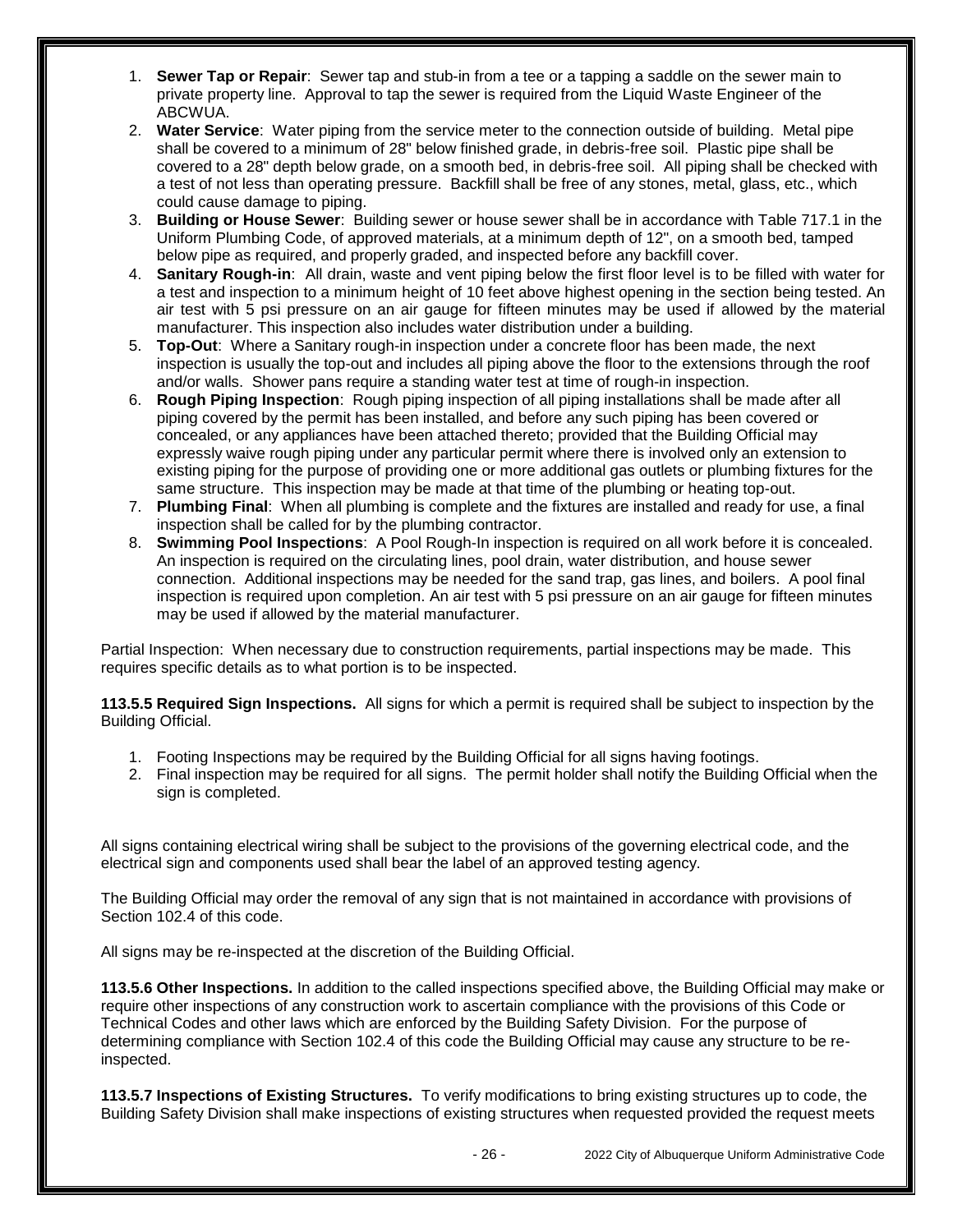the following conditions.

- 1. A request, in writing, giving details of the type of inspection, or inspections, desired is received.
- 2. Arrangements are made, in advance, to pay the inspection fee.
- 3. An appointment is made to gain access to the property; keeping in mind that the inspection, or inspections, shall be made at the convenience of the Building Official.

**113.5.8 Re-inspections.** A re-inspection fee may be assessed for each inspection or re-inspection when such portion of work for which inspection is called is not complete or when corrections called for are not made.

This subsection is not to be interpreted as requiring re-inspection fees the first time a job is rejected for failure to comply with the requirements of the Technical Codes, but as controlling the practice of calling for inspections before the job is ready for such inspection or re-inspection.

Re-inspection fees may be assessed in accordance with Tables 112A – 112H when the permit notice card and/or address is not conspicuously posted on the work site; the approved plans are not readily available to the inspector; for failure to provide access on the date for which inspection is requested; for deviating from plans requiring the approval of the Building Official; or for a second rejection for failure to comply with the requirements of this Code.

When re-inspection fees have been assessed, no additional inspection of the work will be performed until the required fees have been paid. When a correction notice is issued, a re-inspection must be requested by the applicant.

**113.5.9 Overtime and after hour inspection.** Overtime and after hour inspection require 24-hour prior approval by the section manager.

**Exception:** Emergencies where the utilities must be reconnected to or in occupied buildings, or when other life, safety issues need to be inspected.

**113.5.10 Re-roof Inspections.** Re-roof inspections will be conducted after substantial completion of the installation.

#### **SECTION 114 -- CONNECTION TO UTILITIES**

**114.1 Energy Connections.** Persons shall not make connections from a source of energy, fuel, or power to building service equipment, which is regulated by the Technical Codes and for which a permit is required by this Code, until approved by the Building Official.

**114.2 Temporary Connections.** The Building Official may authorize the temporary connection of the building service equipment to the source of energy, fuel or power for the purpose of testing building service equipment, or for use under a temporary Certificate of Occupancy.

**114.3 Reconnection of utilities.** Written authorization of the Building Official shall be required for any person, firm, or corporation to re-connect any gas, electrical, or water service if it has been ordered disconnected by the Building Official.

**114.4 Street Excavations.** All utilities (plumbing, gas, sewer, water, electricity, telephone and other cables) making excavations as defined by Chapter 6, Article 5 Section 6-5-2-2 of the 2005 Street, Excavation and Barricade Ordinance are required to comply with all provisions thereof.

#### **SECTION 115 -- CERTIFICATE OF OCCUPANCY AND CERTIFICATE OF SHELL COMPLETION**

**115.1 Use or Occupancy.** Buildings or structures shall not be used or occupied, nor shall a change in the existing occupancy classification of a building or structure or portion thereof be made until the Building Official has issued a Certificate of Occupancy therefore as provided herein.

**115.2 Change in Use.** Changes in the character or use of a building shall not be made except as specified in the Building Code.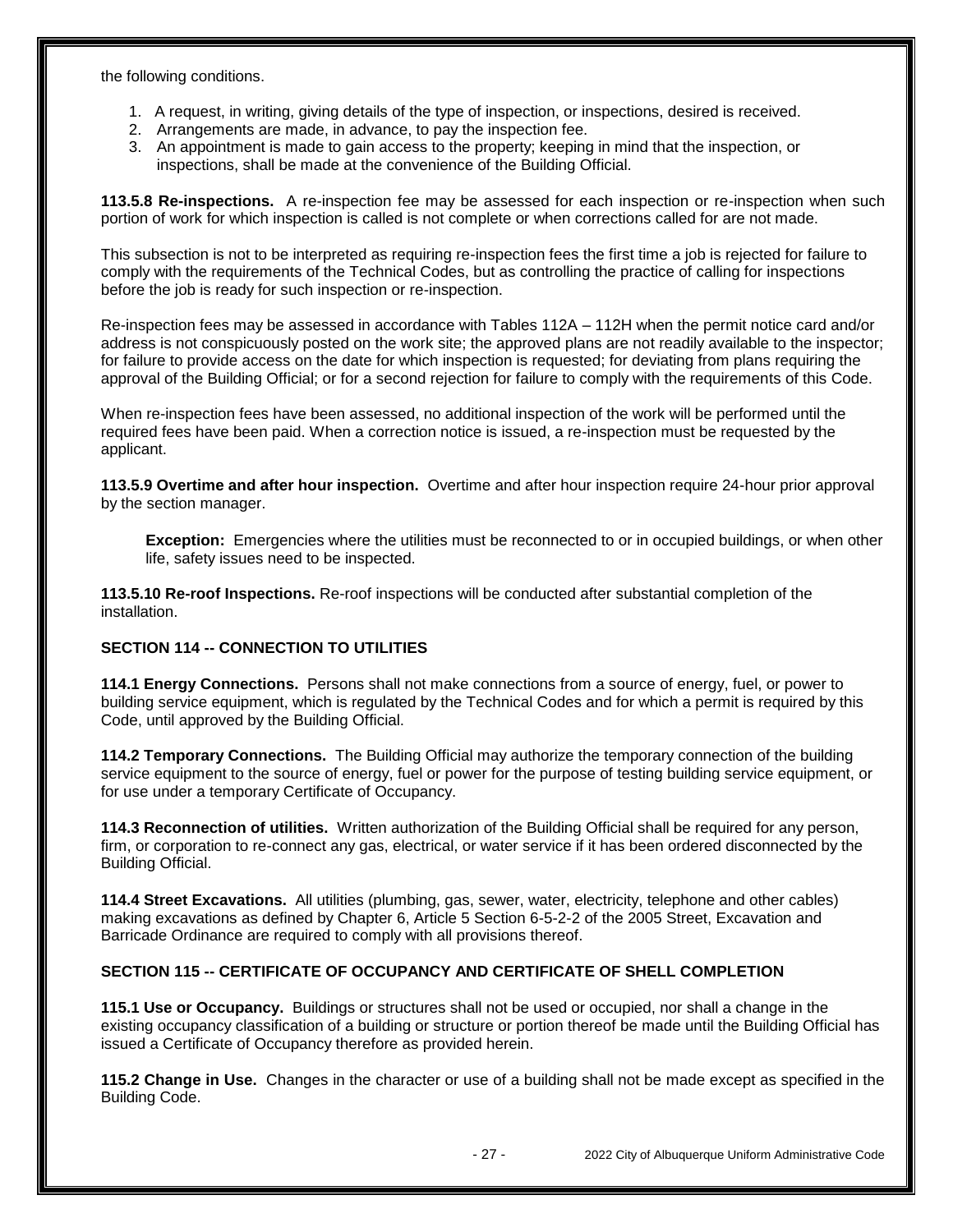**115.3 Certificate of Occupancy Issued.** A request for a Certificate of Occupancy shall be made by the owner or his agent after final inspection approvals have been secured from all City departments or divisions involved in the enforcement of pertinent codes, ordinances, or laws. The Building Official, after verification of all required, final inspection approvals are recorded into the permitting and inspection database, shall issue a Certificate of Occupancy, which shall contain the following:

- 1. The building permit number.
- 2. The address of the structure.
- 3. The name and address of the owner.
- 4. A description of that portion of the structure for which the certificate is issued.
- 5. A statement that the described portion of the structure has been inspected for compliance with the requirements of this code for the occupancy and division of occupancy and the use for which the proposed occupancy is classified.
- 6. The authorization of the Building Official.
- 7. The edition of the code under which the permit was issued.
- 8. The use and occupancy, in accordance with the provision of Chapter 3.
- 9. The type of construction as defined in chapter 6.
- 10. The design occupant load.
- 12. Any special stipulations and conditions of the building permit

Failure to obtain a valid Certificate of Occupancy may result in penalties as described in Section 9 of this Ordinance.

**115.4 Temporary Occupancy.** The building official is authorized to issue a Temporary Certificate of Occupancy before the completion of the entire work covered by the permit, provided that such portion or portions shall be occupied safely. The Building Official shall set a time period during which the Temporary Certificate of Occupancy is valid.

Prior to the issuance of a Temporary Certificate of Occupancy all fire/life safety issues, fire protection systems, exiting, sanitary facilities, parking spaces, and accessibility provisions for the portions to be occupied must meet code requirements. Inspection approvals for these areas must be secured from all City departments or divisions involved in the enforcement of pertinent codes, ordinances or laws before the Temporary Certificate of Occupancy is issued. In addition, temporary safety measures such as barricades and occupancy separation walls shall be provided onsite to ensure occupants can safely ingress to and egress from the portion or portions of the building for which the Temporary Certificate of Occupancy is to be issued.

A Temporary Certificate of Occupancy will be effective for no more than 30 days. 30 day extensions may be granted by the Building Official. Each department, section, or division that issued a temporary approval must reinspect the area before a Temporary Certificate of Occupancy may be extended. Extension may not extend for more than a total of 180 days.

**115.5 Certificate of Shell Completion.** A request for a Certificate of Shell Completion shall be made by the owner or his agent after inspection approvals have been secured from all City departments or divisions involved in the enforcement of pertinent codes, ordinances or laws. The Building Official, after notification of all inspection approvals, shall issue a Certificate of Shell Completion which shall contain the following:

- 1. The shell building permit number.
- 2. The address of the structure.
- 3. The name and address of the owner.
- 4. A statement that the construction of the shell is complete and is in compliance with the requirements of this Code.
- 5. The authorization of the Building Official.
- 6. The edition of the code under which the permit was issued.
- 7. The type of construction as defined in chapter 6.
- 8. If an automatic sprinkler system is provided.
- 9. Any special stipulations and conditions of the building permit.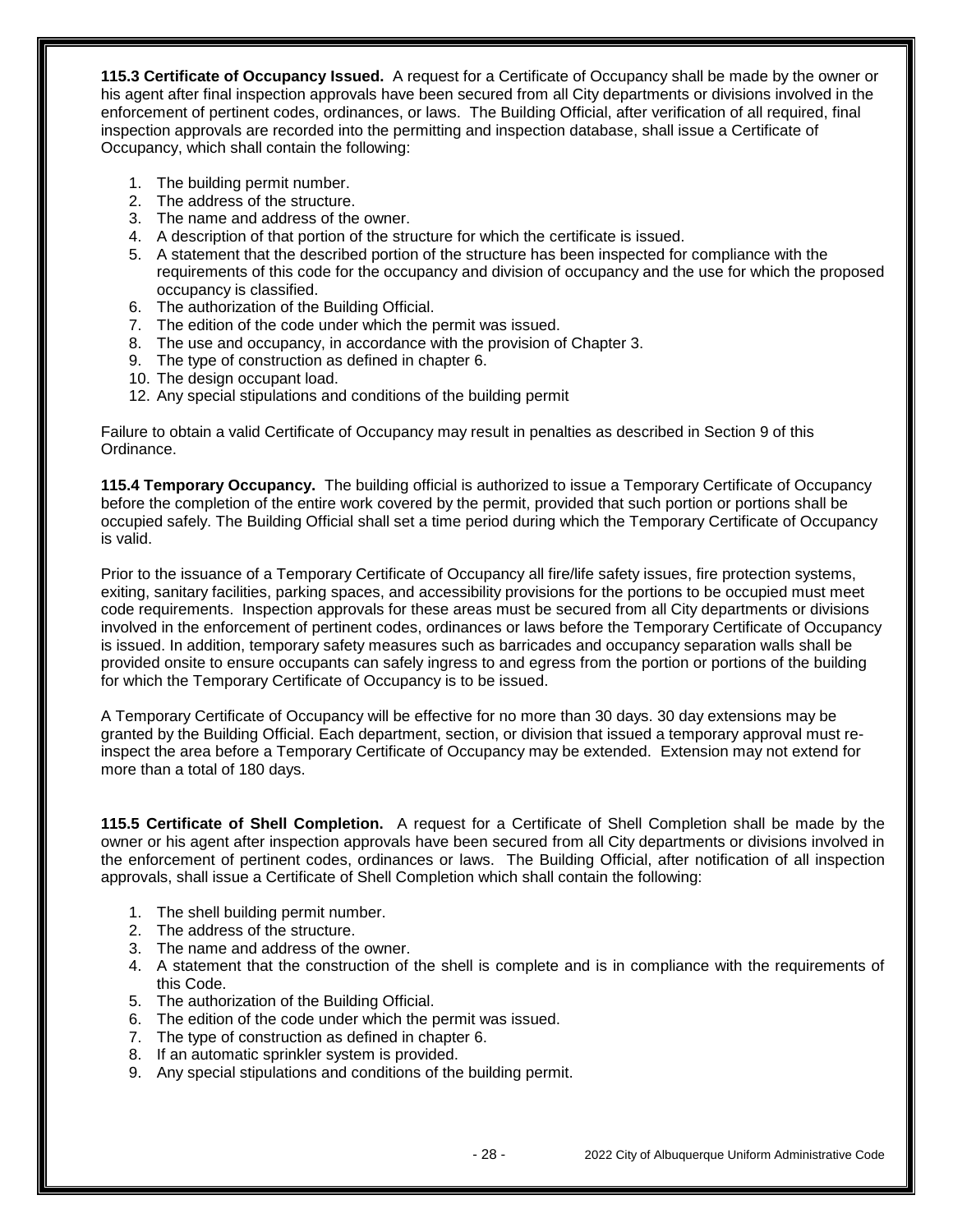A Certificate of Occupancy and Temporary Certificate of Occupancy will not be issued until Certificate of Shell Completion has been issued. Failure to obtain a valid Certificate of Shell Completion may result in penalties as described in Section 9 of this Ordinance.

**115.6 Posting.** The Certificate of Occupancy shall be posted in a conspicuous place on the premises and shall not be removed except by the Building Official.

**115.7 Revocation.** The Building Official may in writing, suspend or revoke a Temporary Certificate of Occupancy, Certificate of Occupancy, or Shell Certificate of Completion at any time if the certificate was issued in error, issued on the basis of incorrect information supplied, or where it is determined that the building or structure or portion thereof is in violation of any ordinance, regulation or provision of this code. If the certificate is suspended, all violations must be corrected before it may be reinstated. If the certificate is revoked, a permanent Certificate of Occupancy will be required before the building or structure or portion thereof may be re-occupied. Failure to comply may result in removal of utilities to the building or structure or portion thereof, fines or both.

#### **AMENDMENTS TO THE STATE OF NEW MEXICO TECHNICAL CODES**

The following adopts and amends the technical provisions of the 2015 New Mexico Building Code. Each amendment is numbered to correspond to the numbering of the 2015 International Building Code and 2015 International Residential Code.

All mention of L.P. gas shall be deleted from these Codes. Refer to the L.P. Gas Bureau of the State of New Mexico for regulations.

#### **NEW MEXICO COMMERCIAL BUILDING CODE CHAPTER 1 ADMINISTRATION**

Delete in its entirety and refer to Chapter 1 of the Uniform Administrative Code of the City of Albuquerque. CHAPTER 3

**Section 304.1 Business Group B.** Delete this section and see this section of the International Building Code.

#### **CHAPTER 7 FIRE-RESISTANCE-RATED CONSTRUCTION**

**Section 702 Definitions:** Delete this section and see this section of the International Building Code.

**Section 712.1.4 Penetrations:** Delete this section and see this section of the International Building Code.

#### **CHAPTER 9 FIRE PROTECTION SYSTEMS**

**Section 909.8.1 Exhaust Rate:** Delete this section of the New Mexico Commercial Building Code and see this Section of the International Building Code.

#### **CHAPTER 15 ROOF ASSEMBLIES AND ROOFTOP STRUCTURES**

**1502.1 Definitions.** Section 1502.1 of the New Mexico Building Code is deleted. See this section of the International Building Code.

#### **CHAPTER 16 STRUCTURAL DESIGN**

**1604.11 Walls and Fences.** Add new section to read as follows:

- 29 - 2022 City of Albuquerque Uniform Administrative Code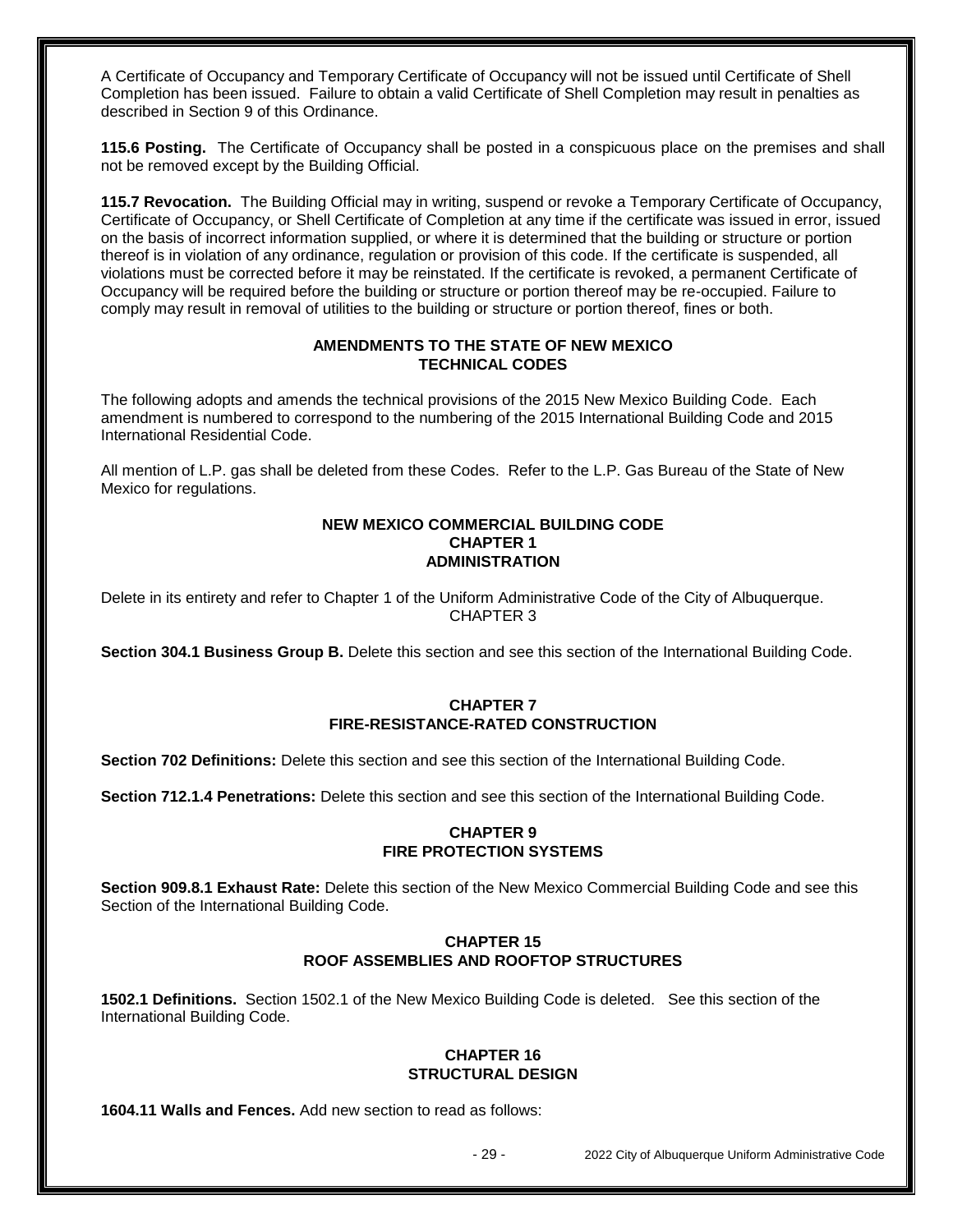Walls and fences shall be constructed to conform to the engineering design requirements of this code relating to the construction materials used and the types of loads the wall will be subjected to. Walls designed as garden walls shall not be used as retaining walls. The finished grade on opposite sides of a garden wall may vary up to 24 inches without being considered a retaining wall. All retaining walls shall have engineering computations submitted before a permit is issued.

Garden walls or fences do not require permits or engineering design if they do not exceed 6 feet in height on either side.

Barbed wire and "concertina" wire may be used on a wall or fence if the strands are a minimum of six feet (6') or more above finished grade on either side of the wall or fence.

**Section 1608 Snow Loads.** The snow load for Albuquerque is 20 pounds per square foot non-reducible.

**1609.3 Basic Wind Speed.** Delete the entire section and replace with the following: The three (3) second gust wind speed to be used for design in the City of Albuquerque shall be 115 mph for structures in Risk Category II, 125 mph for Risk Category III and IV structures, and 105 mph for Risk Category I structures.

**1609.3.1 Wind Speed Conversion.** When required, the three (3) second gust wind speed shall be converted to fastest-mile wind velocity using table 1609.3.1.

#### **CHAPTER 18 SOILS AND FOUNDATIONS**

**1809.5 Frost protection**. See this section of the International Building Code with the following changes: delete the text of item 1, and replace with the following:

1 Extending a minimum of sixteen inches (16") below the adjacent finish grade.

#### **CHAPTER 24 GLASS AND GLAZING**

Delete Chapter 24 of the New Mexico Commercial Building Code in its entirety. See this Chapter of the International Building Code.

#### **CHAPTER 30 ELEVATORS, CONVEYING SYSTEMS, PLATFORM LIFTS, AND STAIRWAY CHAIRLIFTS**

**3001.2 Referenced Standards.** Delete this section in its entirety and substitute the following: Except as otherwise provided for in this Code, the design, construction, installation, alteration, repair and maintenance of elevators, conveying systems, platform lifts, and stairway chairlifts and their components shall conform to current ASME A17.1; ASME A17.3, ASME A17.5, ASME A18.1, ASME A90.1, ASME B20.1, ALI ALCTV, and ASCE 24 for construction in flood hazard areas established in Section 1612.3.

**Section 3009 Existing Elevators And Escalators.** Add the following section:

**3009.1 General.** Existing elevator and escalator installations shall comply with ASME A17.3. It shall be the building owner's responsibility to have existing elevator and escalators inspected by a Qualified Elevator Inspector (QEI), certified by NAESA, at least annually, per ASME A17.3. A certificate of approval must be available for inspection on site.

#### **CHAPTER 32 ENCROACHMENTS INTO THE PUBLIC RIGHT-OF-WAY**

**3202.2.4 Gates.** Add a new section to read as follows: Gates in walls or fences on private or public property shall not project beyond the property line.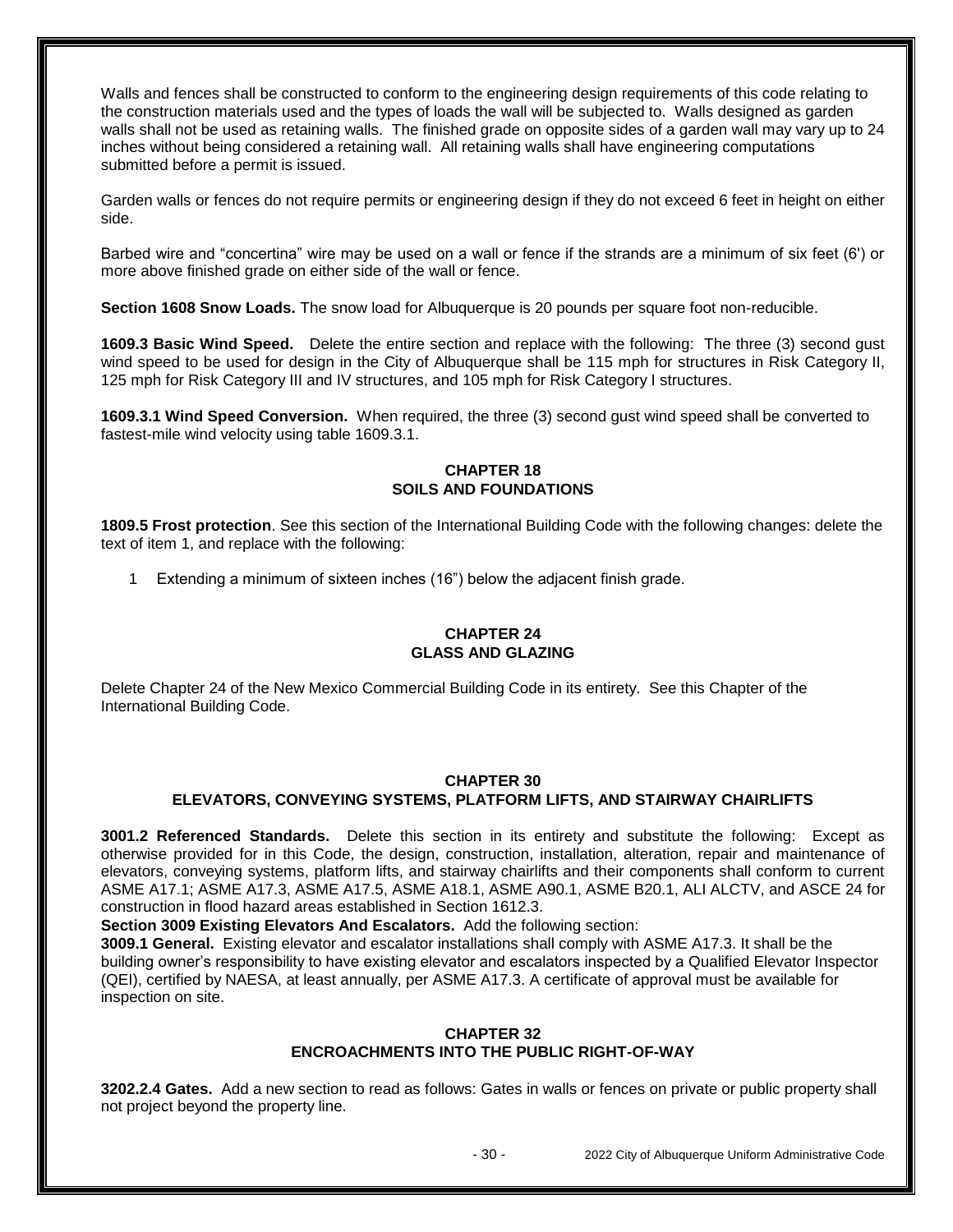#### **CHAPTER 35 REFERENCED STANDARDS**

Delete the reference to ASME A18.1 – 2008 and substitute ASME A18.1 – 2008, Safety Standard for Platform Lifts and Stairway Chairlifts.

Add the following reference: ASME A17.3 –2008, Safety Code for Existing Elevators and Escalators.

Add the following reference: ASME A17.5 – B44.1 –2004, Standard for Elevator and Escalator Electrical Equipment.

Add the following reference: ASME A17.1 2013, Safety Code for Elevators and Escalators and Addenda's.

ASME A17.7-2007 Performance-Based Safety Code For Elevators And Escalators.

#### **NEW MEXICO RESIDENTIAL BUILDING CODE CHAPTER 1 ADMINISTRATION**

Delete Chapter 1 in its entirety and replace with Chapter 1 of the Uniform Administrative Code of The City of Albuquerque.

#### **CHAPTER 3 BUILDING PLANNING**

**Table 301.2(1)**

|                        |                        |                   |                               |            | Subject to Damage From |                         |                          |                                             |                          |                        |
|------------------------|------------------------|-------------------|-------------------------------|------------|------------------------|-------------------------|--------------------------|---------------------------------------------|--------------------------|------------------------|
| Ground<br>Snow<br>Load | Wind<br>Speed<br>(MPH) | Rainfall          | Seismic<br>Design<br>Category | Weathering | Frost<br>Line<br>Depth | Termite                 | Winter<br>Design<br>Temp | Ice Shield<br>Under-<br>Layment<br>Required | Air<br>Freezing<br>Index | Mean<br>Annual<br>Temp |
| 20                     | $115*$                 | 2"<br>per<br>hour | С                             | Moderate   | 16"                    | Moderate<br>to<br>Heavv | $12^{\circ}$ F           | N/A                                         | 263                      | 54.6                   |

\*3 second gust

**302.1.1 Zero Lot Line Separation.** Delete this section of the New Mexico Residential Code.

#### **CHAPTER 6 WALL CONSTRUCTION**

Chapter 6 of the New Mexico Residential Building Code is adopted as written with the following changes: **R602.3 Design and Construction:** Delete this section of the New Mexico Residential Code and see this section of the IRC

**R602.12 Wall bracing and stone and masonry veneer:** Delete this section of the New Mexico Residential Code and see this section of the IRC with the following changes:

**R602.12.1 Wall bracing:** Add the following to the end of the section. The amount of bracing shall not be less than the requirements of 602.10.1.3.

#### **CHAPTER 10 CHIMNEYS AND FIREPLACES**

- 31 - 2022 City of Albuquerque Uniform Administrative Code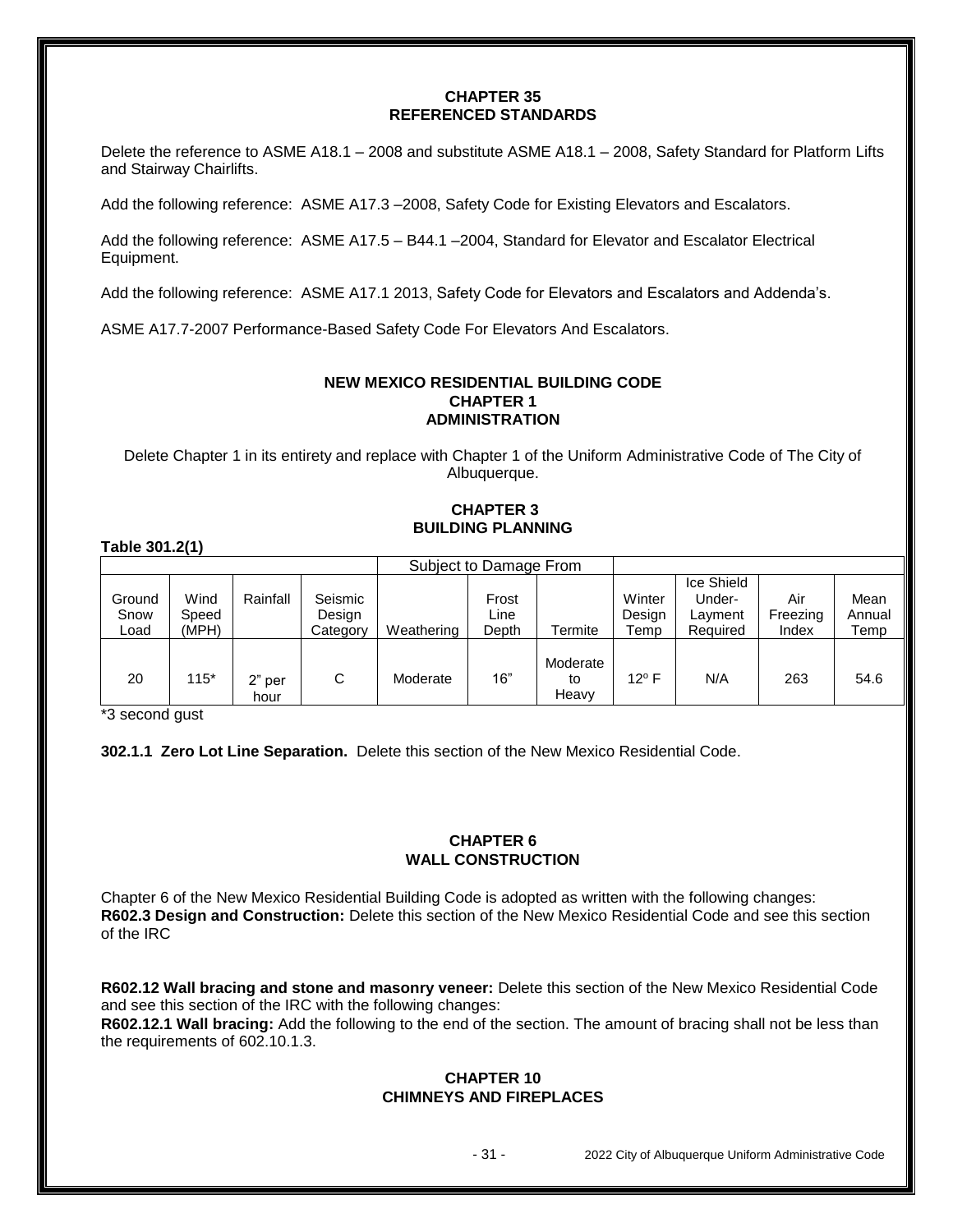**R1001.3 Seismic reinforcing**. Amend this paragraph to read: Masonry or concrete chimneys shall be reinforced. Reinforcing shall conform to the requirements set forth in Table R1001.1 and Section R606, Grouted Masonry.

**R1001.4 Seismic anchorage**. Amend this paragraph to read: Masonry or concrete chimneys shall be anchored at each floor, ceiling, or roof line more than 6 feet (1829mm) above grade, except where constructed completely within the exterior walls. Anchorage shall conform to the requirements of Section R1001.4.1

**Table R1001.1 Summary of Requirements for Masonry Fireplaces and Chimneys**. Delete footnote 'b'.

#### **CHAPTER 44 WATER CONSERVATION**

#### **SECTION 4401 – GENERAL**

**4401.1 Intent and Scope.** This chapter sets forth water conservation requirements for new one- and two-family dwellings and townhouses as regulated by the New Mexico Residential Building Code.

**4401.2 Compliance.** Permit applications for new one- and two-family dwellings and townhouses shall include a completed Water Conservation Measures Form certifying that at least one of the three alternative approaches listed in sections 4402.1 through 4402.3 will be incorporated into the design and construction of the new dwelling.

**4401.3 Definitions.** The following term shall, for the purposes of the chapter, have the following meaning,

**ENERGY STAR**. A government-backed program that provides an energy performance rating system for household appliances. Appliances with the *Energy Star* label attached have met energy efficiency guidelines set by the United States Environmental Protection Agency and the United States Department of Energy.

#### **SECTION 4402 – ALTERNATIVES**

**4402.1 Alternative Number 1.** Install a hot water re-circulating system with a pump, a timer, and/or a thermostat. Copper water lines, if used in the system, shall be insulated in accordance with the 2009 New Mexico Energy Conservation Code

**4402.2 Alternative Number 2.** Install any combination of two of the following items:

- 1. An Energy Star rated dishwasher.
- 2. An Energy Star rated clothes washing machine.
- 3. A dual flush toilet that uses a maximum of 1.1 gallons of water per flush of liquid waste and a maximum of 1.6 gallons of water per flush of solid waste.

**4402.3 Alternative Number 3.** Install a cooling system that does not rely on the evaporation of water to produce cooled air.

#### **NEW MEXICO EARTHEN BUILDING MATERIALS CODE**

Adopted as written.

#### **NEW MEXICO HISTORIC EARTHEN BUILDING CODE**

Adopted as written.

#### **NEW MEXICO EXISTING BUILDING CODE CHAPTER 1 ADMINISTRATION**

Delete Chapter 1 in its entirety and replace with Chapter 1 of the Uniform Administrative Code of The City of

- 32 - 2022 City of Albuquerque Uniform Administrative Code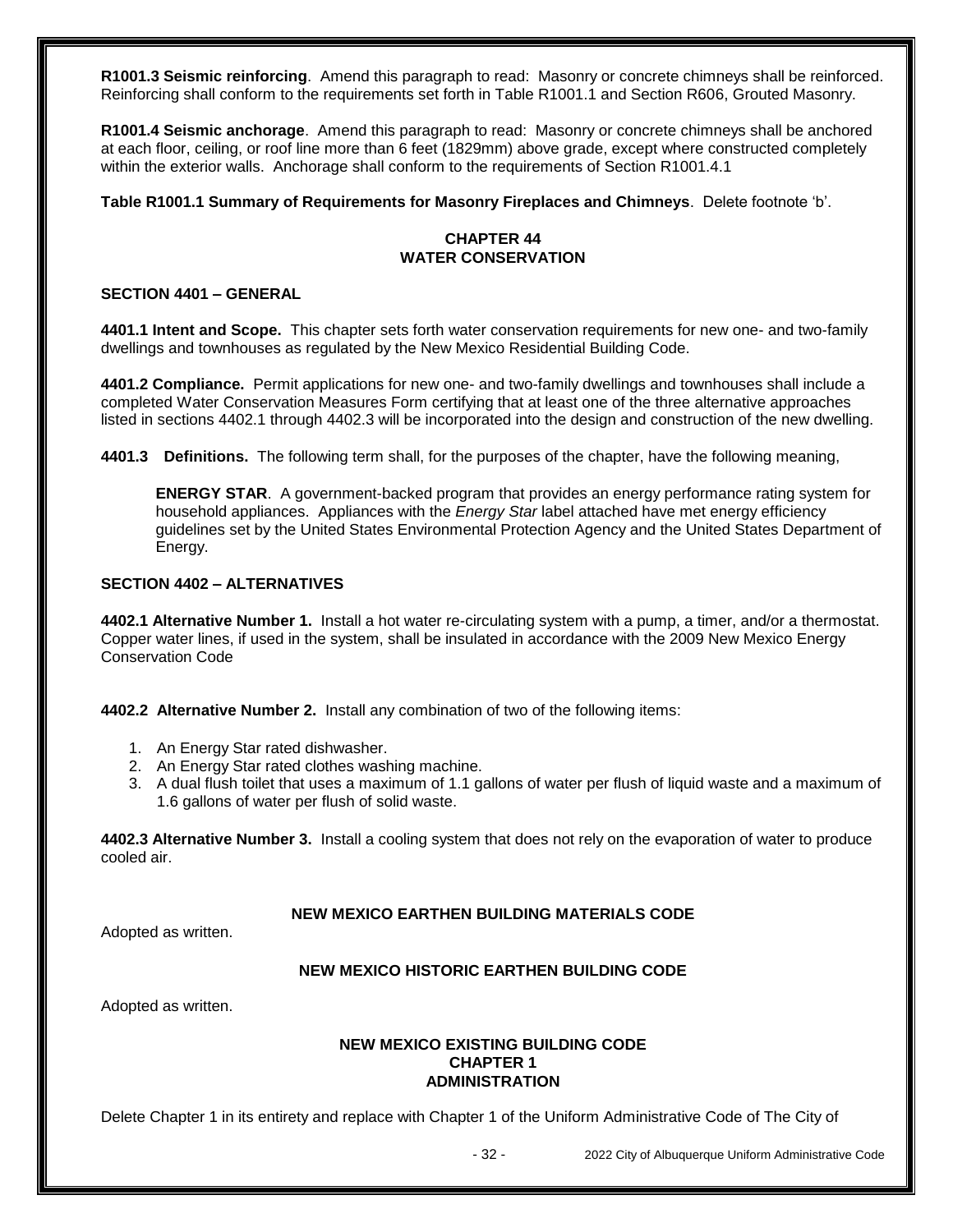Albuquerque and sections 101, 102, 113, 114, 115, 116, and 117 of the 2015 International Existing Building Code and add the following:

**Section 117.5 Interference with Repair or Demolition Work Prohibited.** No person shall obstruct, impede or interfere with any officer, employee, contractor or authorized representative of this jurisdiction or with any person who owns or holds any estate or interest in any building which has been ordered repaired, vacated or demolished under the provisions of this code; or with any person to whom such building has been lawfully sold pursuant to the provisions of this code, whenever such officer, employee, contractor or authorized representative of this jurisdiction, person having an interest or estate in such building or structure, or purchaser is engaged in the work of repairing, vacating and repairing, or demolishing any such building, pursuant to the provisions of this code, or in performing any necessary act preliminary to or incidental to such work or authorized or directed pursuant to this code.

**Chapter 2 Definitions**. Delete this section of the New Mexico Existing Building Code and see this section of the International Existing Building Code.

#### **NEW MEXICO PLUMBING CODE CHAPTER 1 ADMINISTRATION**

Delete Chapter 1 in its entirety and replace with Chapter 1 of the Uniform Administrative Code of The City of Albuquerque. The provisions of this Code shall apply to the erection, installation, alteration, repair, relocation, replacement, addition to, use or maintenance of all plumbing systems and drainage systems. Appendix A, B, D, E, F, I, and L of the Plumbing Code shall be considered as part of this Code. The International Association of Plumbing & Mechanical Officials Installation Standards shall be considered only as a guide. The International Association of Plumbing & Mechanical Officials Directory of Research Recommendations shall be considered only as a guide.

#### **CHAPTER 2 DEFINITIONS**

Delete Chapter 2 in its entirety and replace with Chapter 1, Part 2 of the Uniform Administrative Code of the City of Albuquerque and Chapter 2 of the Uniform Plumbing Code with the following addition:

**218.0 Plumbing Systems.** Add the following: also shall include fire protection systems.

#### **CHAPTER 3 GENERAL REGULATION**

Delete Chapter 3 of the New Mexico Plumbing Code in its entirety. Chapter 3 of the Uniform Plumbing Code is adopted as written with the following changes:

**312.6 Freezing Protection.** Add to the end of the section. All water piping installed in any space adjacent to, above or below, a heated area subject to freezing shall be protected from freezing by the use of a minimum insulation required by the current adopted edition of the New Mexico Energy Conservation Code covering the water piping. When blown-in insulation is used, a semi rigid material shall be draped over the pipe and extending down to the top of the ceiling with no house insulation installed in the space below the piping. Water piping shall not be installed in any outside walls, floors or ceilings of unheated areas.

#### **CHAPTER 4 PLUMBING FIXTURES AND FITTINGS**

Delete Chapter 4 of the New Mexico Plumbing Code in its entirety. Chapter 4 of the Uniform Plumbing Code is adopted as written with the following changes:

**Section 412.1.1 Nonwater Urinals.** Delete the text of this section and replace with the following: Nonwater urinals shall be listed and comply with the applicable standards in Table 14-1 and manufacturer's specifications. Nonwater urinals shall have a barrier liquid sealant to maintain a trap seal. Nonwater urinals shall be located on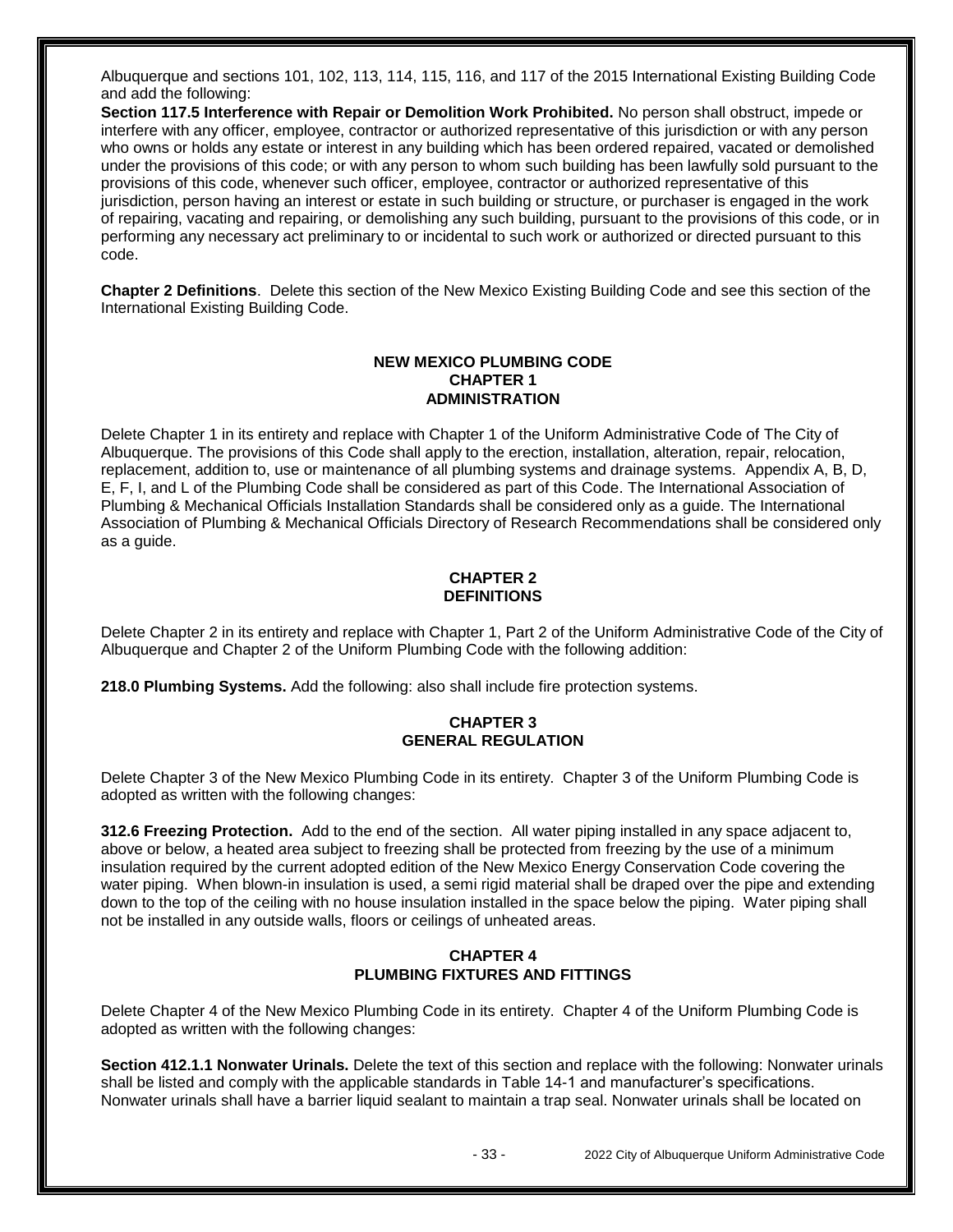the downstream side of a frequently used water-using fixture. Nonwater urinals shall permit the uninhibited flow of waste through the urinal to the sanitary drainage system. Nonwater urinals shall be cleaned and maintained in accordance with the manufacturer's instructions after installation. Where nonwater urinals are installed they shall have a water distribution line rough-in to the urinal location to allow for the installation of an approved backflow prevention device in the event of a retrofit.

**Section 422.0 Minimum Number of Required Fixtures**. Delete this section of the Uniform Plumbing Code.

**Table 422.1 Minimum Plumbing Facilities**. Delete this table of the Uniform Plumbing Code. Reference applicable section of the current adopted edition of the New Mexico Commercial Building Code.

#### **CHAPTER 5 WATER HEATERS**

Delete Chapter 5 of the New Mexico Plumbing Code in its entirety. Chapter 5 of the Uniform Plumbing Code is adopted as written with the following changes:

**Section 504.3.2 Unlisted Water Heaters**. Delete the text of this section and replace with the following: Unlisted Water Heaters shall not be installed.

#### **Section 507.13 Installations in Residential Garages.**

(1) Delete the following text; "unless listed as flammable vapor ignition resistant."

#### **CHAPTER 6 WATER SUPPLY AND DISTRIBUTION**

**606.5 Control Valve.** Add to the end of the section: Installations of multiple water heaters connected to a common manifold shall have separate isolation valves installed on the hot and cold-water lines within three (3) feet of each water heater.

#### **CHAPTER 7 SANITARY DRAINAGE Part I Drainage Systems**

Delete Chapter 7 Part I of the New Mexico Plumbing Code in its entirety. Chapter 7, Part I of the Uniform Plumbing Code is adopted as written with the following changes:

**704.3 Commercial Dishwashing Machines and Sinks.** Delete the text of this section and replace with the following:

Pot sinks, scullery sinks, dish-washing sinks, silverware sinks, commercial dishwashing machines, silverware washing machines, and other similar fixtures shall not be connected directly to the drainage system. Such equipment or fixtures shall be drained by means of indirect waste pipes, as defined in Chapter 2 of the UPC, and all wastes drained by them shall discharge through an airgap into an open floor sink or other approved type receptor that is properly connected to the drainage system. Food waste disposal units shall be connected directly to the drainage system. A floor drain shall be provided adjacent to the disposal unit, and the disposal unit shall be connected on the sewer side of the floor drain trap, provided that no other drainage line is connected between the floor drain waste connection and the disposal unit drain. The floor drain shall be trapped and vented as required in this code.

**707.10 Fittings**. Add to the end of the section: Each cleanout shall be sized as per table 707.1 for the largest diameter pipe of the run.

**712.1 Media:** See this section of the Uniform Plumbing Code except add the following text to the end of the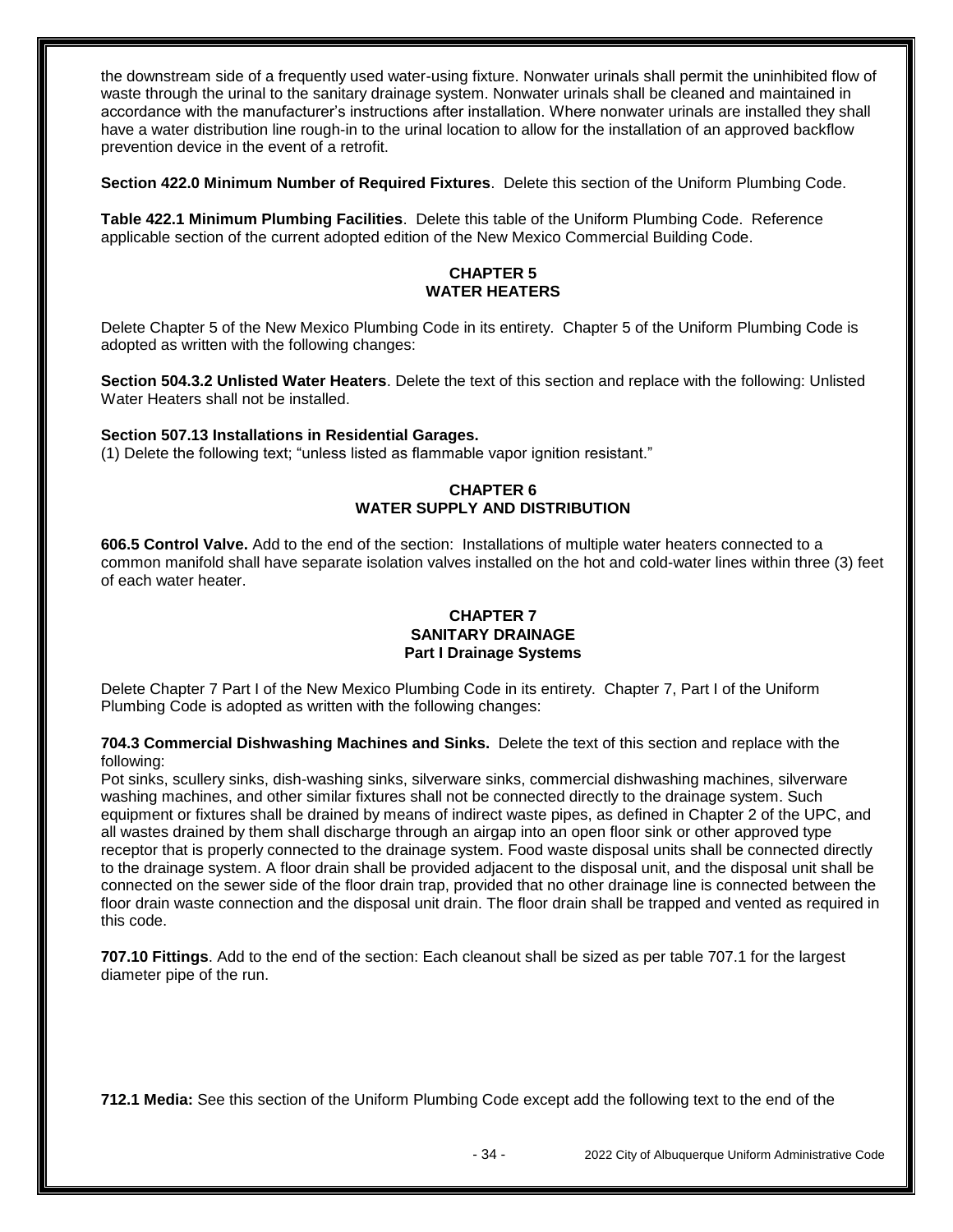section: When testing during weather conditions that could result in damage to piping, adequate provisions shall be made to protect such piping from freezing.

#### **PART II BUILDING SEWERS**

**715.1 Building Sewer Materials.** Change to read as follows: The building sewer, beginning two (2) feet from any building or structure and not in a public right away shall be of such materials as may be approved by the Authority Having Jurisdiction under the approved procedures set forth in Chapter 1 of this Code. Building sewers 4" and smaller are required to be a minimum of schedule 40 piping. Building sewers 6" and larger are required to be a minimum of SDR 35 (ASTM 3034) piping. Drainage fittings or approved manholes shall be used to connect building sewers to utility lines on private property. All building sewers may be constructed of SDR 26 PVC (ASTM 3034) piping.

**715.2 Joining Methods and Materials**: A Sewer tap and Stub-in is from the sewer main connection to the private property line. Approved materials for this use include hub and spigot, no hub cast iron and PVC schedule 40 meeting SDR 26 or ASTM 2665 or meeting ASTM 3034. All fittings shall be drainage type fittings. The minimum size of such piping shall be 4" nominal diameter. If the Albuquerque Bernalillo County Water Utility Authority (ABCWUA) sewer main is tapped, either an approved saddle or a y-branch fitting must be used at the point of connection between the house sewer and the main. Approval to "tap" the sewer is required from the ABCWUA. The vertical section of service risers, if required, when connecting to flexible mains (PVC SDR 35, etc.) shall be schedule 40 PVC meeting ASTM D2665 or PVC SDR 26 meeting ASTM 3034. The Horizontal Section of all laterals shall be of schedule 40 PVC, SDR26, schedule 40 cast iron or ASTM D2657 or ASTM D3261, ASTM D2683 heat fusion Polyolefin pipe and fittings and use of trench less systems. ABS piping may not be used in the public right of way.

#### **CHAPTER 8 INDIRECT WASTES**

See Chapter 8 of the New Mexico Plumbing Code, which adopts Chapter 8 of the Uniform Plumbing Code in its entirety.

#### **CHAPTER 9 VENTS**

See Chapter 9 of the New Mexico Plumbing Code, which adopts Chapter 9 of the Uniform Plumbing Code-in its entirety.

#### **CHAPTER 10 TRAPS AND INTERCEPTORS**

See Chapter 10 of the New Mexico Plumbing Code, which adopts Chapter 10 of the Uniform Plumbing Code in its entirety, with the following changes.

**1002.3 Change of Direction.** Add to the end of the section: An approved slip joint on the outlet side of a trap may be substituted for a clean-out on trap arms 1-1/2" or smaller, provided the change of direction does not exceed 135 degrees.

**1014.0 Grease Interceptors**. Add to the end of the section. Grease interceptors installed above ground shall either: 1.) discharge through a minimum 1" air gap into an approved indirect waste receptor, or 2.) have a properly trapped and vented indirect waste on the inlet. If the indirect waste is on the inlet, the drainage flow must be controlled in a manner so as to prevent overflow of the receptor.

**1014.3.6.1 Grease interceptor sizing chart.** Add to the end of the section: The minimum size of a grease trap required for coffee, sandwich, ice cream and similar non-cooking establishments shall be one with a forty (40) pound capacity.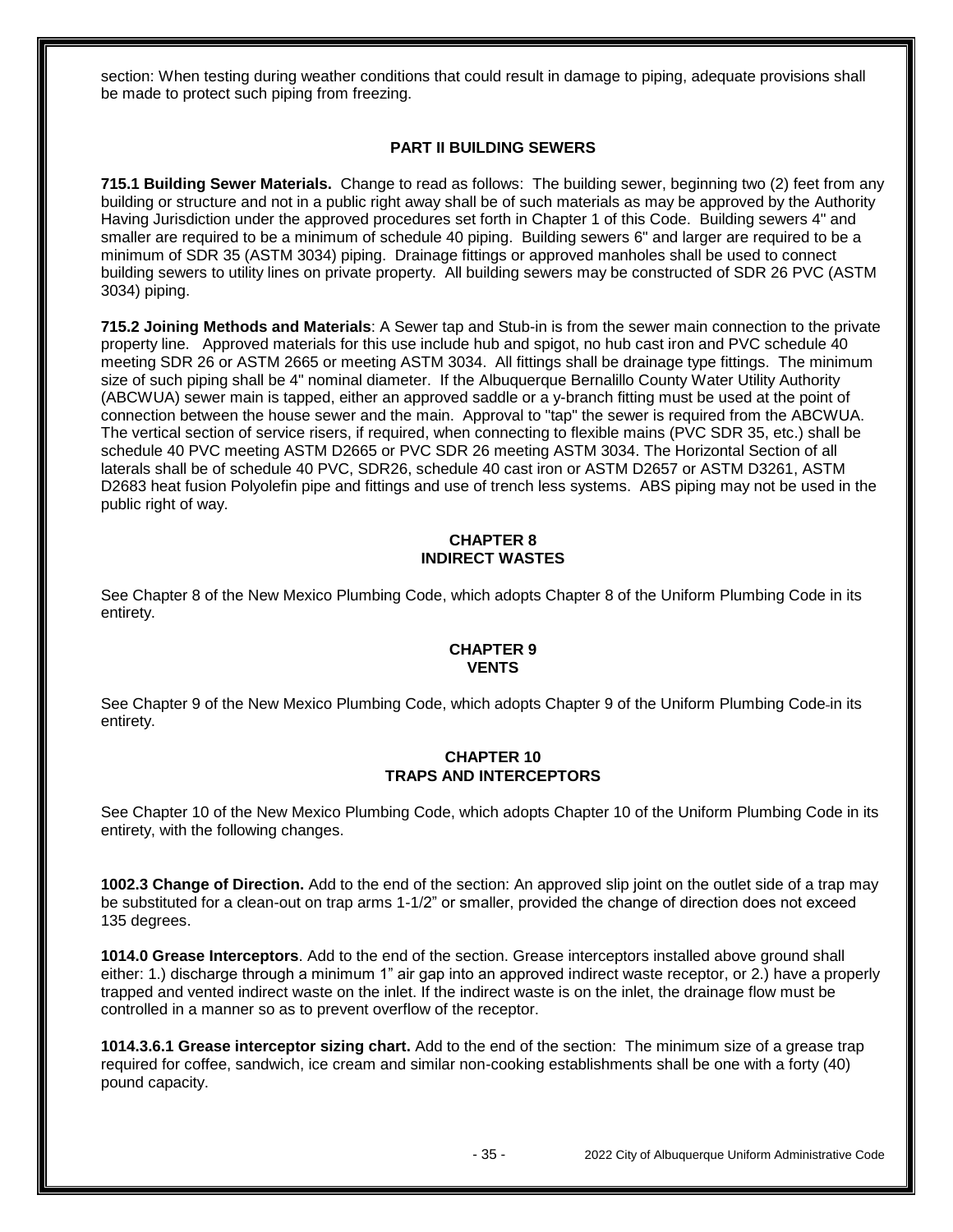#### **CHAPTER 11 STORM DRAINAGE**

**1101.1 Applicability.** Add to the end of the section: The rainfall rate for the City of Albuquerque shall be 2 inches per hour.

#### **CHAPTER 12 FUEL PIPING**

See Chapter 12 of the New Mexico Plumbing Code which adopts chapter 12 of the Uniform Plumbing Code with the following changes:

**Section 1210.11.2 Emergency shutoff valves**. Add to the end of the section:

For the purpose of isolation and safety, an additional full-bore gas shutoff shall be installed downstream of the serving supplier gas meter prior to any distribution of gas into the gas piping system. This includes all new and repipe systems.

**Section 1213.3 Test Pressure:** Delete this section of the New Mexico Plumbing Code and see this section of the Uniform Plumbing Code.

#### **NEW MEXICO SWIMMING POOL, SPA AND HOT TUB CODE CHAPTER 1 ADMINISTRATION**

Delete Chapter 1 in its entirety and replace with Chapter 1 of the Uniform Administrative Code of The City of Albuquerque and add Scope. The provisions of this code shall apply to the erection, installation, alterations, repair, relocation, replacement, addition to, use and maintenance of swimming pools, spas, or hot tubs within its jurisdiction.

#### **CHAPTER 2**

Delete Chapter 2 of the New Mexico Swimming Pool, Spa, and Hot Tub Code in its entirety. Chapter 2 of the Uniform Swimming Pool, Spa, and Hot Tub Code is adopted as written.

#### **NEW MEXICO MECHANICAL CODE CHAPTER 1 ADMINISTRATION**

Delete Chapter 1 in its entirety and replace with Chapter 1 of the Uniform Administrative Code of The City of Albuquerque and add Scope: The provisions of this Code shall apply to the erection, installation, alteration, repair, relocation, replacement, addition to, use or maintenance of all mechanical systems. Appendixes A, B, C, and F of the Uniform Mechanical Code shall be considered as part of this Code. Refer all references to LPG to the LP Gas Bureau.

#### **CHAPTER 2 DEFINITIONS**

Delete Chapter 2 of the New Mexico Mechanical Code in its entirety and replace with Chapter 2 of the Uniform Mechanical Code.

#### **CHAPTER 3 GENERAL REQUIREMENTS**

- 36 - 2022 City of Albuquerque Uniform Administrative Code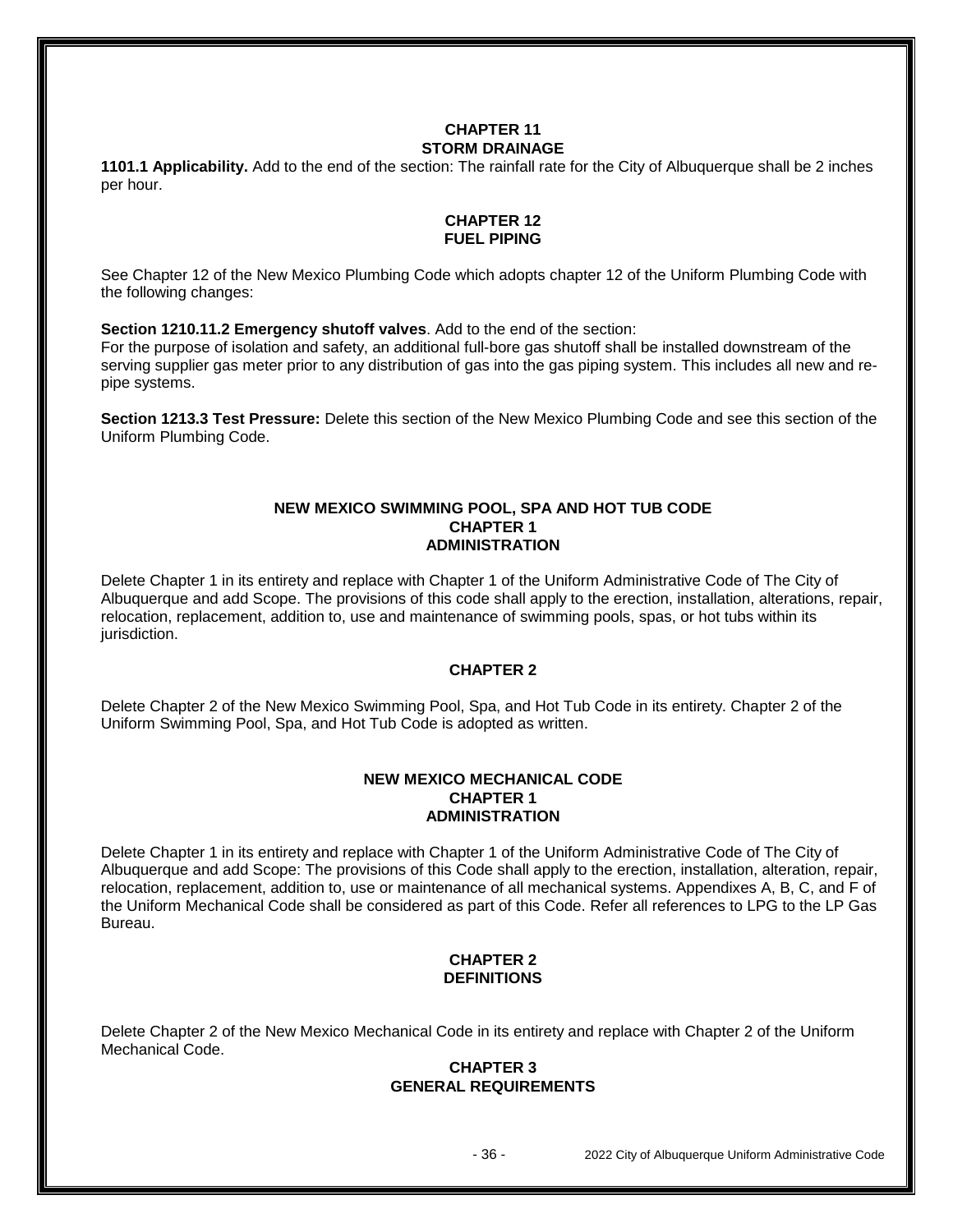Delete Chapter 3 of the New Mexico Mechanical Code in its entirety. Chapter 3 of the Uniform Mechanical Code is adopted as written with the following changes:

**Section 304.0 Service and Access to Equipment and Appliances.** Add to the end of the section: Access openings to equipment installed in attics or crawl spaces shall be not less than 22" x 30" and have a light at or near the equipment, with the control switch at the access opening. Equipment installed in basements shall be readily accessible.

#### **CHAPTER 4 VENTILATION AIR SUPPLY**

See Chapter 4 of the New Mexico Mechanical Code, which adopts Chapter 4 of the Uniform Mechanical Code in its entirety.

#### **CHAPTER 5 EXHAUST SYSTEMS**

See Chapter 5 of the New Mexico Mechanical Code with the following changes:

**507.3.2.2 Field Applied Grease Duct Enclosures** Add to the end of the section: Field applied grease duct enclosures shall meet test method AC101, or ASTM-E-2336.

**508.1 Hoods Where Required.** Add to the end of the section: A food-processing establishment shall also include any building or portion thereof used for the processing of food, including churches, day care centers and similar occupancies, but shall not include a dwelling unit. EXCEPTION: A low temperature dishwashing machine with a maximum water temperature setting of  $140^{\circ}$ F or less will not be required to be provided with a type II hood.

#### **CHAPTER 6 DUCT SYSTEMS**

See Chapter 6 of the New Mexico Mechanical Code, which adopts Chapter 6 of the Uniform Mechanical Code.

#### **CHAPTER 7 COMBUSTION AIR**

See Chapter 7 of the New Mexico Mechanical Code, which adopts Chapter 7 of the Uniform Mechanical Code.

#### **CHAPTER 8 VENTS**

See Chapter 8 of the New Mexico Mechanical Code, with the following changes**.** 802.6.2.8 **Installation.** Add to the end of the section: For new construction only, not for appliance replacements connected into existing vents: The required 1" clearance to combustibles for all type B Vents from water heaters, central heating plants and boilers shall be permanently maintained with no intrusion by any other foreign objects from the ceiling of the appliance space continuously through the roof by the use of local vents, chases, or approved listed duct or plenum wraps.

#### **CHAPTER 9 SPECIFIC EQUIPMENT**

See Chapter 9 of the New Mexico Mechanical Code, which adopts Chapter 9 of the Uniform Mechanical Code in its entirety, with the following changes.

**904.2(2) Clearances.** Delete this section and replace with "Unlisted central-heating furnaces and boilers shall not be installed."

906.1(2) **Installation:** Deleted this section and replace with "Unlisted floor furnaces shall not be installed.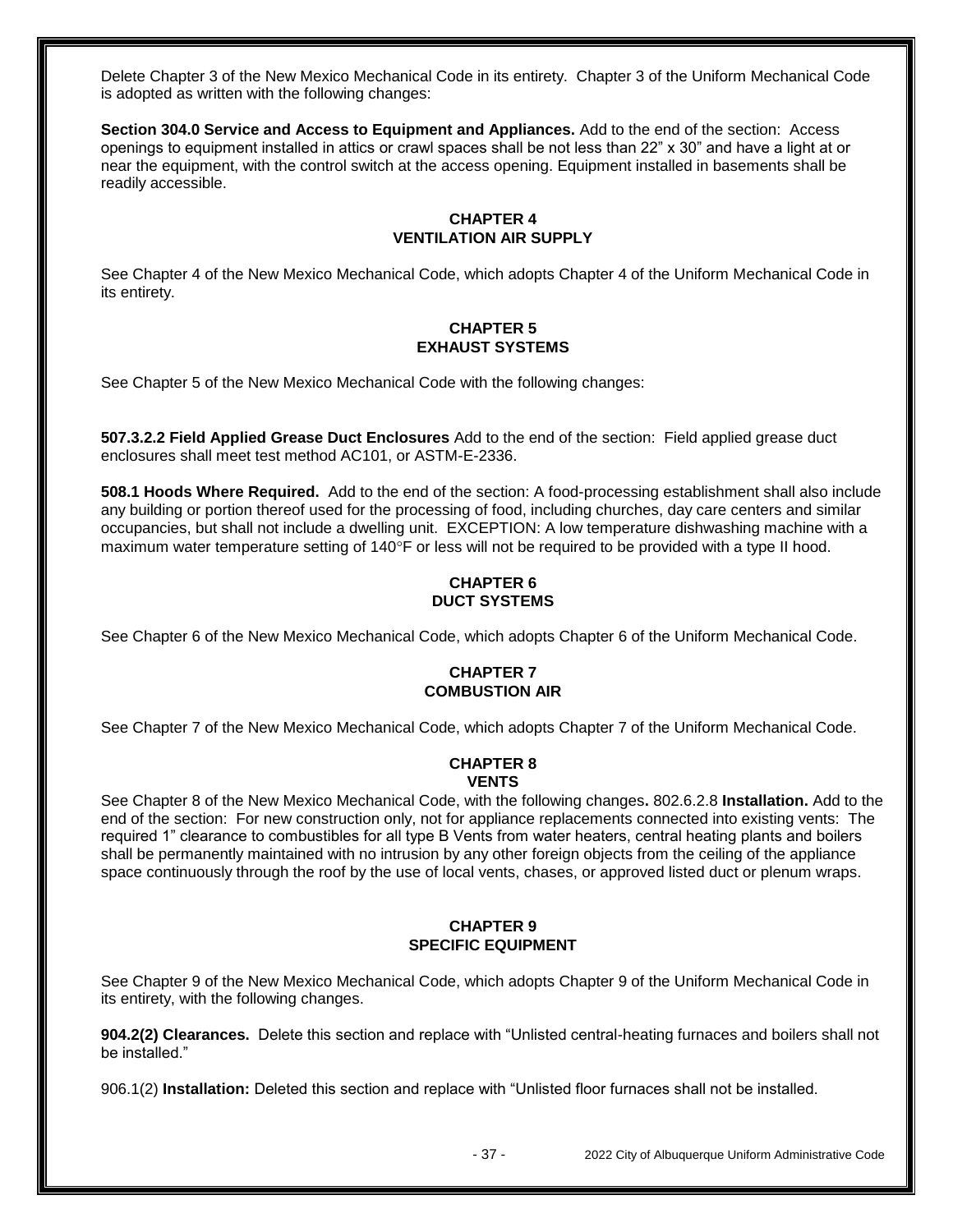907.1(2) **Installation:** Delete this section and replace with "Unlisted wall furnaces shall not be installed.

#### **CHAPTER 10 STEAM AND HOT WATER BOILERS**

**1001.1 Applicability**: Add to the end of the section: All commercial boilers, except sectional boilers, exceeding 200,000 BTU input must be ASME constructed and National Board registered. Sectional boilers shall be ASME constructed but are not required to be issued a National Board number. All commercial boilers less than 200,000 BTU input must be listed and approved.

**1001.1 Exceptions:** add exception (10): Boilers installed in one- and two-family dwellings as defined by the currently adopted residential code.

**1002.1: Standards:** Add to the end of the section: All commercial boilers, and potable water heaters in excess of 200,000 BTU input, shall be installed, inspected and repaired per the currently adopted National Board Inspection Code.

**1003.1 Safety Requirements.** Change to read as follows: All boilers and fired pressure vessels installation and the repair thereof shall conform to minimum requirements for safety from structural and mechanical failure and excessive pressures established by the Building Official in accordance with the 2015 edition of ASME Boiler and Pressure Vessel Code, Section I, and IV with the amendments and interpretations thereto made and approved by the Council of the Society. Automatically fired boilers shall have the controls and safety devices as specified by the 2015 edition of ASME CSD-1, titled Controls and Safety Devices for Automatically Fired Boilers, and promulgated by the American Society of Mechanical Engineers. Amendments and interpretations to the Code also may be adopted immediately upon being promulgated, to the end that the definitions, rules and regulations shall at all times follow the generally accepted nation-wide engineering standards. Installations of multiple boilers manifold together requires each boiler to have separate isolation valves installed between each boiler and the system within five (5) feet of boiler. The Building Official shall inspect all installations in the City of Albuquerque at intervals designated in this Code and conduct all inspections in accordance with the 2015 edition of the National Board Inspection Code, published by the National Board of Boiler and Pressure Vessel Inspectors

#### **CHAPTER 12 HYDRONICS**

Delete Chapter 12 of the New Mexico Mechanical Code in its entirety. Chapter 12 of the Uniform Mechanical Code is adopted as written

#### **CHAPTER 13 FUEL PIPING**

See Chapter 13 of the New Mexico Mechanical Code, which adopts Chapter 13 of the Uniform Mechanical Code with the following changes:

**Section 1311.10.2 Emergency Shutoff Valves.** Add to the end of the section: For the purpose of isolation and safety, an additional full bore gas shutoff shall be installed downstream of the serving supplier gas meter prior to any distribution of gas into the gas piping system. This includes all new and re-pipe systems.

**1314.3 Test Pressure:** Delete this section of the New Mexico Mechanical Code and see this section of the Uniform Mechanical Code.

#### **NEW MEXICO ELECTRICAL CODE CHAPTER 1 ADMINISTRATION**

- 38 - 2022 City of Albuquerque Uniform Administrative Code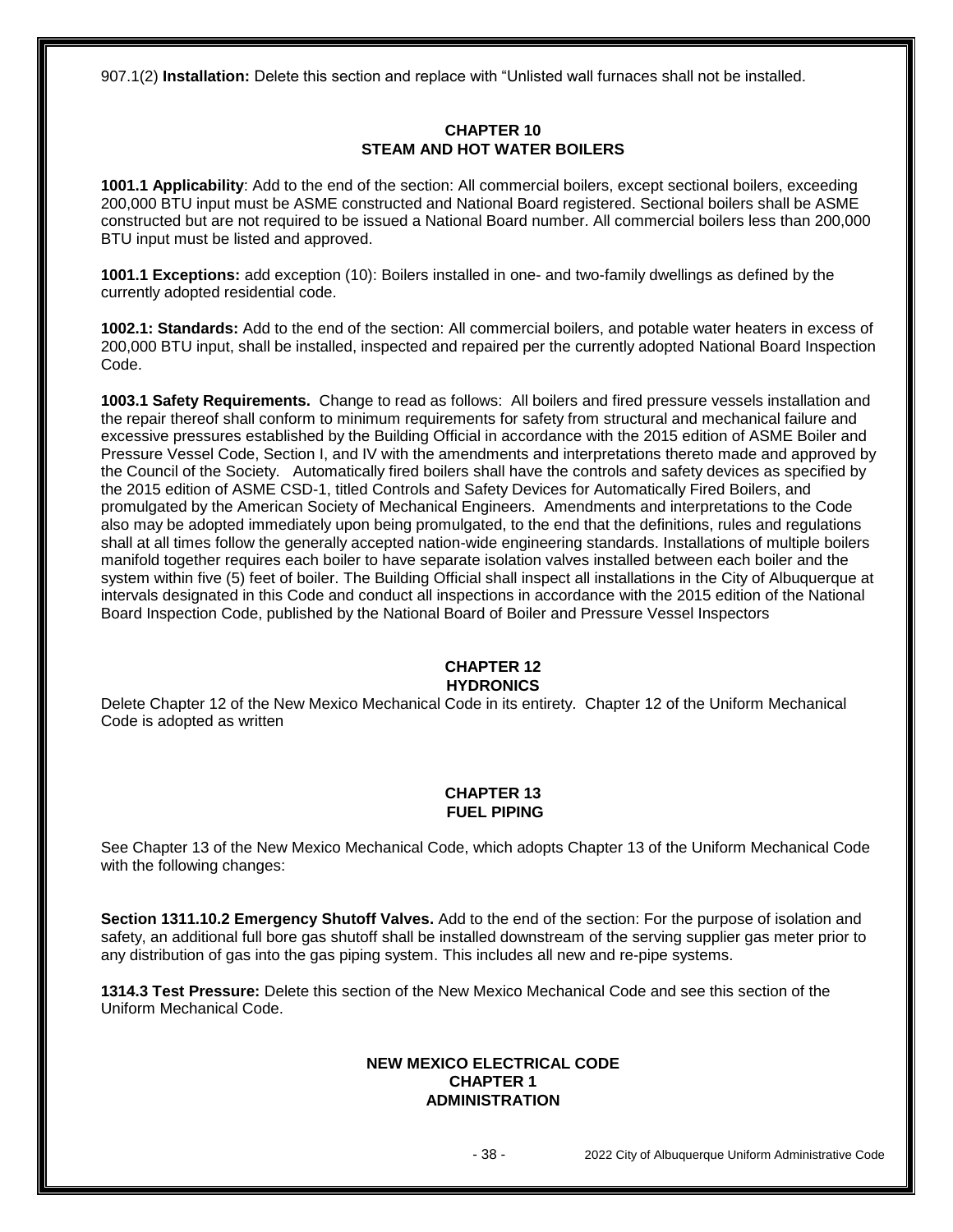Delete Sections 14.10.4.1 through 14.10.4.9 and substitute Chapter 1 of the Uniform Administrative Code of the City of Albuquerque.

#### **Article 215. Feeders.**

**Section 215.1. Scope.** See this section of the 2017 NMEC and add: For townhouse construction, feeders may not run through, over or below any other dwelling unit or the property associated with another dwelling.

#### **Article 240 Overcurrent Protection.**

**240.21 (E) Not Located in Bathrooms.** Delete this section and replace with: Overcurrent devices, other than supplementary overcurrent protection, shall not be located in bathrooms.

#### **INTERNATIONAL ENERGY CONSERVATION CODE CHAPTER 1 CE SCOPE AND ADMINISTRATION**

**Adopted as written with the following changes:**

**A. SECTION C101 and SCOPE AND GENERAL REQUIREMENTS.** Delete this section and replace with Chapter One of the UAC.

**B. SECTION C103 CONSTRUCTION DOCUMENTS.** See this section and delete C103.1 and replace with section 110 of the UAC.

**C. SECTION C104 FEES.** Delete this section and see section 112 of the UAC.

**D. SECTION C105 INSPECTIONS.** See this section and delete C105.1, C105.3, C105.4, C105.5, C105.6 and C105.7 and see section 113 of the UAC.

**E. SECTION C108 STOP WORK ORDERS.** Delete this section and see section 105.5 of the UAC.

**F. SECTION C109 BOARD OF APPEALS.** Delete this section and see section 107 of the UAC.

#### **CHAPTER 2 COMMERCIAL DEFINITIONS**

**Adopted as written.**

#### **CHAPTER 3 COMMERCIAL GENERAL REQUIREMENTS**

**Adopted as written.**

#### **CHAPTER 4 COMMERCIAL ENERGY EFFICIENCY**

**Adopted as written.**

#### **CHAPTER 5 COMMERCIAL EXISTING BUILDINGS**

**Adopted as written.**

- 39 - 2022 City of Albuquerque Uniform Administrative Code